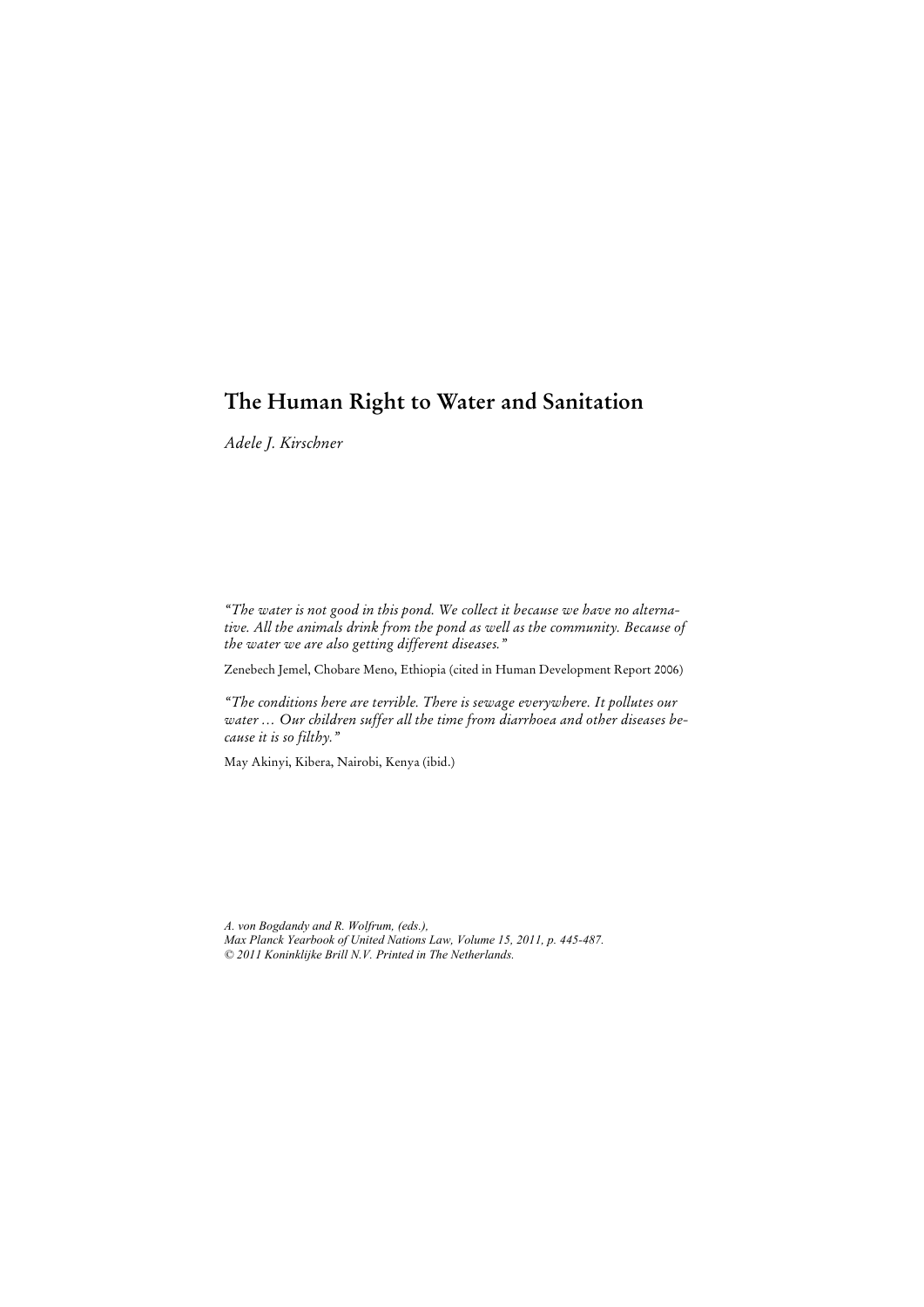- I. Introduction
	- 1. Water and Sanitation Crisis
	- 2. Approach
- II. Genesis
- III. Legal Framework
	- 1. Legal Basis
		- a. International Agreements
		- b. Regional Agreements
			- aa. Africa
			- bb. Americas
			- cc. Europe
		- c. Customary International Law
		- d. National Constitutions and Legislations
	- 2. The Status of the RTWS
	- 3. Content and Corresponding State Duties
		- a. Content
			- aa. The Right to Water
			- bb. The Right to Sanitation
		- b. Corresponding State Duties
			- aa. Respect
				- bb. Protect
				- cc. Fulfill
	- 4. Accountability and Implementation
		- a. Enforceability on an International Level
		- b. Enforceability on a National Level
- IV. Implications of the RTWS
	- 1. Privatization and the RTWS
		- 2. Transboundary Waters and the RTWS
- V. Conclusion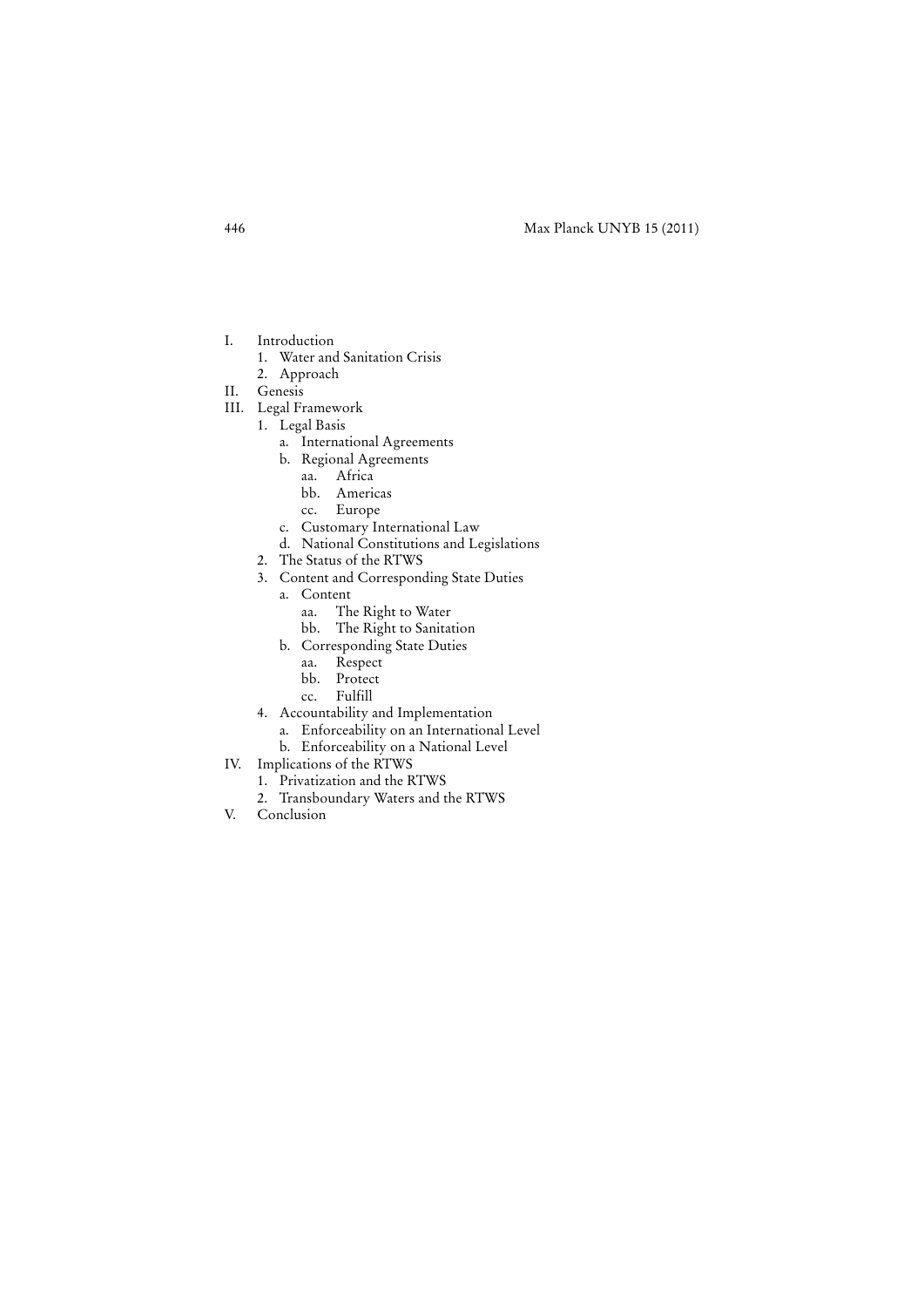# **I. Introduction**

Living in Western Europe we tend to take it for granted that we have access to safe water and hygienic sanitary facilities wherever and whenever we might need them.<sup>1</sup> Likewise the issue of a human right to water and sanitation (RTWS) might appear kind of remote. Yet in other parts of the world where people are forced to travel long distances for water, especially clean water and have no choice other than to relieve themselves in the open,<sup>2</sup> a RTWS can prove to be a valuable tool to help improve their situation. This article offers a comprehensive overview of the RTWS. Following a short introduction and preliminary remarks regarding the chosen approach, in Part II. the genesis of the debate on a RTWS shall be outlined before then examining under Part III. the legal framework and under Part IV. implications of this right.

# **1. Water and Sanitation Crisis**

j

Unsafe water and inadequate sanitation cost millions of lives every year.3 The crisis claims in fact more lives than violence and war.4 In November 1980 the UN General Assembly expressed its concern "that a large part of the world's population does not have reasonable access to safe … water … and that an even larger part is without adequate sanita-

<sup>&</sup>lt;sup>1</sup> Cf. C. Albuquerque, "Sanitation as a Human Right", in: H. Smets (ed.), *L'accès à L'assainissement, un Droit Fondamental* – *The Right to Sanitation in National Laws*, 2010, 15 et seq. (15).

<sup>2</sup> According to a report issued by WHO and UNICEF more than a quarter of the population in several Sub-Saharan African states take longer than 30 minutes to make one water collection trip and 1.1 billion people still defecate in the open, WHO and UNICEF, *Progress on Sanitation and Drinking Water 2010 Update*, 2010, 22, 28, available at <http://www.who.int>.

<sup>&</sup>lt;sup>3</sup> Children are especially vulnerable. According to the WHO and UNICEF diarrhoea is the second largest cause of death among children under five. The death toll is higher than the death toll from AIDS, malaria and measles combined, cf. WHO Fact Sheet No. 330 "Diarrhoeal Disease" of August 2009, available at <www.who.int>; UNICEF/WHO, *Diarrhoea: Why Children are Still Dying and What Can be Done*, 2009, 5 et seq.

<sup>4</sup> UNDP, *Human Development Report 2006, Beyond Scarcity: Power, Poverty and the Global Water Crisis*, 2006, 1, available at <http://hdr.undp. org>.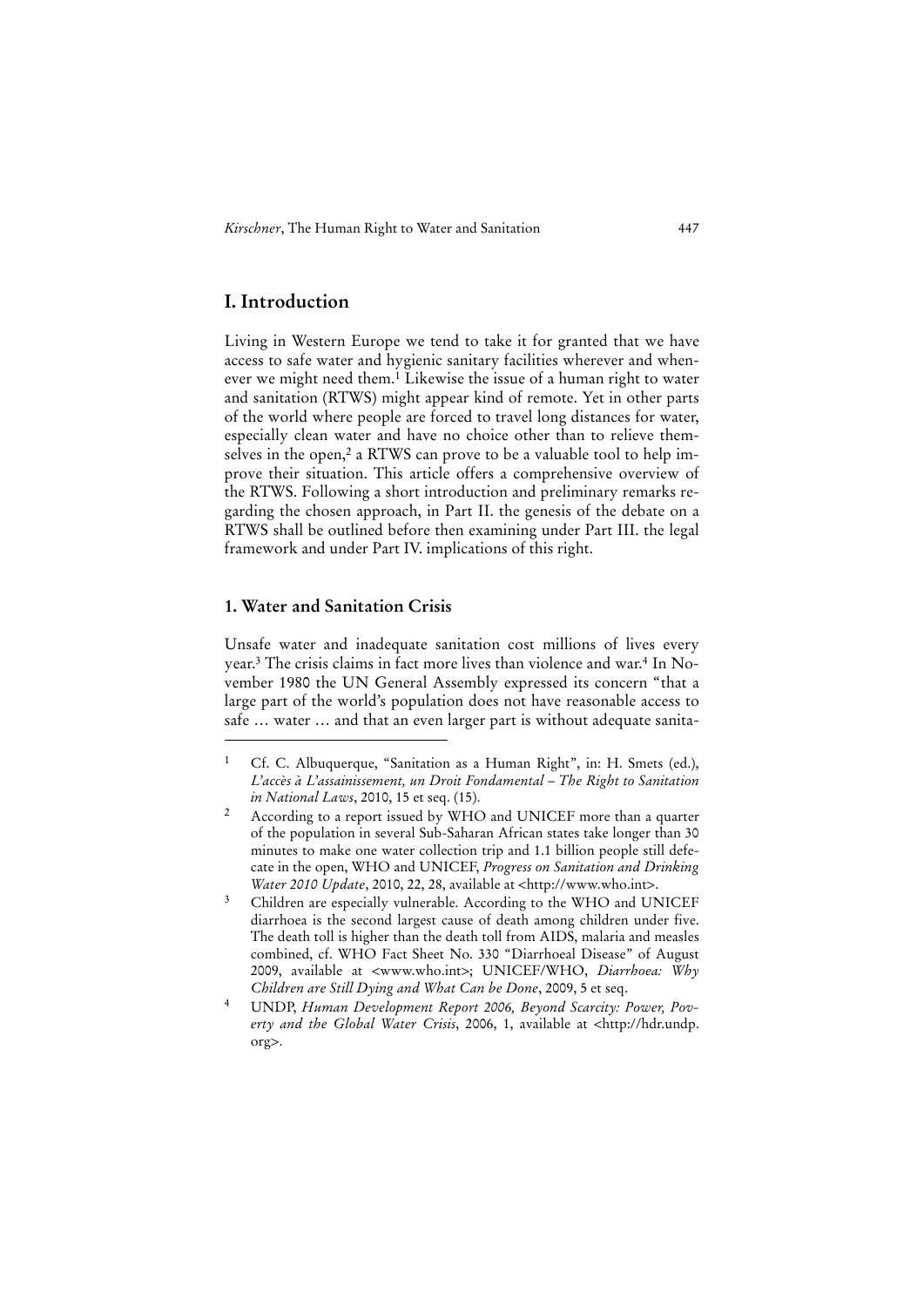tion facilities."5 Almost 20 years later, in July 2010 the UN General Assembly issued a new resolution in which it again expressed its deep concern that "approximately 884 million people lack access to safe … water and that more than 2.6 billion do not have access to basic sanitation."6 Reading this is more than alarming and even harder to believe. Certainly one aspect of this development is owed to continuing population increase and rapid urbanization, but there is no doubt that this development constitutes one of the major failures of governments and the international community in recent history.7

#### **2. Approach**

1

Here the right to drinking water (RTW) and the right to sanitation (RTS) are regarded as two distinct (but also complementary) components of the Right to Water and Sanitation (RTWS). As can already be inferred from the title of the article, it treats the right to water and sanitation as one single right. Recent calls for treating the RTS as a distinct right are mainly based on the argument that sanitation issues reach far beyond the linkage to water.8 Whereas this cannot be completely denied and there are indeed essential differences between both rights, a total separation between the RTS and the RTW is not advisable,<sup>9</sup> as it neither does reflect the current trend in international practice, nor is it rational. Both rights are closely related normatively and by matter-of-fact. As will be shown later, they are grounded on the same legal basis.<sup>10</sup> More-

 $\frac{5}{4}$  A/RES/35/18 of 10 November 1980.

<sup>6</sup> A/RES/64/292 of 28 July 2010.

See also J. Scanlon, "Water as a Human Right?", in: A. Postiglione (ed.), *The Role of the Judiciary in the Implementation and Enforcement of Environmental Law*, 2008, 183 et seq. (184).

<sup>8</sup> See A. Khalfan/ T. Kiefer, *The Human Right to Water and Sanitation: Legal Basis, Practical Rationale and Definition*, available at <http://www. cohre.org>, 6. Moreover, the CESCR recently acknowledged in its "Statement on the Right to Sanitation" that sanitation has distinct features that call for a separate treatment from water in some respects, cf. CESCR, *Statement on the Right to Sanitation,* 45th Sess., 19 November 2010, Doc. E/C.12/2010/1, para. 7.

<sup>9</sup> G. Payen/ T. Van Waeyenberge, "The Need to Define the Right to Sanitation in Order to Promote its Implementation", in: Smets, see note 1, 57 et seq. (68).

<sup>10</sup> Cf. Doc. E/C.12/2010/1, see note 8. See also under III. 1. below.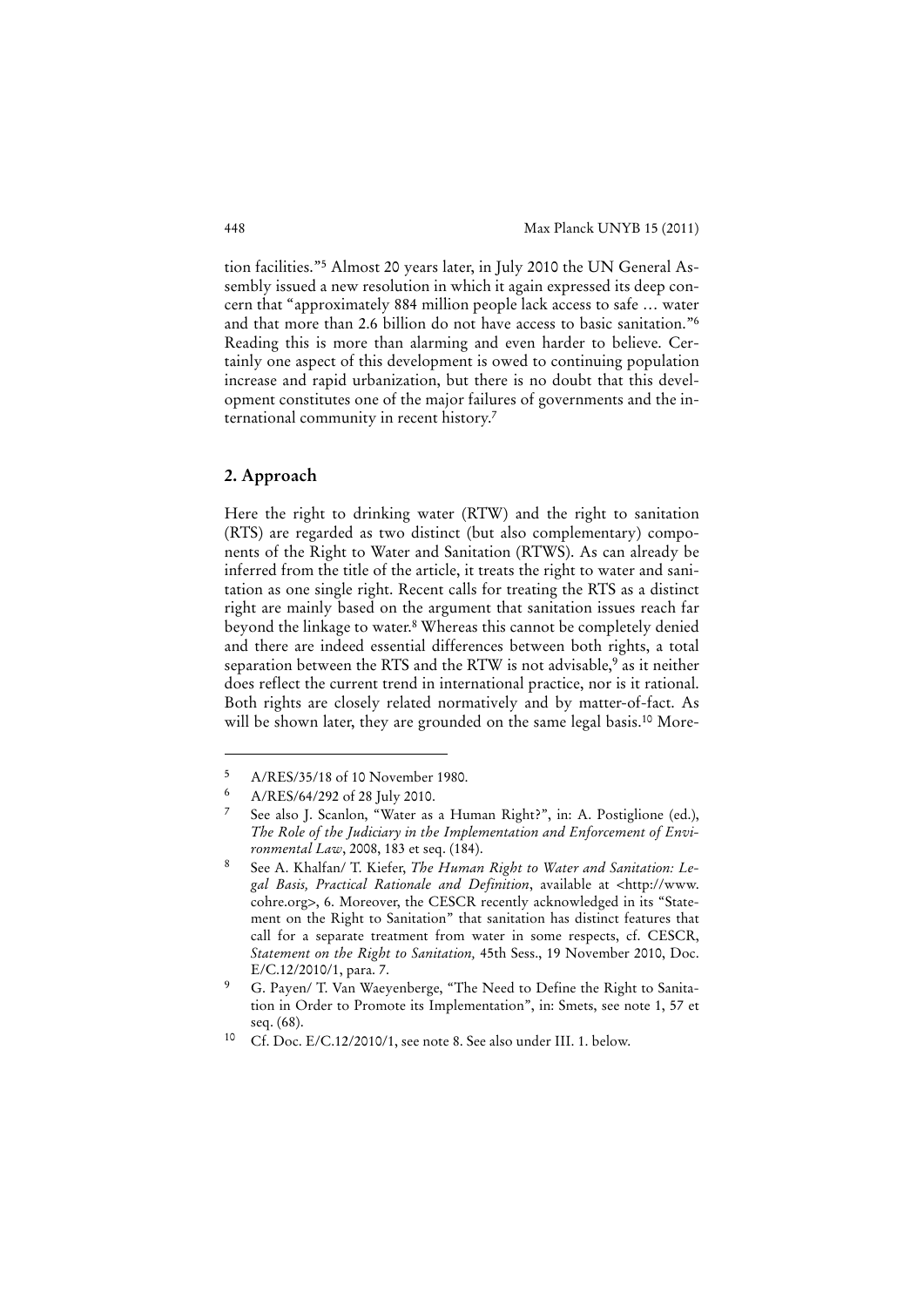*Kirschner*, The Human Right to Water and Sanitation 449

over from a more practical perspective it is not possible to provide clean and safe water without finding solutions for waste water treatment and the disposal of excreta. In other words, sanitation aspects always have a direct impact on water and its quality.<sup>11</sup> Unfortunately both components have not (yet) received the same amount of attention and sanitation has for long been a largely neglected topic.12 Instead of only highlighting this disparity, the present article seeks to take a more balanced approach. It should be noted, however, that this question must not be confused with the question of whether the RTWS is to be regarded as an independent right on its own. The question of the status has so far not been entirely answered and there is still some confusion on the issue.13 As will be explained later the RTWS is regarded as holding a sort of unique status since it is considered as an independent right which has, however, developed from other rights it is closely related to.<sup>14</sup>

# **II. Genesis**

1

Water, not to mention sanitation, was, for a long time, at best a side issue on the international agenda, let alone the international debate about human rights. International human rights documents such as the Universal Declaration of Human Rights of 1948 as well as the two Covenants of 196615 do not explicitly refer to the RTW or the RTS. It was not until the 1970s that the international community even started to realize that it needed to address water resources problems and related issues.16 More precisely the issue first came to the fore in 1977 at the UN

<sup>11</sup> Payen/ Van Waeyenberge, see note 9, 68.

<sup>12</sup> Doc. E/C.12/2010/1, see note 8, para. 1.

<sup>13</sup> See Annual Report of the United Nations High Commissioner for Human Rights and Reports of the Office of the United Nations High Commissioner for Human Rights and the Secretary-General, Doc. A/HRC/6/3 of 16 August 2007, 21.

<sup>14</sup> See under III. 2. below. This is also argued by A. Cahill, "The Human Right to Water – A Right of Unique Status: The Legal Status and Normative Content of the Right to Water", *The International Journal of Human Rights* 9 (2005), 389 et seq.

<sup>15</sup> International Covenant on Civil and Political Rights (ICCPR), UNTS Vol. 999, 171; International Covenant on Economic, Social and Cultural Rights (ICESCR), UNTS Vol. 993, 3.

<sup>16</sup> S.M.A. Salman/ S. McInerney-Lankford, *The Human Right to Water: Legal and Policy Dimensions*, 2004, 7.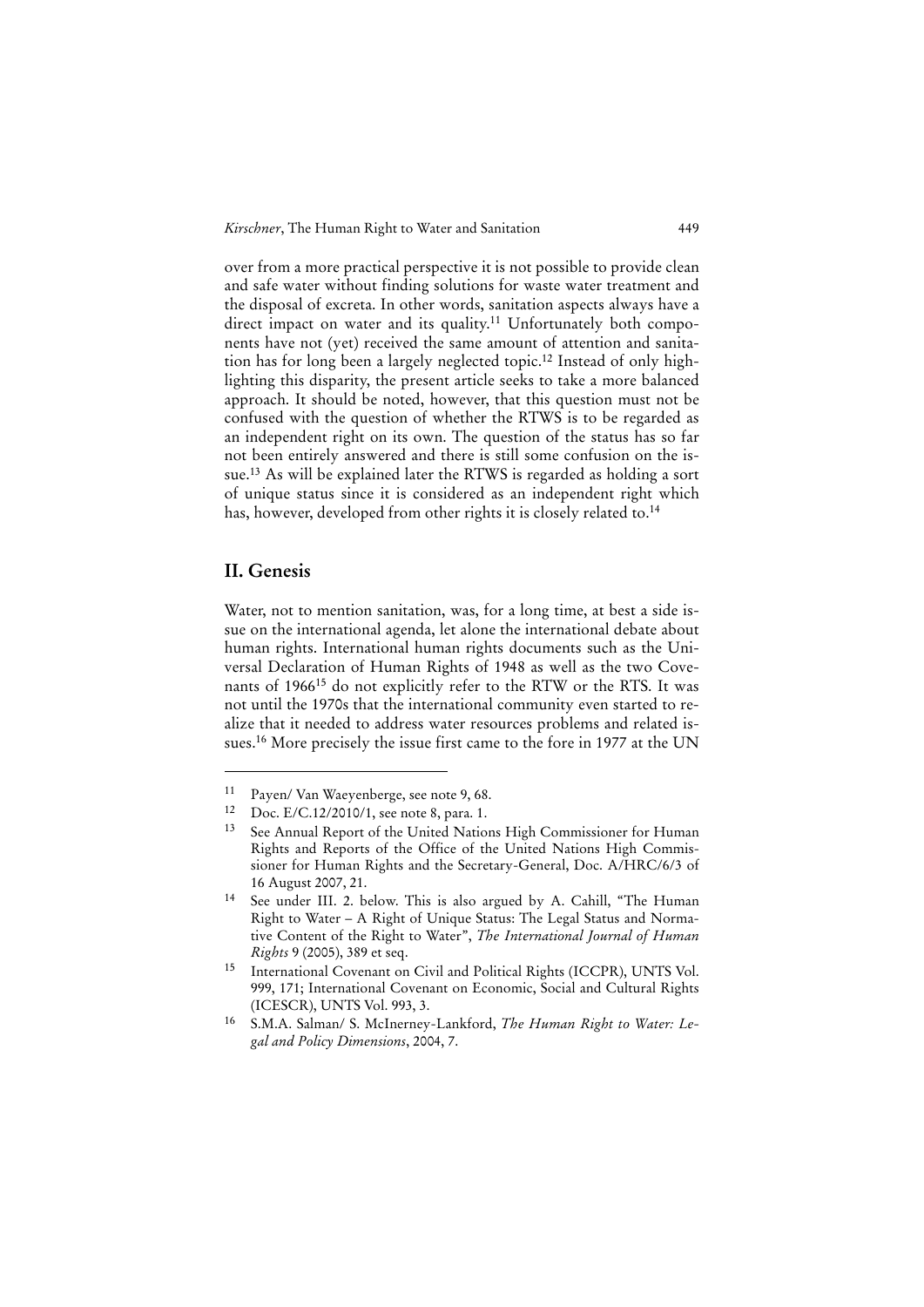Conference on Water in Mar del Plata, Argentina. The Conference was devoted to discussing emerging water resources problems, "which would help the world to avoid a water crisis of global dimensions." Participating states claimed in their final Declaration, the *Mar del Plata* Action Plan, that "all peoples … have the right to have access to drinking water in quantities and of a quality equal to their basic needs."<sup>17</sup>

Next to frequently being considered as a milestone in the history of water development and management, this was also the first time that the issue of a right to water was brought to the international agenda.18 Another outcome of the conference was the recommendation to proclaim the period 1981-1992 as the International Drinking Water Supply and Sanitation Decade.19 The idea was to draw international attention to the fact that a large part of the world's population did not have access to safe water and adequate sanitation facilities, as well as to mobilize governments to take action and respond to this situation.20

Unfortunately at the time many countries were faced with a rapid population growth and urbanization which made it very difficult for them to maintain their efforts.<sup>21</sup> In sum, little progress was achieved and actions proved insufficient so that states eventually failed to meet their goals.22 It must, however, be acknowledged that without the proclamation of the Decade progress in this area would probably have been even less.23

<sup>17</sup> UN Water Conference "Mar del Plata Action Plan" (14-25 March 1977) Doc. E/CONF.70/29. Formulated as a collective and not an individual right.

<sup>18</sup> A.K. Biswas, "From Mar del Plata to Kyoto: an Analysis of Global Water Policy Dialogues", *Global Environmental Change* 14 (2004), 81 et seq. (82); Salman/ McInerney-Lankford, see note 16, 9.

<sup>19</sup> See Report of the United Nations Water Conference, Mar del Plata, see note 17, UN Publications Sales No. E.77.II.A.12 and Corrigendum, Chapter 1, para. 15.

<sup>20</sup> Cf. A/RES/35/18, see note 5, preamble.

<sup>21</sup> Report of the Secretary-General on Achievements of the International Drinking Water Supply and Sanitation Decade, Doc. A/45/327 of 13 July 1990, paras 13 et seq.

<sup>22</sup> O. Lohse, *Das Recht auf Wasser als Verpflichtung für Staaten und nichtstaatliche Akteure: Art. 11 Abs. 1, Art. 12 Internationaler Pakt über wirtschaftliche, soziale und kulturelle Rechte*, 2005, 28.

<sup>23</sup> Biswas, see note 18, 2.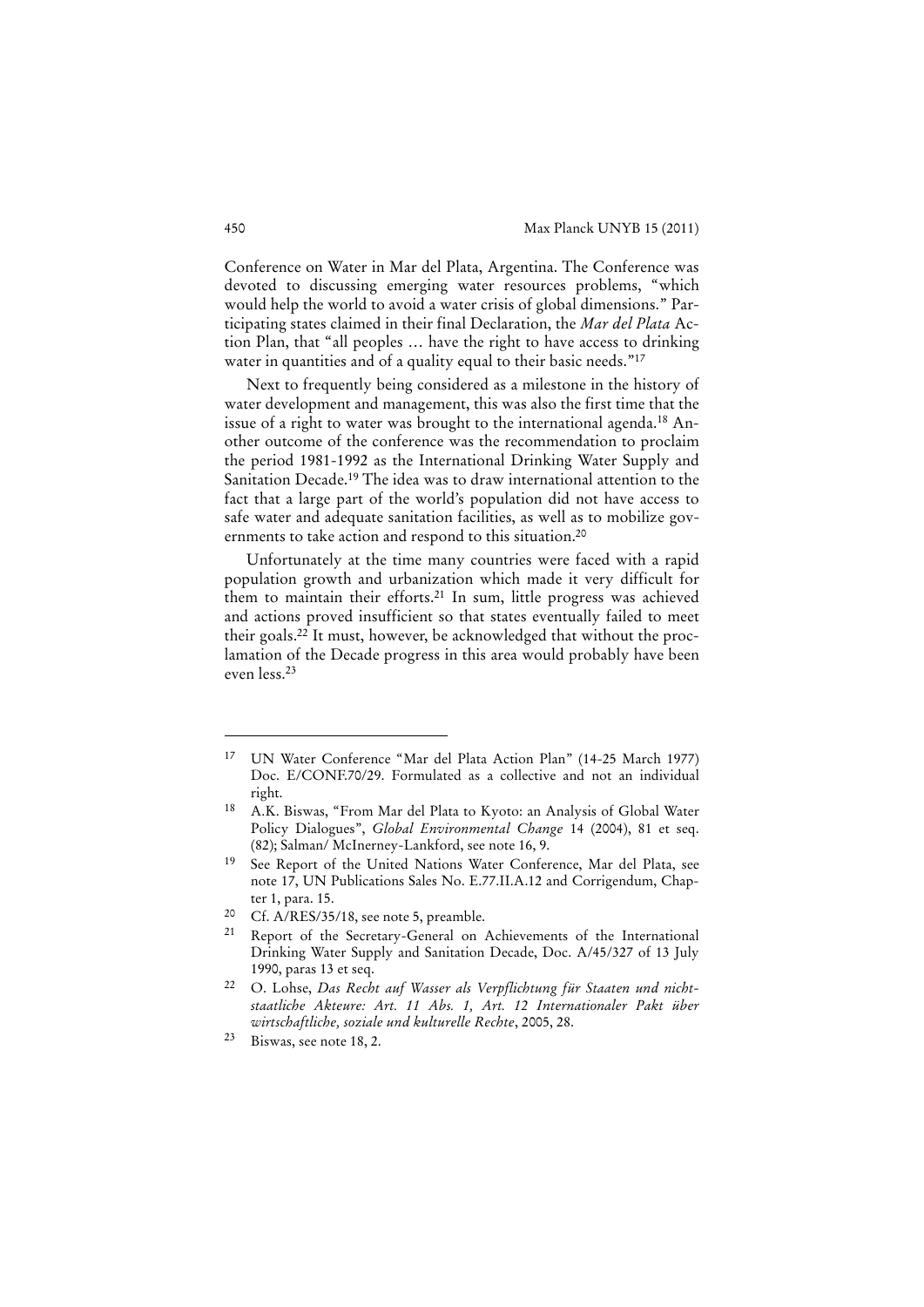Following the Mar del Plata Conference it took another 15 years until the international community convened to take up the issue again at the International Conference on Water and the Environment which took place in 1992 in Dublin, Ireland. The conference adopted the socalled Dublin Statement where it reads in Guiding Principle No. 4 that "it is vital to recognize first the basic right of all human beings to have access to clean water and sanitation at an affordable price."24 By including the wording "affordable price" the statement proclaims that the right to water does not imply that water should be provided for free.<sup>25</sup> This has to be read in the context of considering water as an economic good, which pervades the Dublin Statement and has been heavily criticized by NGOs.26

The Dublin Statement was commended to the partakers of the UN Conference on Environment and Development, held in Rio de Janeiro four months later (Rio Summit). Chapter 18 of Agenda 21, on fresh water resources, adopted at the Rio Summit, however, failed to address the issue of a right to access fresh water.27 The same is true for the Rio Declaration on Environment and Development which does not even contain a reference to the resource.28 Two years later at the International Conference on Population and Development in Cairo participating states restated their commitment to the RTWS by claiming that individuals "have the right to an adequate standard of living … including adequate food, clothing, housing, *water* and *sanitation.*"29 This time, without a supplement regarding "affordability".

<sup>24</sup> International Conference on Water and the Environment, Dublin Statement on Water and Sustainable Development of 31 January 1992, Principle No. 4.

<sup>25</sup> Salman/ McInerney-Lankford, see note 16, 9, who also note that the Dublin Principles do not yet explain the concept of "affordability".

<sup>26</sup> B. Rudolf, "Menschenrecht Wasser – Herleitung, Inhalt, Bedeutung und Probleme", in: B. Rudolf (ed.), *Menschenrecht Wasser?*, 2007, 15 et seq. (17); cf. International Conference on Water and the Environment, see note 24.

<sup>27</sup> UN Conference on Environment and Development Agenda 21 of 3-14 June 1992, Doc. A/CONF.151/26/Rev. 1 Vol. I, 9.

<sup>28</sup> UN Conference on Environment and Development "Rio Declaration on Environment and Development" of 14 June 1992, Doc. A/CONF. 151/26/Rev. 1 Vol. I, 3.

<sup>&</sup>lt;sup>29</sup> Report of the International Conference on Population and Development, 5-13 September 1994, Doc. A/CONF.171/13/Rev. 1 (hereafter: Cairo Declaration), Principle 2. Emphasis added.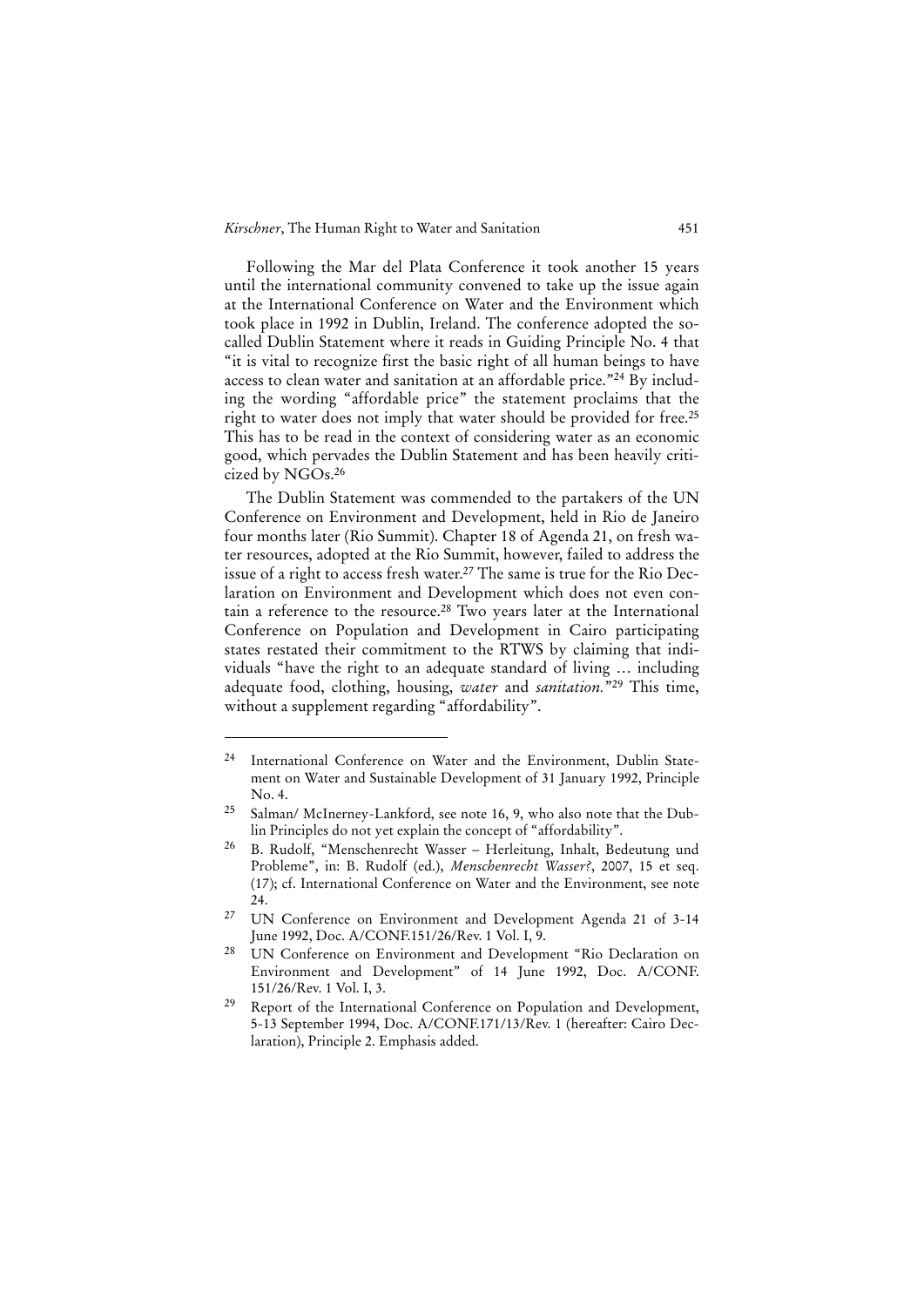In 1999, the UN General Assembly reaffirmed the right to clean water in its resolution on the right to development.<sup>30</sup> The significance of this resolution though is considered to be fairly low, since it was adopted mostly by developing countries under abstention and even some dissenting votes by industrialized countries.<sup>31</sup> It has been speculated that the reason behind this reluctance is most likely due to their refusal to recognize a right to development, and not necessarily to water.32 Unfortunately this nevertheless ushered in a new era of indecision and the issue of a RTWS was not revived at subsequent international conferences relating to water and development.

Neither at the Johannesburg Summit on Sustainable Development  $(2002)^{33}$  nor at the World Water Forum in Kyoto  $(2003)^{34}$  and Mexico City (2006)35 did states reaffirm the RTW or RTS.36 Overall, the human rights perspective played only a small role in all these conferences and for quite some time this did not change. The issue of a RTW on the international political agenda was significantly boosted by the UN Committee on Economic Social and Cultural Rights (CESCR) and its General Comment No. 15 in 2002.37 The General Comment stated that the "human right to water is indispensable" and provided guidelines for the interpretation of the RTW under arts 11 and 12 of the Covenant.

<sup>30</sup> A/RES/54/175 of 17 December 1999, para. 12 (a).

<sup>31</sup> Rudolf, see note 26, 17; see also: General Assembly Official Records 54th Sess., 83rd Plenary Mtg, Doc. A/54/PV/83, 24.

<sup>32</sup> Rudolf, see note 26, 17 et seq.

<sup>33</sup> Report of the World Summit on Sustainable Development of 26 August – 4 September 2002, Doc. A/CONF.199/20.

<sup>34 3</sup>rd World Water Forum, Ministerial Declaration of 23 March 2003, reprinted in: *Environmental Policy and Law* 33 (2003), 172 et seq.

<sup>35 4</sup>th World Water Forum Ministerial Declaration of 22 March 2006, available at <www.worldwaterforum4.org.mx/home/%5Cfiles%5CDeclaracio nes%5CMinisterialDeclaration.pdf>.

It should be noted that at the 2002 Johannesburg World Summit on Sustainable Development, states amended Millennium Development Goal Seven (ensure environmental sustainability) by extending the commitment to "halve, by 2015, the proportion of the population without sustainable access to safe drinking water and basic sanitation" (Target 7 c), cf. World Summit on Sustainable Development Report, see note 33, para. 25. Whereas this might underscore the importance of the issue, it is no recognition of a RTWS.

<sup>&</sup>lt;sup>37</sup> CESCR General Comment No. 15: The Right to Water (arts 11 and 12), Doc. E/C.12/2002/11 of 20 January 2003.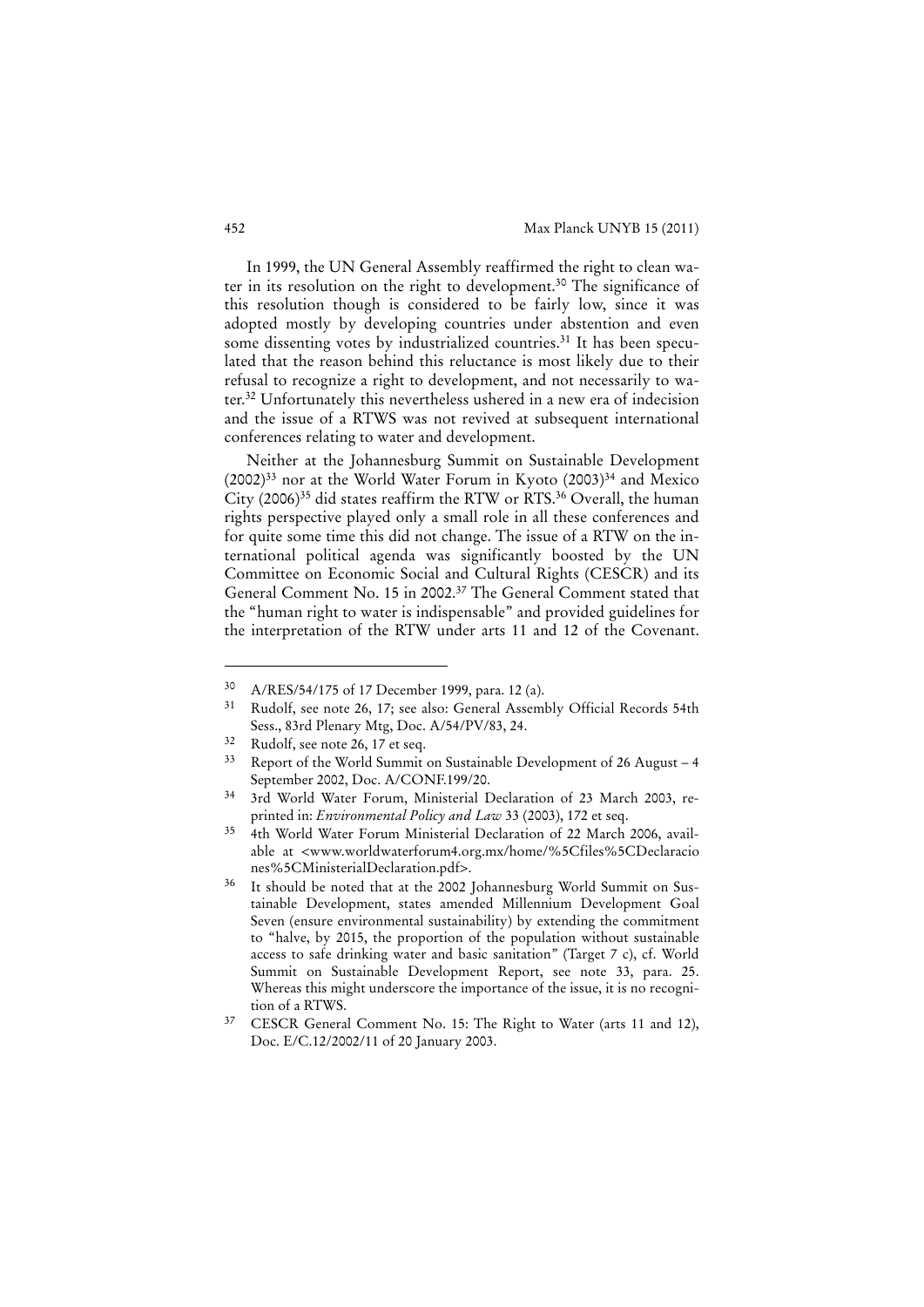Unfortunately except for an occasional reference to the need for sanitation to ensure water quality,<sup>38</sup> access to sanitation was not covered and adequately dealt with.

It was under the auspices of the United Nations that the debate about a RTWS then gradually accelerated. In 2005 the Sub-Commission on the Promotion and Protection of Human Rights adopted *Guidelines on the Realization of the Right to Drinking Water and Sanitation* stating therein that the RTWS "is unquestionably a human right."39 The Guidelines were based on a 2004 report of the Special Rapporteur Mr. *El-Hadji Guisé* on the "relationship between the enjoyment of economic, social and cultural rights and the promotion of the realization of the right to drinking water supply and sanitation."40 The Guidelines were intended to provide assistance on how to implement the RTWS and do so by highlighting the main and most urgent components. With regard to the RTW they adopted the definition provided by the CESCR in General Comment No. 15,<sup>41</sup> whereas contrary to the General Comment with regard to the RTS they offer a definition. The RTS is seen as the right of everyone "to have access to adequate and safe sanitation that is conducive to the protection of public health and the environment."42

Similarly in 2007 the Office of the United Nations High Commissioner for Human Rights conducted a study upon a request of the Human Rights Committee (HRC) on the scope and content of the obligations related to the access to safe drinking water and sanitation.<sup>43</sup> In her conclusion the High Commissioner<sup>44</sup> notes that she "believes that it is now time to consider access to safe drinking water and sanitation as a human right" and that states should dedicate their attention to the realization of this right since "this issue is currently being neglected."45 Furthermore, the study also stresses the "need for further elaboration of

<sup>38</sup> General Comment No. 15, see note 37, paras 1, 29, 37 (i).

<sup>39</sup> Doc. E/CN.4/Sub.2/2005/25 of 11 July 2005, preamble.

Final Report of the Special Rapporteur Guissé, Doc. E/CN.4/Sub.2/2004/20 of 14 July 2004.

<sup>41</sup> See under III. 3.a. aa. below.<br>42  $\sum_{\alpha} E/CN4/S_{11}h$  2/2005/2

Doc. E/CN.4/Sub.2/2005/25, see note 39, 1.2.

<sup>43</sup> Doc. A/HRC/6/3, see note 13.

<sup>44</sup> Louise Arbour, who was UN High Commissioner from 2004-2008.

<sup>45</sup> Doc. A/HRC/6/3, see note 13, paras 66, 69.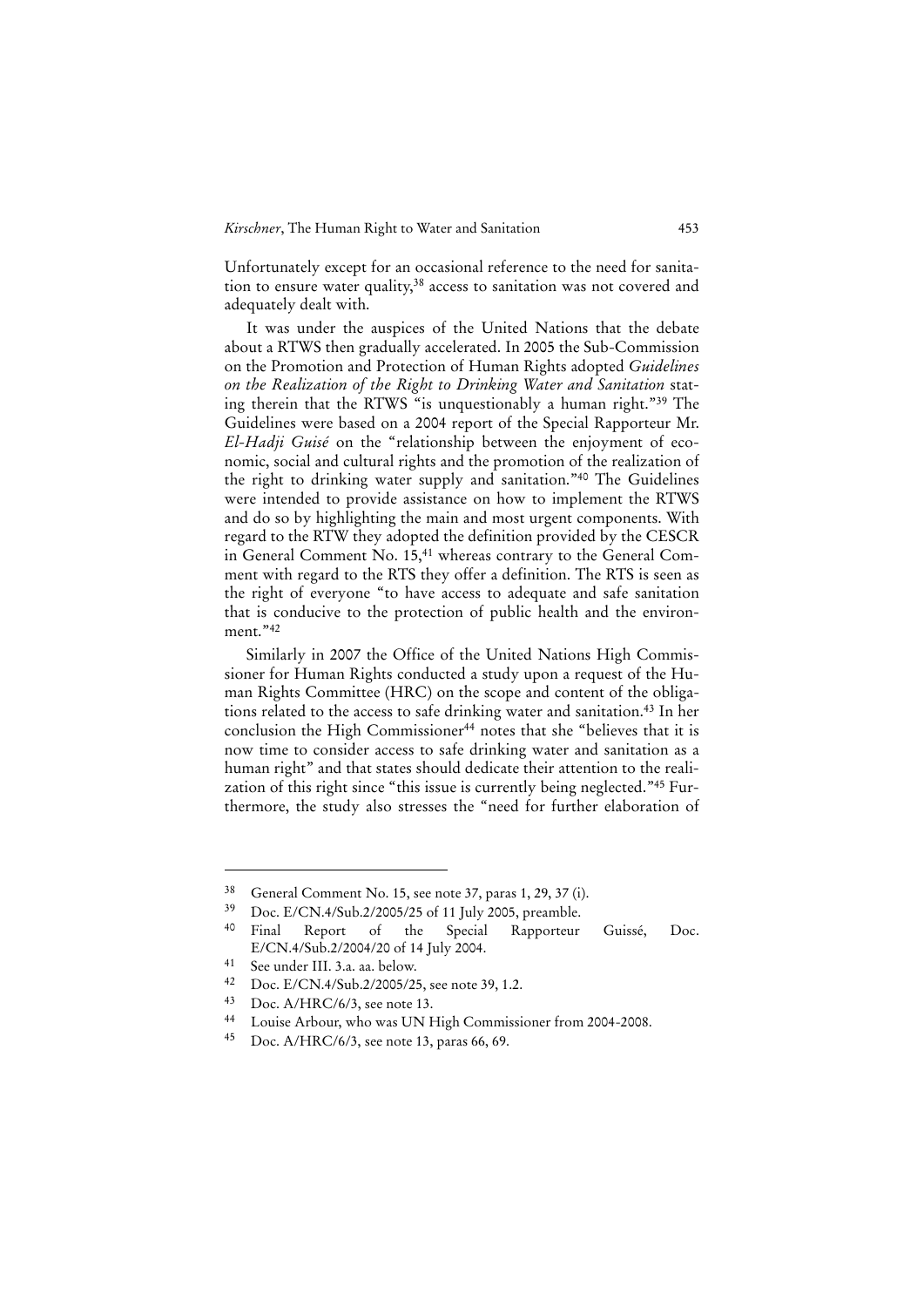certain aspects of human rights obligations attached to access to safe drinking water and sanitation."<sup>46</sup>

This was closely followed by a resolution of the HRC on Human Rights and Access to Safe Drinking Water and Sanitation,<sup>47</sup> expressly taking up the High Commissioner's point regarding the need to further clarify the human rights obligations related to the RTWS.48 This resolution marks the beginning of the so-called Geneva Process,<sup>49</sup> comprising the appointment of an Independent Expert "on the issue of human rights obligations related to access to safe drinking water and sanitation" whose tasks shall *inter alia* be to prepare a study to further clarify the content of human rights obligations.<sup>50</sup> Six months later the HRC appointed the first Independent Expert on the Right to Water and Sanitation (Ms. Catarina de Albuquerque),<sup>51</sup> whose mandate was only recently renewed in March 2011 for another three years.<sup>52</sup> Also the UN General Assembly declared the year 2008 as an International Year of Sanitation,<sup>53</sup> to raise awareness and highlight the issue on the international agenda. Across the globe this inspired quite a few deliberations and conferences finally according the subject more attention and calling for higher levels of investment in sanitation.54

It is against this background that the UN General Assembly adopted Resolution 64/292 of 28 July 2010 expressly declaring the RTWS as a human right.<sup>55</sup> For the first time the General Assembly de-

- 52 Doc. A/HRC/16/L.4 of 18 March 2011, para. 4.
- 53 A/RES/61/192 of 20 December 2006.

<sup>46</sup> Ibid., para. 68.

<sup>47</sup> Resolution 7/22 Human Rights and Access to Safe Drinking Water and Sanitation of 28 March 2008, Doc. A/HRC/7/22.

 $^{48}$  Ibid., paras 1, 2.

<sup>49</sup> L. Furch, "Menschenrecht auf Wasser - und Sanitärversorgung: UN Resolutionen als Schlüssel zum Paradies?", *European Journal of Transnational Studies* 2 (2010), 26 et seq. (33).

<sup>50</sup> Doc. A/HRC/7/22, see note 47, para. 2.

<sup>51</sup> See Report of the Human Rights Council of its Ninth Session of 2 December 2008, Doc. A/HRC/9/28, Annex IV.

<sup>54</sup> See in particular: "Message from Beppu" adopted at the first Asia-Pacific Water Summit of 3-4 December 2007, Beppu (Japan); other selected Conferences on the issue: Third South Asian Conference on Sanitation (SA-COSAN III) of 16-21 November 2008, New Delhi, India; Second African Conference of Sanitation and Hygiene (AfricaSan) of February 2008, Durban, South Africa.

<sup>55</sup> A/RES/64/292, see note 6.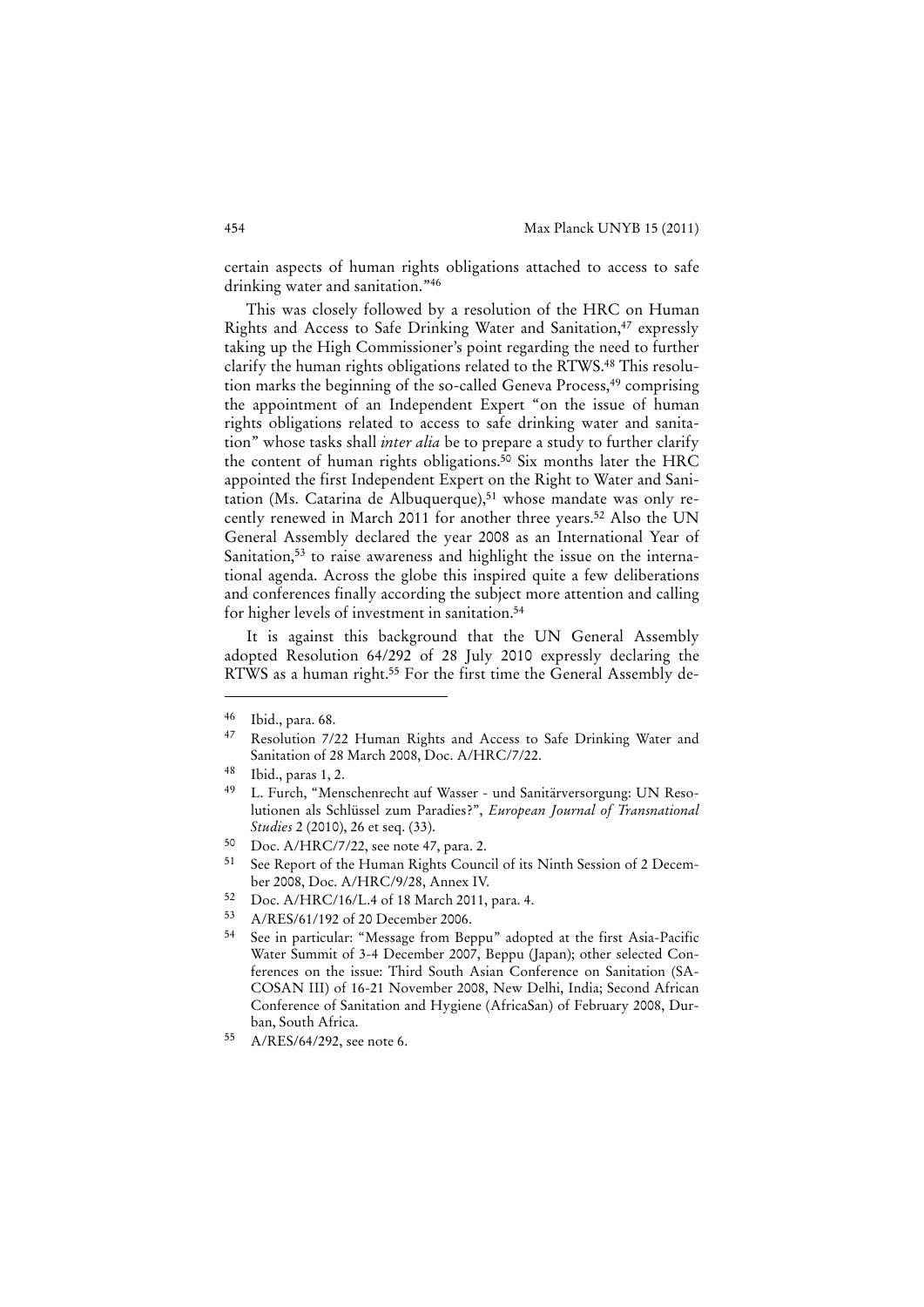bated the issue of water and sanitation. The HRC at its 50th session reaffirmed its earlier commitment and underscored the existence of a RTWS in a new resolution.56 Finally in November 2010 the CESCR issued a Statement on the Right to Sanitation<sup>57</sup> confirming that "the right to sanitation is an essential component of the right to an adequate standard of living" and "is fundamental for human survival and for living a life in dignity."58 Unfortunately the statement only affirms the right but takes no steps as to further defining its content and scope.<sup>59</sup>

# **III. Legal Framework**

The following section provides an overview of the legal framework of the RTWS. Apart from the legal sources on which the right is based (1.), this includes the question of its status in international law (2.) and an outline of the substantive content and duties it imposes (3.), as well as finally its enforcement (4.).

# **1. Legal Basis**

#### **a. International Agreements**

Unfortunately the RTWS has so far not been explicitly recognized. Several international (human rights) agreements, however, stipulate specific obligations with regard to access to water and sanitation. For instance, the Convention on the Elimination of all Forms of Discrimination against Women (CEDAW)60 obliges State Parties to take all appropriate measures to ensure that women living in rural areas can "enjoy adequate living conditions, particularly in relation to housing, *sanitation*, electricity and *water supply*, transport and communications."<sup>61</sup> Notwithstanding the restricted scope of article 14, applying only to women

<sup>56</sup> Doc. A/HRC/RES/15/9 of 30 September 2010.<br>57 Doc. E/C 12/2010/1, see note 8, pars. 7

Doc. E/C.12/2010/1, see note 8, para. 7.

<sup>58</sup> Ibid.

<sup>59</sup> H. Smets, "Le droit de l'homme à l'eau et à l'assainissement est finalement reconnu", *Revue Juridique de L'Environnement* 1 (2011), 79 et seq., (85).

<sup>60</sup> Convention on the Elimination of All Forms of Discrimination against Women (CEDAW), UNTS Vol. 1249, 13.

<sup>61</sup> Article 14 para. 2 (h) CEDAW, see note 60. Emphasis added.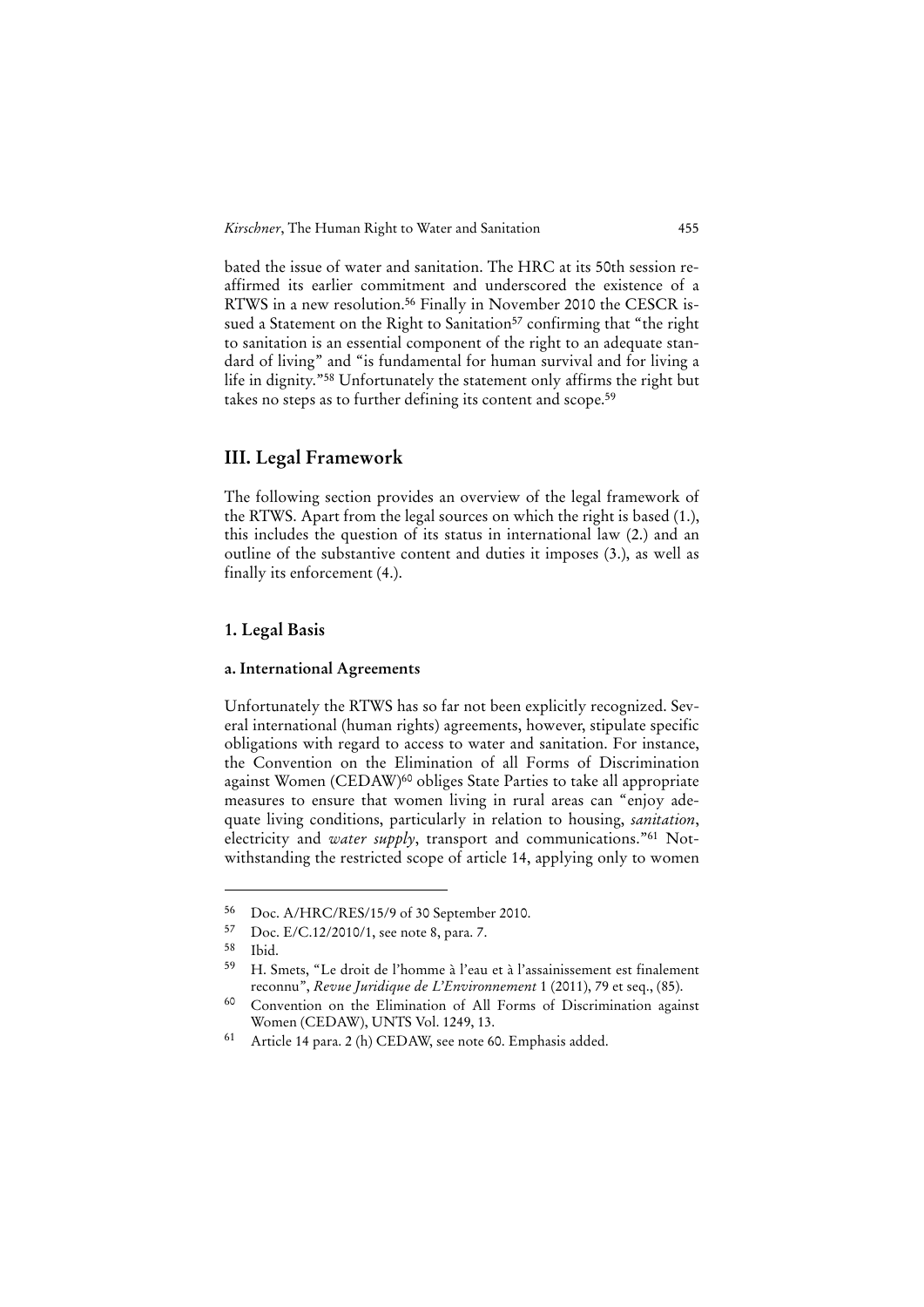living in rural areas, it is a noteworthy development with regard to the advancement of a RTWS62 as CEDAW makes an explicit reference to water supply and sanitation. This differentiation not only very well illustrates the change in perception with regard to water and sanitation, as mentioned earlier, but also underlines the individual importance of access to adequate sanitation alongside water.<sup>63</sup>

The Convention on the Rights of the Child (CRC)<sup>64</sup> in article 24 (2)(c) stipulates the requirement "to combat disease and malnutrition, …, through, inter alia, … *the provision of* … *clean drinking water.*"65 The supply of clean water is regarded as an essential aspect for the full implementation of the highest attainable standard of health. Whereas this is certainly true, it is far from being comprehensive since it only relates to a certain aspect of water, namely its quality.<sup>66</sup> Moreover, sanitation is only referred to as an issue of health education under article 24 (2)(e). A clear reference to access to sanitation is missing.

The Convention on the Rights of Persons with Disabilities (CRPD)67 came into force in 2008. The Convention makes explicit reference to access to clean water in its article 28 (2) by stating, that State Parties shall take appropriate steps "(a) to ensure equal access by persons with disabilities to *clean water services* ...".68 A separate reference to sanitation is missing.

Next to the Human Rights treaties the Geneva Conventions of 1949 and the Additional Protocols of 1977 underline the vital importance of water and sanitation for health and survival, by obliging State Parties to fulfill the respective obligations. According to the Third Geneva Convention relative to the Treatment of Prisoners of War, State Parties shall provide prisoners of war with sufficient access to water and sanitary fa-

Lohse, see note 22, 55. This gets clear when comparing it to previous human rights treaties/ documents stipulating the right to an adequate standard of living. See, for example, article 25 para. 1 Universal Declaration of Human Rights and article 11 ICESCR.

<sup>63</sup> Lohse, see note 22, 56.

<sup>64</sup> Convention on the Rights of the Child (CRC), UNTS Vol. 1577, 3.

<sup>65</sup> Emphasis added.

<sup>66</sup> Cahill, see note 14, 391.

<sup>67</sup> Convention on the Rights of Persons with Disabilities (CRPD), GAOR 61st Sess. Suppl. 49 Vol. 1, 65.

<sup>68</sup> Emphasis added.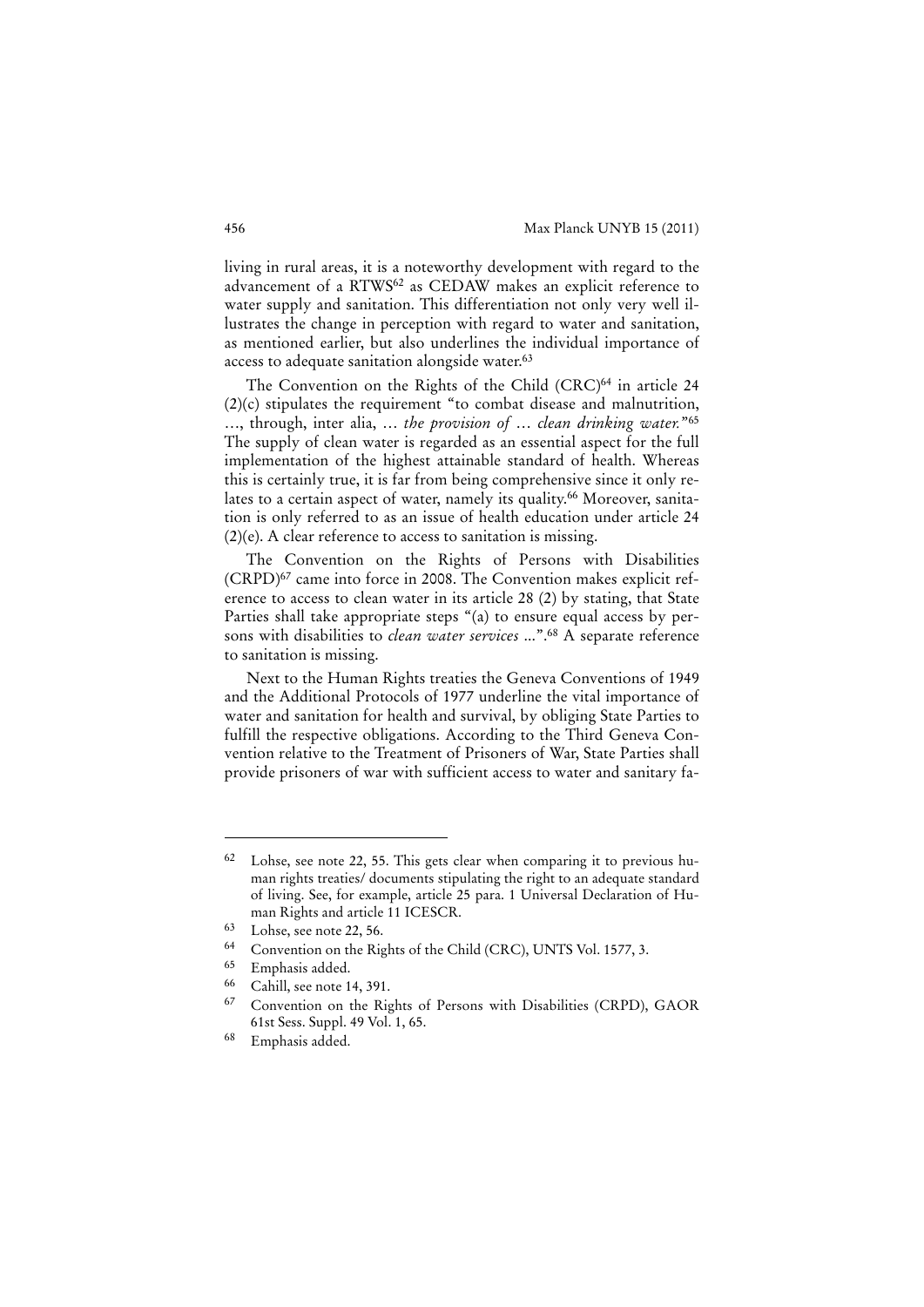cilities.69 Similar obligations can also be found in the Fourth Geneva Convention relative to the Protection of Civilian Persons in Time of War.70 Moreover, both additional Protocols declare drinking water installations to be objects indispensable for the survival of the civilian population, which needs to be protected in times of conflict.71

Next to the explicit references there also exist a number of implicit references. The most prominent example is the International Covenant on Economic, Social and Cultural Rights (ICESCR).

The CESCR, when adopting General Comment No. 15, stated that article 11 (1) specifies a number of rights "emanating from, and indispensable for, the realization of the right to an adequate standard of living." The RTW "clearly falls within the category of guarantees essential for securing an adequate standard of living" and is also "inextricably related to the right to the highest attainable standard of health" enshrined in article 12 (1).72 The Committee also mentioned access to sanitation in para. 37 (i) of General Comment No. 15, as part of the core obligations pertaining to the right to water. Although General Comments are not binding, they are regarded as an authoritative interpretation of the Covenant.73 The General Comment has received wide acceptance74 and

<sup>69</sup> Arts 20, 26, 29, 46 Geneva Convention III (Geneva Convention relative to the Treatment of Prisoners of War), UNTS Vol. 75, 135.

<sup>70</sup> Arts 85, 89, 127 Geneva Convention IV (Geneva Convention relative to the Protection of Civilian Persons in Time of War), UNTS Vol. 75, 287.

<sup>71</sup> Article 54 Additional Protocol I (Protocol Additional to the Geneva Conventions of 12 August 1949, and relating to the Protection of Victims of International Armed Conflicts (Protocol I), UNTS Vol. 125, 3); article 14 Additional Protocol II (Protocol Additional to the Geneva Conventions of 12 August 1949, and relating to the Protection of Victims of Non-International Armed Conflicts (Protocol II), UNTS Vol. 125, 609).

<sup>72</sup> General Comment No. 15, see note 37, para. 3.

<sup>73</sup> M. Craven, *The International Covenant on Social, Economic and Cultural Rights. A Perspective on its Development*, 1995, 91.

<sup>74</sup> This is at least indicated by the fact that, with the exception of Canada (cf. Concluding Observations CESCR Canada, Docs E/C.12/CAN/CO/4, E/C.12/CAN/CO/5 of 22 May 2006, paras 30, 64), no State Party voiced an objection to the CESCR interpretation of article 11 and article 12 of the ICESCR; M. Langford, "Ambition that Overleaps itself? A Response to Stephen Tully's Critique on the General Comment on the Right to Water", *NQHR* 24 (2006), 473 et seq. (475). Moreover, this is underscored by the fact that all states which have ratified the ICESCR have also stated earlier in the Cairo Declaration, (see above note 29), that the right to an adequate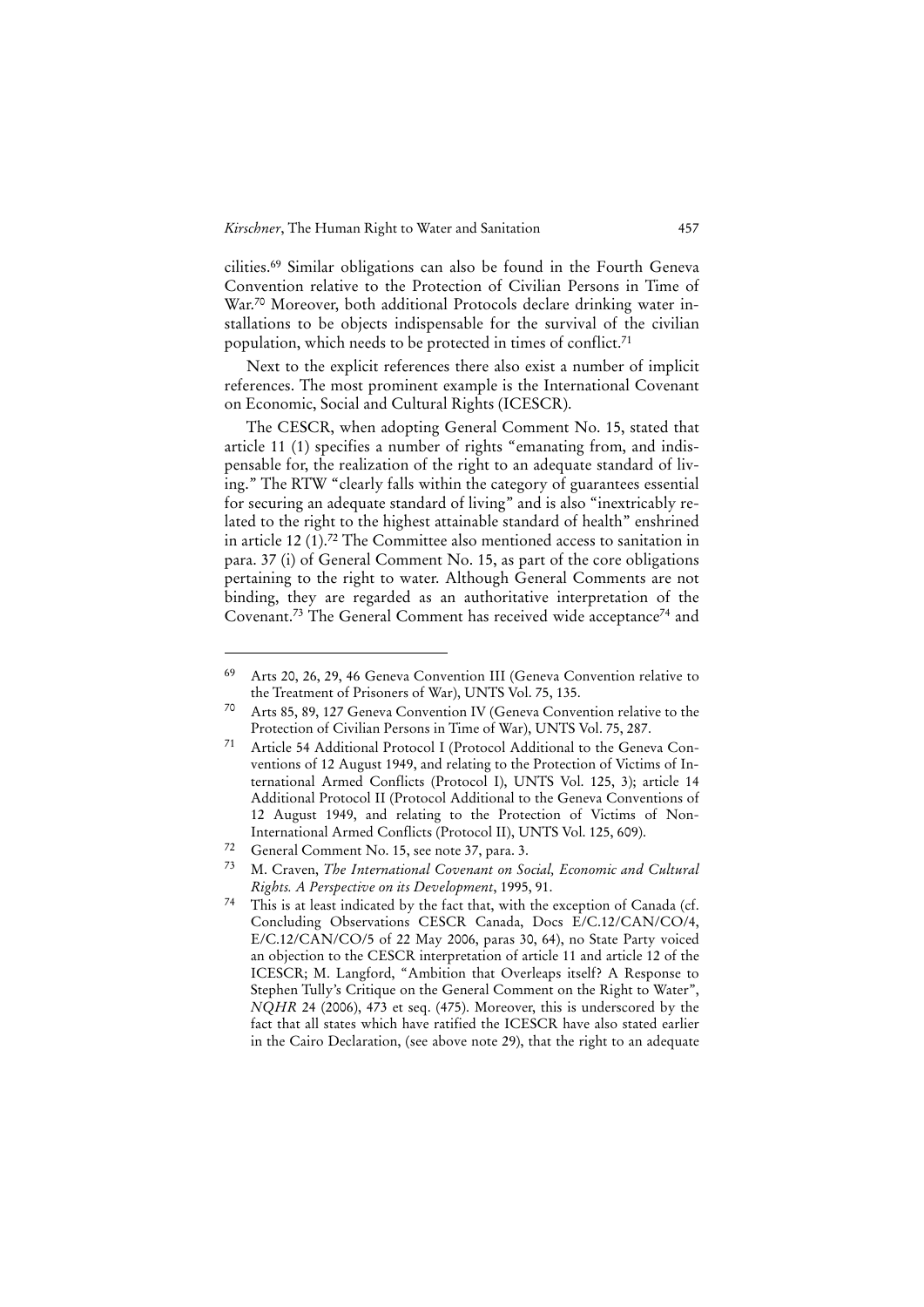it is interesting to note that the General Assembly, when adopting the above mentioned resolution, made explicit reference to General Comment No. 15.75 According to article 11 (1) of the Covenant, State Parties "recognize the right of everyone to an adequate standard of living …, *including* adequate food, clothing and housing ....".76 The CESCR states, that by using the expression "including" article 11 (1) indicates that the right to an adequate standard of living is not necessarily limited to the catalogue of rights enlisted therein. It goes on by stating, that "the right to water clearly falls within the category of guarantees essential for securing an adequate standard of living, particularly since it is one of the most fundamental conditions of survival."77

Even though it can hardly be denied that access to water, just as to food, is quintessential for an adequate standard of living, this interpretation has been criticized.78 Not only do critics consider it as an attempt to revise article 11 of the Covenant by reading new rights into the provision,79 but they also fear that this deconstruction leaves room for speculation about other characteristics being essential for an adequate standard of living, possibly heralding other possible rights like the access to electricity or even the internet.80

The claim of exceeding its authority is largely based on the argument that the drafters of the Covenant discarded the inclusion of a right to water.<sup>81</sup> The object and purpose of article 11 ICESCR though is to secure the provision and maintenance of a standard of living that is ade-

standard of living includes water and sanitation, Khalfan/ Kiefer, see note 8, 2 et seq.

<sup>75</sup> A/RES/64/292, see note 6, para. 3 preamble.

Article 11 ICESCR. Emphasis added.

<sup>77</sup> General Comment No. 15, see note 37, para. 3.

<sup>78</sup> See for example M.J. Dennis/ D.P. Stewart, "Justiciability of Economic, Social and Cultural Rights: Should there be an International Complaints Mechanism to Adjudicate the Rights to Food, Water, Housing, and Health?", *AJIL* 98 (2004), 462 et seq. (493 et seq.); S. Tully, "A Human Right to Access Water? A Critique of General Comment No. 15", *NQHR* 23 (2005), 35 et seq. (35-63).

According to Tully, it is "the responsibility of governments to pursue the article 29 amendment procedure if the Covenant is adjudged (by them) to be inadequate" rather than leaving the issue to the Committees for extensive interpretation, Tully, see note 78, 37.

<sup>80</sup> On the Human Right to Electricity see Tully, see note 78.

<sup>81</sup> Craven, see note 73, 25.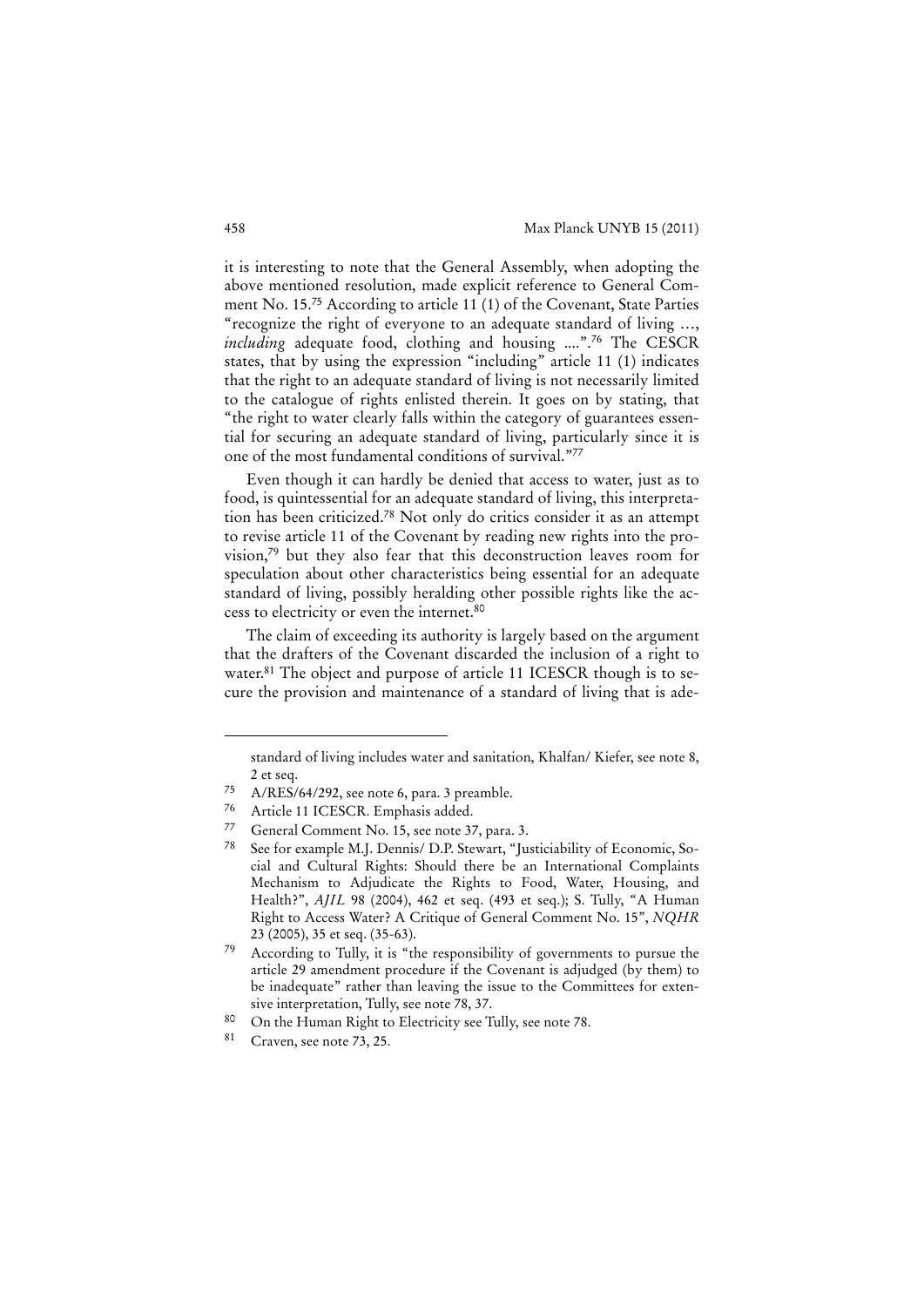quate for human well-being.82 This must consequently include a minimum of basic needs for the individual.83 While food, clothing, and housing are certainly essential components of this right they do not suffice. A living without access to safe water (and sanitation) cannot possibly be considered an adequate standard.<sup>84</sup>

Moreover, treaty interpretation requires the adjustment of treaty provisions to today's circumstances. Societies and circumstances change, whereas access to water might not have been an issue in 1966 it had certainly come to the fore by 2002. Just because the drafters did not expressly include water it does not mean that they wanted to exclude it. Finally with regard to the charge that the CESCR's reading of article 11 would open the door to a flood of new rights, it must be said that this ignores the underlying aspect of the CESCR's reasoning, attributing a special status to the fundamental need for water.85 It is simply not comparable to electricity or internet access.86

The second legal basis which the General Comment cites is article 12 of the Covenant, the right to the highest attainable standard of health.87 As the CESCR has already stated in its General Comment No. 14 on the Right to Health, access "to safe and potable water and adequate sanitation" is fundamental for realizing the highest attainable standard of health.88 According to the CESCR the Right to Water is "inextricably related to the right to the highest attainable standard of health"89 and "environmental hygiene, as an aspect of the right to health under article 12, paragraph 2 (b) ... encompasses taking steps ... to prevent

<sup>82</sup> Cf. C.M. Peter, "Promotion of Standard of Living", in: R. Wolfrum (ed.), *Max Planck Encyclopedia of Public International Law,* 2011, paras 4, 6.

 $83$  Craven, see note 73, 305.

<sup>84</sup> Khalfan/ Kiefer, see note 8, 2.

Langford, see note 74, 437. The special status is clearly expressed through para. 3 of General Comment No. 15, "The right to water clearly falls within the category of guarantees essential for securing an adequate standard of living, particularly since it is one of the most fundamental conditions for survival."

<sup>86</sup> Langford, see note 74, 437.

Article 12 ICESCR states that "[t]he State Parties to the present Convention recognize the right of everyone to the enjoyment of the highest attainable standard of physical and mental health."

<sup>88</sup> CESCR General Comment No. 14, The Right to the Highest Attainable Standard of Health, Doc. E/C.12/2000/4 of 11 August 2000, para. 11.

<sup>89</sup> General Comment No. 15, see note 37, para. 3.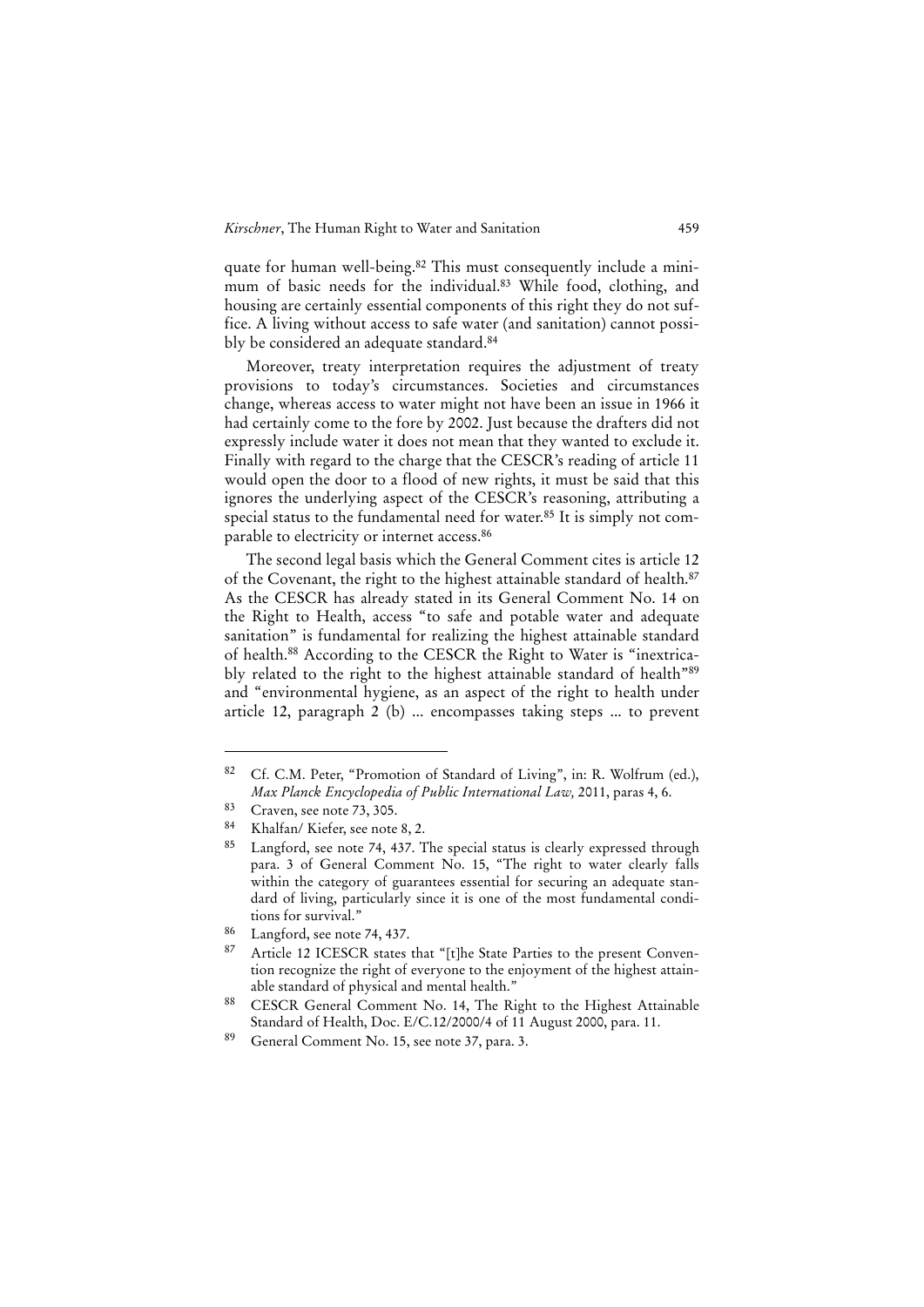threats to health from unsafe and toxic water conditions."90 The CESCR failed to include a clear reference regarding the relationship between clean water and sanitation. However, the reference to article 12 ICESCR at least shows that the CESCR recognizes the link and has kept this issue in mind.91

Finally, the General Comment also refers to the right to life and human dignity. Although these rights are not part of the family of economic and social rights they are considered as a point of reference.<sup>92</sup> A life in human dignity clearly encompasses access to basic human needs such as water and sanitation. Evidently without water there can be no life. However, an issue of contention is whether the right to life shall be interpreted narrowly, thus only protecting against arbitrary deprivation of life, or broadly, so that it functions as a guarantee against death from such causes as lack of water e.g.<sup>93</sup> By its very nature, the right to life is first and foremost a civil right, securing the freedom of the individual.<sup>94</sup> Accordingly, it is argued that a state does not need to provide for appropriate means of subsistence to adhere to its obligation stemming from article 6 of the ICCPR.<sup>95</sup> Thus the acceptance of death from such causes as lack of water would under this interpretation not be regarded as a violation of the human right to life.96

Conversely in its interpretation of article 6 the HRC stressed the fact that the right to life has been too often narrowly interpreted and requires states to adopt positive measures for its protection.<sup>97</sup> It goes on by stating that, besides providing protection against the arbitrary depri-

<sup>90</sup> General Comment No. 15, see note 37, para. 8. See also General Comment No. 14, see note 88, para. 12.

E. Riedel, "The Human Right to Water and General Comment No. 15", in: E. Riedel/ P. Rothen (eds), *The Human Right to Water*, 2006, 19 et seq.  $(27)$ .

<sup>92</sup> Rudolf, see note 26, 25.

<sup>93</sup> S.C. McCaffrey, "The Human Right to Water", in: E. Brown-Weiss/ L. Boisson de Chazournes/ N. Bernasconi-Ostewalder (eds), *Fresh Water and International Economic Law*, 2005, 94 et seq. (97).

<sup>94</sup> M. Nowak, *U.N. Covenant on Civil and Political Rights: CCPR Commentary*, 2005, article 6 reference note 3.

<sup>95</sup> Y. Dinstein, "The Right to Life, Physical Integrity, and Liberty", in: L. Henkin (ed.), *The International Bill of Rights: the Covenant on Civil and Political Rights,* 1981, 114 et seq. (115).

<sup>&</sup>lt;sup>96</sup> Dinstein, see note 95, who refers to the toleration of malnutrition.

<sup>97</sup> HRC General Comment No. 6, The Right to Life (Article 6), Doc. HRI/GEN/1/Rev.9 (Vol. I) of 30 April 1982, paras 1, 5.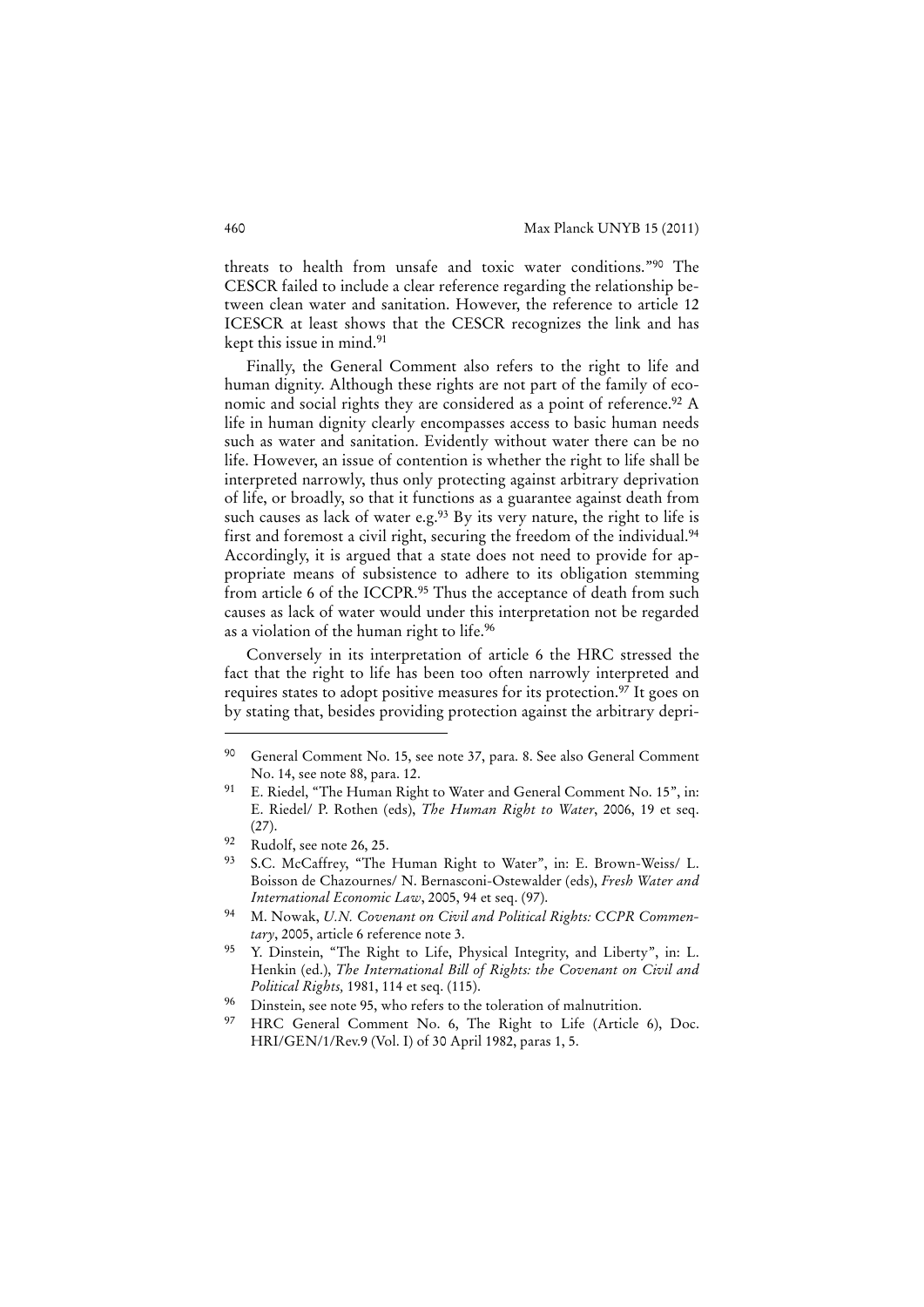vation of life, states shall also provide protection from other threats to human life such as malnutrition and epidemics.<sup>98</sup> This interpretation suggests that states need to ensure that every human being has access to appropriate means of subsistence.99 Accordingly, this would encompass the RTWS since the lack of water is just as severe a threat to human life as malnutrition. Nevertheless it is most questionable whether this goes as far as creating a right to sustenance under the right to life.100 It is, however, clear that since without water there is no life, the right to life should include the protection against arbitrary and intentional denial of access to water.101

#### **b. Regional Agreements**

At the regional level there are a series of references to access to water and sanitation. They are of interest as they can provide support for a broad acceptance and common understanding of a RTWS.

#### *aa. Africa*

In the African region, two human rights instruments explicitly refer to water and its access. Similar to the CRC, States Parties to the African Charter on the Rights and Welfare of the Child (1990)<sup>102</sup> shall take measures to ensure the provision of safe drinking water in order to implement the right to health.103 Also, the Protocol to the African Charter on Human and Peoples' Rights on the Rights of Women (2003)<sup>104</sup> contains the explicit obligation to provide women with clean drinking wa-

 $\frac{98}{99}$  Ibid., para. 5.

Cf. S.C. McCaffrey, "A Human Right to Water: Domestic and International Implications", *Geo. Int'l Envtl. L. Rev.* 5 (1992), 1 et seq. (10 et seq.).

<sup>100</sup> McCaffrey, see note 99, 11.

<sup>101</sup> J. Scanlon/ A. Cassar/ N. Nemes, "Water as a Human Right?", IUCN Environmental Policy and Law Paper No. 51, 2004, 4.

<sup>102</sup> African Charter on the Rights and Welfare of the Child, OAU Doc. CAB/LEG/24.9/49 (1990).

<sup>103</sup> Article 14 African Charter, see note 102. Unfortunately it also lacks a reference to sanitation.

<sup>104</sup> Protocol to the African Charter on Human and Peoples' Rights on the Rights of Women in Africa (Maputo Protocol), OAU Doc. CAB/LEG/66.6 reprinted in: *African Human Rights Journal* 1 (2001), 53 et seq.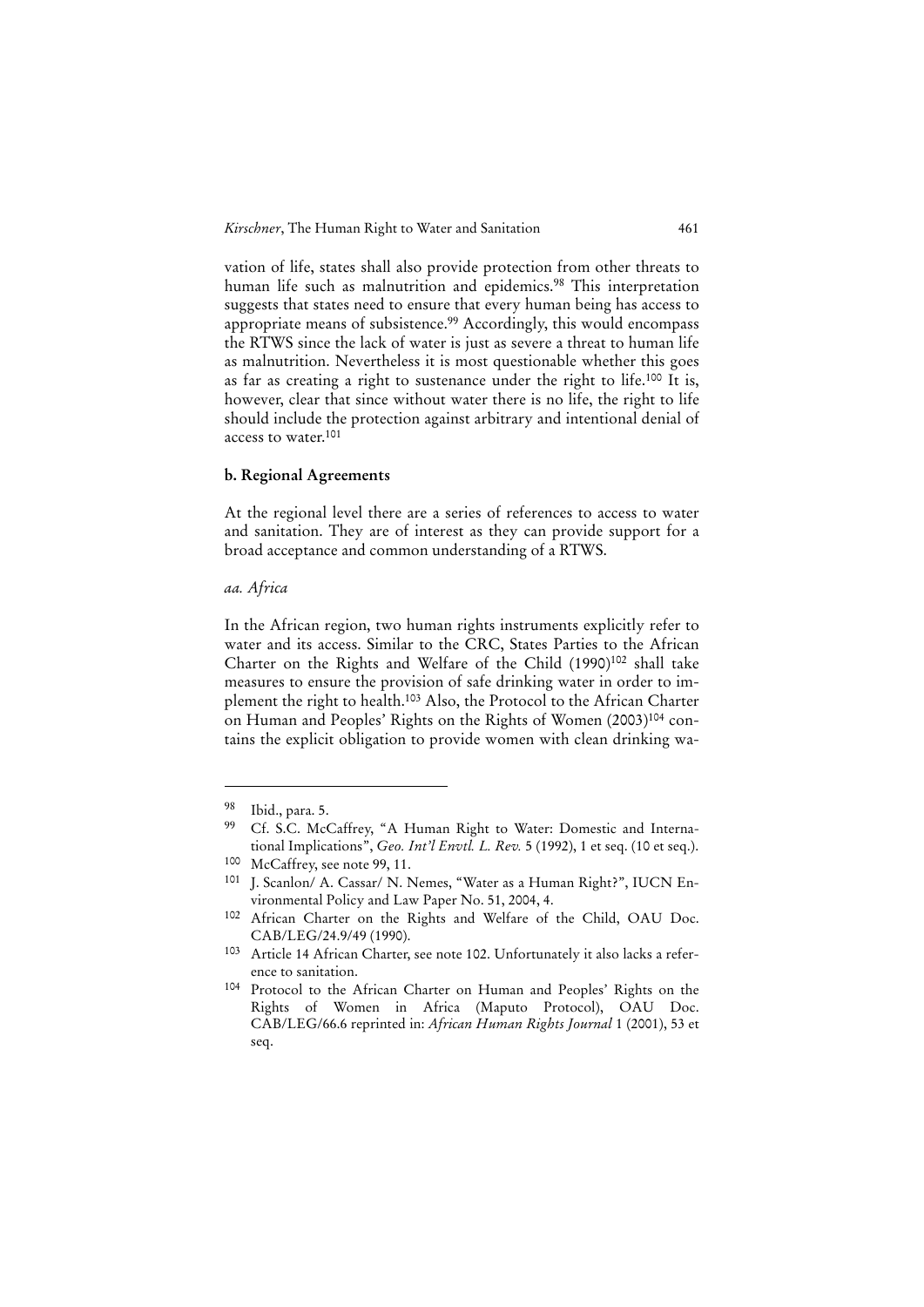ter.105 Moreover, although a regional instrument concerning environmental protection rather than human rights law, the so-called Maputo Convention,106 a revised version of the African Convention on the Conservation of Nature and Natural Resources from 1968 (Algiers Agreement),<sup>107</sup> stipulates in its article VII that State Parties "shall endeavor to guarantee for their populations a sufficient and continuous supply of suitable water."108 Noteworthy in this respect is the Senegal River Charter,109 a vanguard agreement at least in the setting of transboundary fresh water resources, which was signed in 2002 by Mauritania, Mali and Senegal, since it explicitly refers to the right to water as a fundamental human right.110 Finally in 2008 the nine riparian states of the river Niger signed the so-called Charter on the Waters of the Niger Basin<sup>111</sup> which not only repeatedly refers to the right to water, but also obliges states to act accordingly and pay special attention to basic human needs.112

#### *bb. Americas*

j

Article 11 of the Additional Protocol to the American Convention on Human Rights in the Area of Economic, Social and Cultural Rights

<sup>105</sup> See article 15 (a) Protocol to the African Charter on Human and Peoples' Rights, see note 104.

<sup>106</sup> Revised African Convention on the Conservation of Nature and Natural Resources of 2003, available at <http://www.au.int> (Maputo Convention), not yet entered into force.

<sup>107</sup> African Convention on the Conservation of Nature and Natural Resources (with Annexed List of Protected Species), UNTS Vol. 1001, 3. The African Convention was the first Convention dedicated to the conservation of the environment and natural resources on the African continent cf. *IUCN Environmental Policy and Law Paper No. 56: An Introduction to the African Convention on the Conservation of Nature and Natural Resources*, 2004, ix.

<sup>108</sup> Article VII (2) Maputo Convention, see note 106.

<sup>109</sup> Charte des Eaux du Fleuve Sénégal (2002), available at <http://www.ecolex.org/server2.php/libcat/docs/TRE/Multilateral/Other/ mul71173.pdf>, Senegal River Charter.

<sup>110</sup> See article 4 of the Senegal River Charter, see note 109.

<sup>111</sup> La Charte de L'eau du Basin Niger, signed 30 April 2008, Niger River Charter, available at <http://www.abn.ne/index.php/fre/Vision-Partagee/ Etudes-majeures/Charte-de-l-eau>.

<sup>112</sup> See preamble and arts 1, 4, 15, Charte de l'Eau Niger Bassin, see note 111.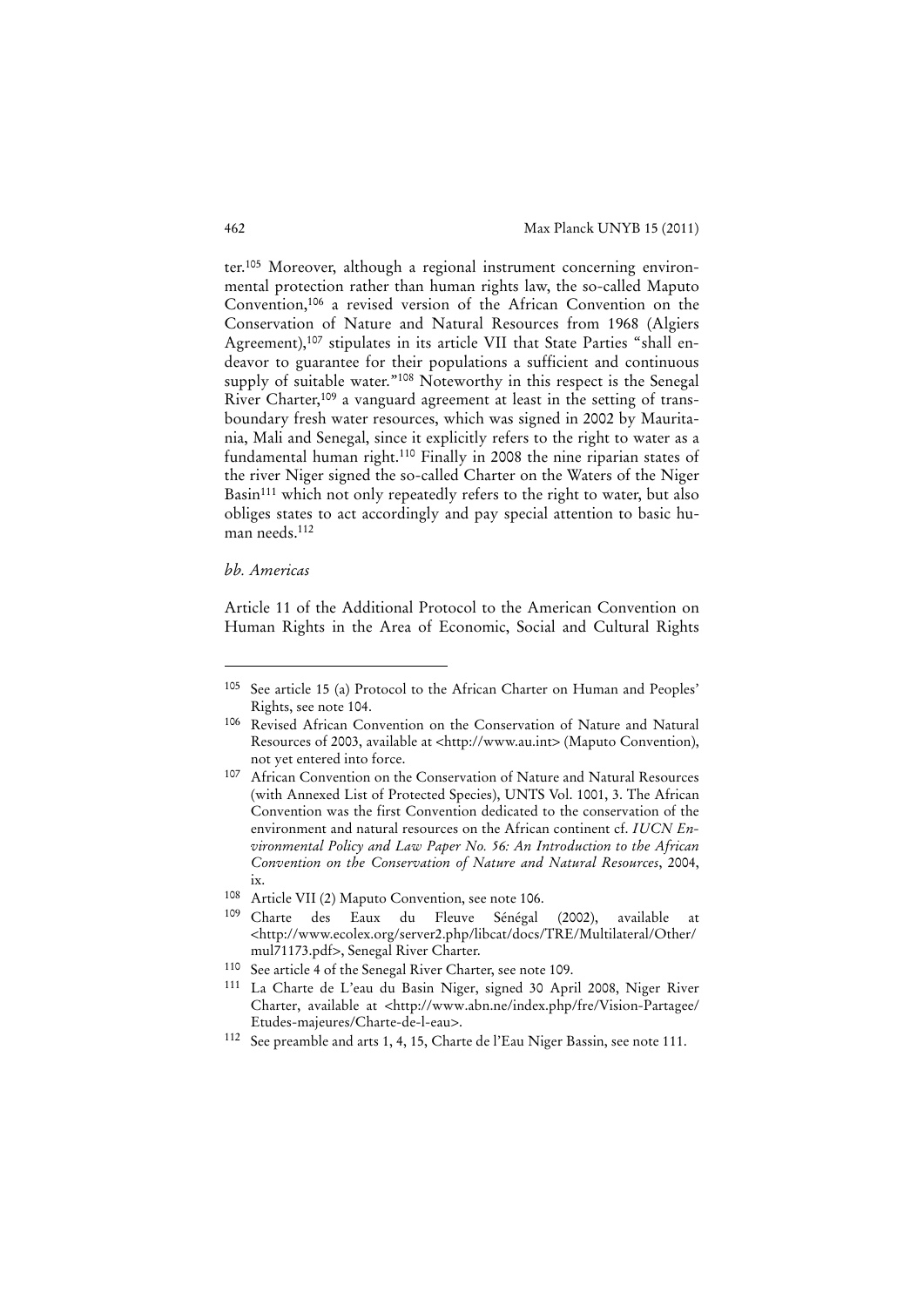(Protocol of San Salvador 1988)113 provides that "everyone shall have the right to live in a healthy environment and to have access to basic public services."114 It can hardly be contended that basic public services should not include access to water and sanitation. This understanding is also supported by a report from the Inter-American Commission on Human Rights, delivered in 1997 on the human rights situation in Brazil. It criticized that there existed an inequality in the access to basic public services, as roughly 20 per cent of the population had no access to potable water and roughly 26 per cent lacked access to sanitary services.<sup>115</sup>

#### *cc. Europe*

1

Under the auspices of the United Nations, Member States of the Economic Commission for Europe signed the so-called Protocol on Water and Health<sup>116</sup> to the Convention on the Protection and Use of Transboundary Watercourses and International Lakes (1992) in 1999.117 Even though the Protocol is not a human rights instrument, its aim is to provide access to drinking water and sanitation for everyone.118 It contains no explicit reference with regard to a RTWS, nevertheless it can still be read as a tool for the implementation and practical enhancement of the RTWS.119

- 114 Article 11 Additional Protocol to the American Convention, see note 113.
- 115 Inter-American Commission on Human Rights, *Report on the Human Rights Situation in Brazil*, Doc. OEA/Ser.L/V/II.97, Doc. 29 Rev.1 of 29 September 1997, Chapter II.
- 116 UNECE Protocol on Water and Health to the 1992 Convention on the Protection and Use of Transboundary Watercourses and International Lakes, *ILM* 38 (2005), 1708 et seq.
- <sup>117</sup> UNECE Convention on the Protection and Use of Transboundary Watercourses and International Lakes, UNTS Vol. 1936, 269. In context with the RTWS see A. Tanzi, "Reducing the Gap between International Water Law and Human Rights Law: The UNECE Protocol on Water and Health", *International Community Law Review* 12 (2010), 267 et seq.
- 118 Article 6 (1) UNECE Protocol on Water and Health to the 1992 Convention on the Protection and Use of Transboundary Watercourses and International Lakes, see note 116.
- 119 Tanzi, see note 117*,* 283.

<sup>113</sup> Additional Protocol to the American Convention on Human Rights in the Area of Economic, Social and Cultural Rights (Protocol of San Salvador), *ILM* 28 (1989), 156 et seq.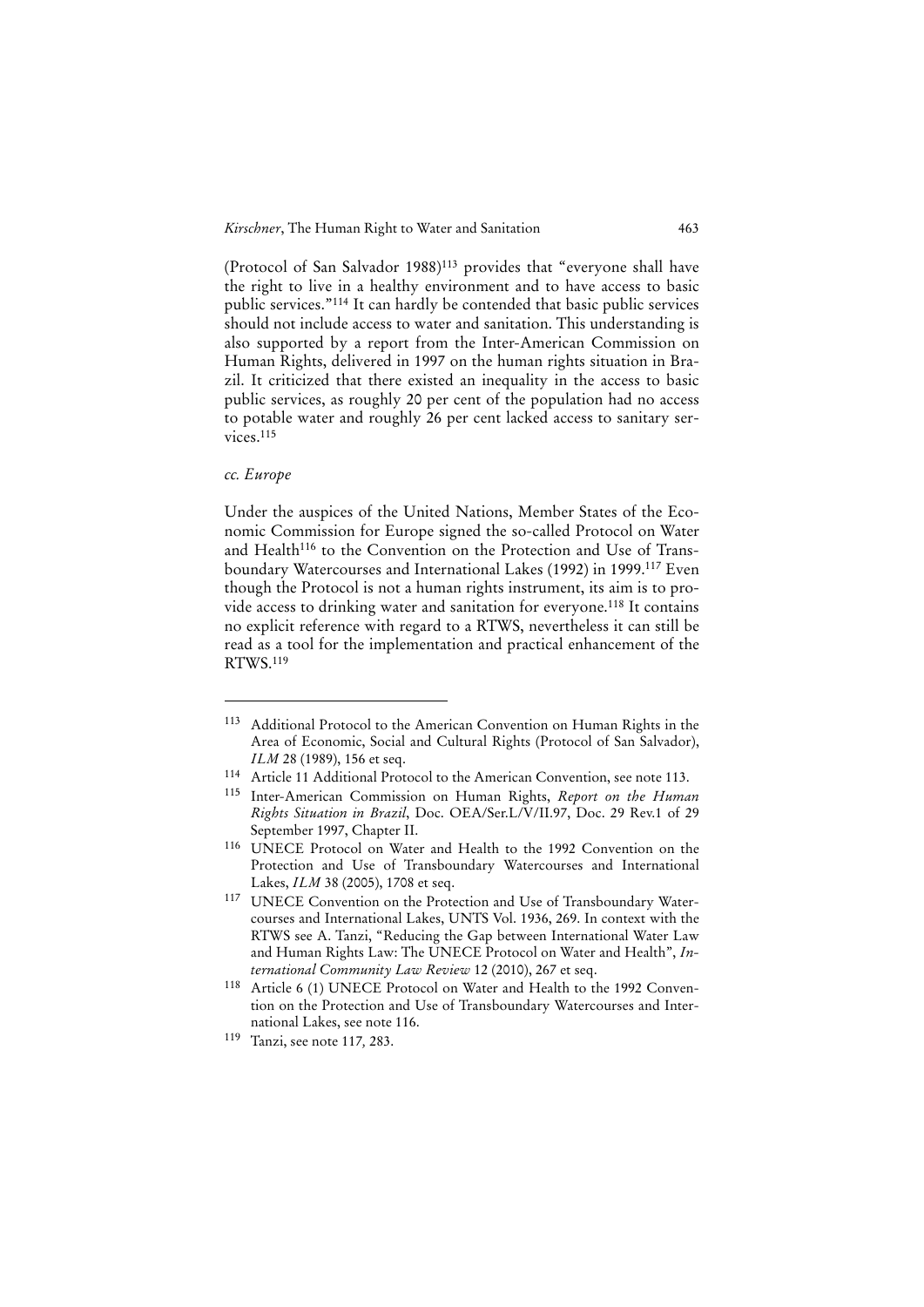#### **c. Customary International Law**

Rules of customary international law are a source of general international law binding upon states.120 There is a growing international consensus in support of the RTWS which can be observed in the recent boost regarding the issuance of international legal documents, treaties and declarations,121 alongside the increasing incorporation of the RTWS into national laws.122 In particular, A/RES/64/292, which was adopted by a majority of 122 Member States, with no votes against, marks a new era in this respect.123 As stated above, this was the first time that the UN General Assembly held an entire debate on the issue of a human right to water, declaring as its outcome the access to clean water and sanitation as a human right. It might be concluded though that the RTWS has passed the age of an "emerging right."124 Nevertheless one should not forget that the resolution was adopted with 41 abstentions, including countries like Austria, the Czech Republic, Denmark, Greece, Ireland, Sweden, Turkey and the United Kingdom as well as e.g. Canada, Japan and the United States.125

<sup>120</sup> As defined by Article 38 (1)(b) of the ICJ Statute, listing the sources of international law, customary international law is "evidence of a general practice accepted as law".

<sup>121</sup> Cf. Council of Europe Parliamentary Assembly Resolution 1809 (2011): "Water - a Source of Conflict" adopted by the Assembly on 15 April 2011 (18th sitting); HRC Doc. A/HRC/RES/15/9, see note 56; Doc. E/C.12/2010/1, see note 8; A/RES/64/292, see note 6; Doc. A/HRC/7/22, see note 47; Doc. A/HRC/6/3, see note 13.

<sup>122</sup> Cf. most recently article 43 (1) (b) and (d) of the new Constitution of Kenya of 28 August 2010. See also under III.1.d. below.

<sup>123</sup> Although not legally binding it has a great political impact, which signals the importance of this issue to Member States.

<sup>124</sup> On an "emerging" right to water see M. Craven, "Some Thoughts on the Emergent Right to Water", in: Riedel/ Rothen, see note 91, 37 et seq. ; Salman/ McInerney-Lankford, see note 16, 85 et seq.; Rudolf, see note 26, 35.

<sup>125</sup> Cf. General Assembly Press Release, GA/10967 of 28 July 2010. Several of the abstaining countries explained their decision with the fear that the resolution might be undermining the ongoing Geneva Process (see in particular Turkey and the United States). In this regard the US Representative stated that "[i]t [the resolution] described the right to water and sanitation in a way not reflected in existing international law since there was no 'right to water and sanitation' in an international legal sense, as described by the resolution" (Explanation of Vote on Resolution A/64/L.63/Rev.1 of 28 July 2010. Conversely Ms. Catarina de Albuquerque expressly welcomed the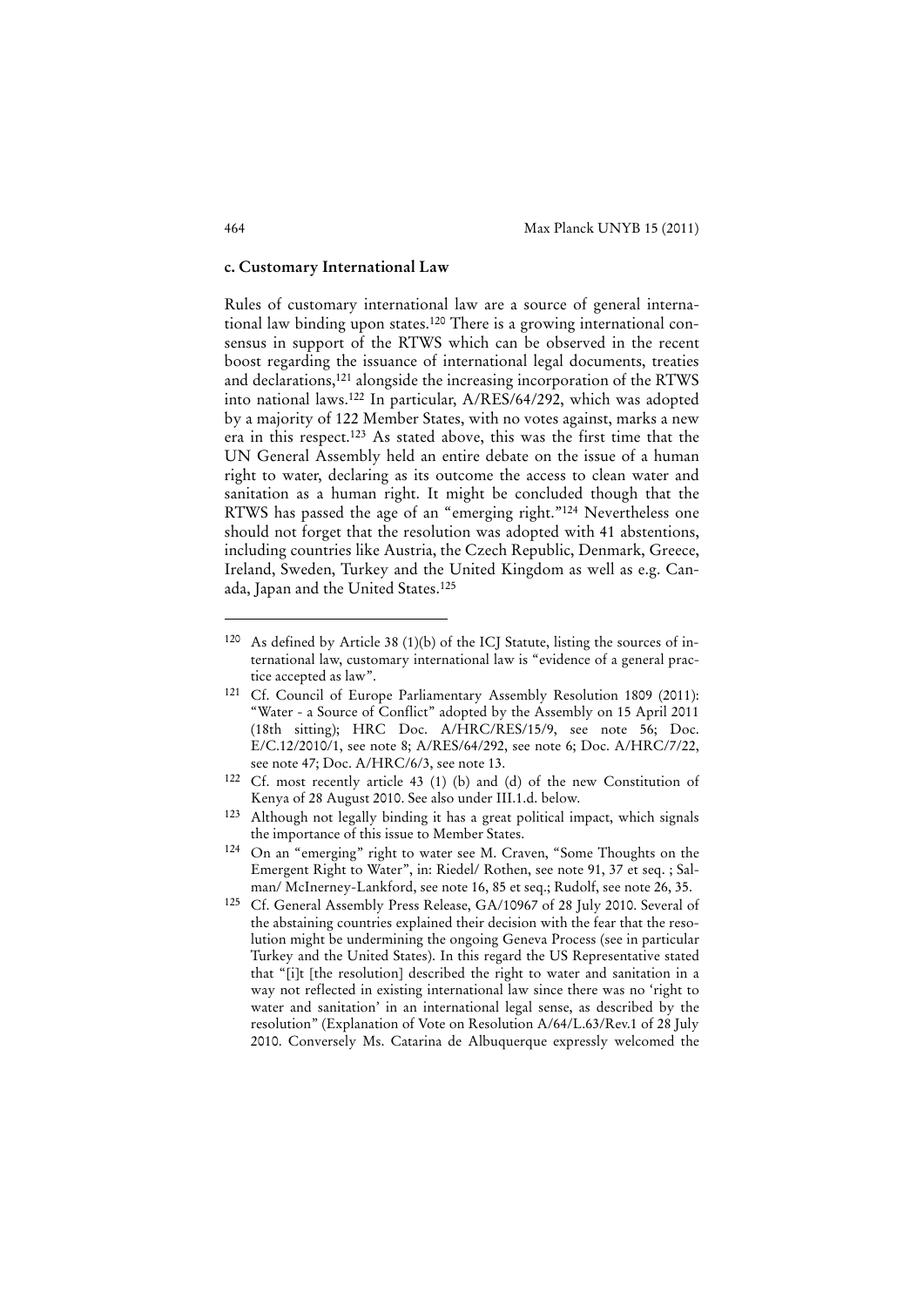Moreover, the RTWS is largely still ill-defined and there is much stronger support for the RTW than the RTS. This is for the most part due to the lack of clarity regarding the obligations related to the latter, posing a problem to its practical utilization and implementation.126 However, even if one considers this as sufficient *opinio juris*, the existence of a respective state practice is still highly questionable.127 With regard to the RTWS state practice would need to manifest itself in a "uniform" manner so as to "show a general recognition that a rule of law or legal obligation is involved."<sup>128</sup> Although it would go beyond the scope of this article to fully analyze this issue, already the study of various reports examining the implementation of the RTWS shows that even though a legal framework exists, the RTWS is not applied and implemented consistently,<sup>129</sup> due to multiple reasons ranging from lack of resources to the plain absence of political will.130 Moreover, existing state practice with regard to access to water and sanitation is so far not perceived as evidence that states respect the core obligations of the RTWS independently from the obligations imposed by the Covenant.131 It has to be concluded that the RTWS has not yet fully been enshrined in customary international law.

resolution stating that "the right to water and sanitation, is contained in existing human rights treaties and is therefore legally binding", OHCHR Press Release of 1 October 2010.

<sup>126</sup> Payen/ Van Waeyenberge, see note 9, 59. On the issue of defining sanitation in human rights terms: COHRE/ WaterAid/ SDC/ UN-HABITAT*, Sanitation: A Human Rights Imperative*, 2008. Moreover, sanitation is one of the most off-track targets of the Millennium Development Goals (MDG), Doc. E/C.12/2010/1, see note 8, para. 3. At the current rates of progress the MDG target for sanitation in sub-Saharan Africa will not be met until 2076, COHRE/ WaterAid/ SDC/ UN-HABITAT*, Sanitation: A Human Rights Imperative*, 2008, 1.

<sup>127</sup> Rudolf, see note 26, 35.

<sup>128</sup> *North Sea Continental Shelf case*, ICJ Reports 1969, 3 et seq. (para. 74).

<sup>129</sup> C. Dubreuil, "The Right to Water: from Concept to Implementation", World Water Council 2006, 7; B. Björklund/ J. Sjödin (eds), "The Human Right to Water and Sanitation: Securing Access to Water for Basic Needs", Swedish Water House Policy Brief No. 8, 2010, 7 et seq.

<sup>130</sup> Dubreuil, see note 129, 7.

<sup>131</sup> Rudolf, see note 26, 34.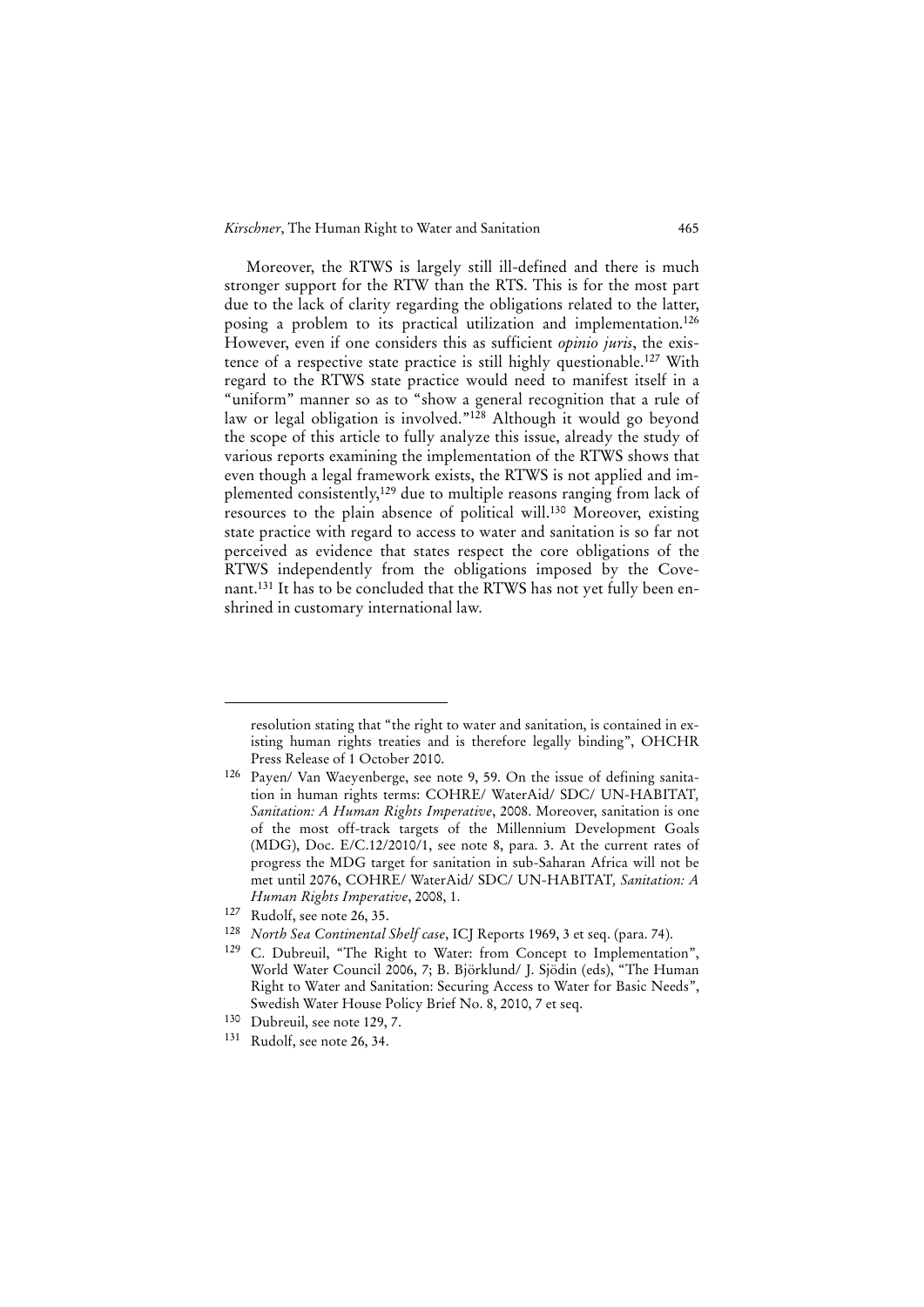#### **d. National Constitutions and Legislations**

When examining national law one will quickly observe a clear trend towards recognition of the RTWS. Several national legal systems have developed legislation that recognizes and protects the RTWS.132 In part, states have also enshrined the RTWS in their constitutions. This is particularly true for developing countries with constitutions of a more recent date. Noteworthy are *inter alia* the new Kenyan Constitution of 2010 which explicitly includes the right to "clean and safe water in adequate quantities" and the right to a "reasonable standard of sanitation", article 43 (1) (d), (b) in its bill of rights, and the South African Constitution of 1996 where article 27 (1) (b) reads as follows: "everyone has the right to have access to … sufficient … water."

In South America, both the new Bolivian and the Uruguayan Constitution stipulate that access to drinking water and sanitation is a human right.<sup>133</sup> Apart from these few selected examples, various other constitutions also include direct or indirect references with regard to the RTWS or at least impose obligations to ensure the access to water and/or sanitation.134

When it comes to implementing the RTWS, South Africa is one of the pioneers.135 With article 27 (1) (b) of the Constitution as a point of departure, it has in the meantime established a comprehensive legal framework to implement the RTWS. This compromises *inter alia* the so-called Water Services Act (1997)<sup>136</sup> and National Water Act (1998).<sup>137</sup>

<sup>132</sup> For a comprehensive overview see: COHRE, *Legal Resources for the Right to Water and Sanitation, International and National Standards*, 2nd edition 2008.

<sup>133</sup> Article 20 Constitution of Bolivia 2009; article 47 Constitution of the Republic of Uruguay. It is noteworthy that the RTW was inserted in the Uruguayan Constitution after a successful referendum in 2004, Constitución de la República Oriental del Uruguay (adopted 27 November 1966, entered into force February 1967) reprinted in: G.H. Flanz (ed.) *Constitutions of the Countries of the World*, Vol. 19, Suppl. 98-3, 1–121 as amended 31 October 2004.

<sup>134</sup> Cf. *inter alia* Constitutions of Ecuador, Ethiopia, Gambia, Uganda, Venezuela and Zambia.

<sup>135</sup> On the RTW in South Africa see C. Human, "The Human Right to Water in Africa: The South African Example", in: Riedel/ Rothen, see note 91, 83 et seq.

<sup>136</sup> Republic of South Africa, Water Services Act, Act No. 108 of 1997, Government Gazette No. 18522, Vol. 390, 1997.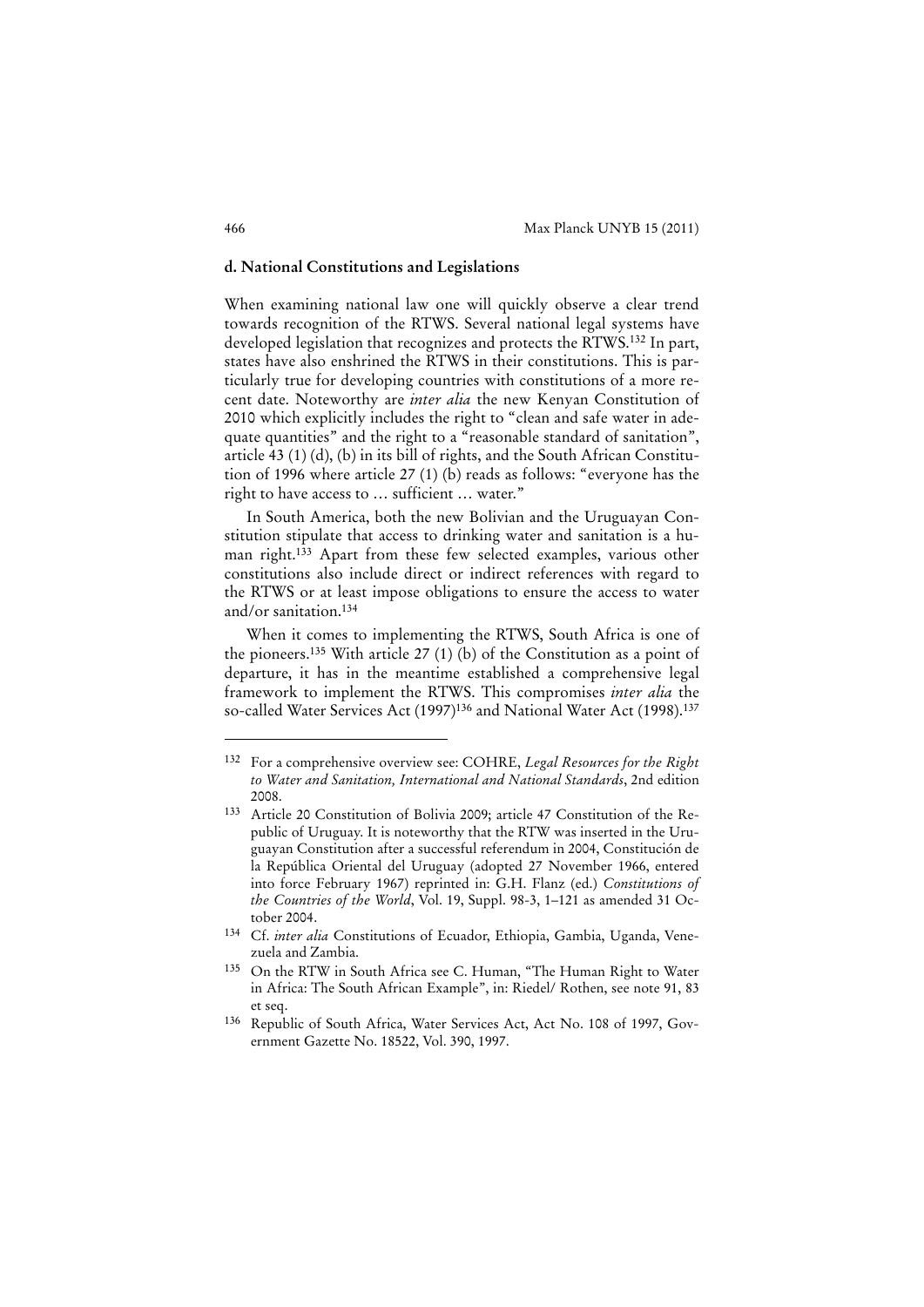Whereas the latter governs integrated water resource management, the former was drafted to regulate the provision of water services throughout the country and its first and main objective is to give effect to the constitutional guarantee and to ensure that everybody has access to basic water supply and sanitation services.138 In 2002 South Africa adopted the Free Basic Water Implementation Strategy devising a free minimum amount of 6,000 liters of safe water per household per month.139 Likewise it also adopted a Free Basic Sanitation Implementation Strategy in 2009, with the express aim to guide water service authorities in providing all citizens with free basic sanitation by 2014.140

# **2. The Status of the RTWS**

After having examined the legal basis and sources of the RTWS, the issue of its status within human rights law remains.141 The RTWS is frequently referred to not as an independent right on its own which can be claimed as such, but as a right which can solely be claimed in connection with other human rights, especially the right to health and the right to an adequate standard of living.142 One may wonder if it makes a dif-

<sup>137</sup> Republic of South Africa, National Water Act, Act No. 36 of 1998, Government Gazette No. 19182, Vol. 398, 1998.

<sup>138</sup> Cf. Human, see note 135, 84 et seq.

<sup>139</sup> Republic of South Africa, Department of Water Affairs and Forestry, Free Basic Water Implementation Strategy, version 2 of August 2002, available at <http://fbs.dplg.gov.za/fbs/site/docs/DocumentLibrary/FBW/FBWImple mentStrategyAug2002.pdf?PHPSESSID=4ff7407c9b0a1e8b99ae70b097632  $h94>$ 

<sup>140</sup> Republic of South Africa, Department of Water Affairs and Forestry, Free Basic Sanitation Implementation Strategy, final version of 1 October 2008, available at <http://www.dwaf.gov.za/dir\_ws/waterpolicy/vdFileLoad/file. asp?ID=556>. According to the Strategy the provision of basic sanitation requires access to basic sanitation services which are defined as "the provision of a basic sanitation facility which is easily accessible to members of the household, has the necessary operational support for safe removal of human waste and wastewater from the premises where this is appropriate and necessary, and the communication of good sanitation, hygiene and related practices".

<sup>141</sup> This question was noted as an issue requiring further elaboration in the OHCHR Report, Doc. A/HRC/6/3, see note 13, 21.

<sup>142</sup> See for example HRC Doc. A/HRC/RES/15/9, see note 56, para. 3; water has also been seen as part of the right to food, both as "liquid food", cf. J.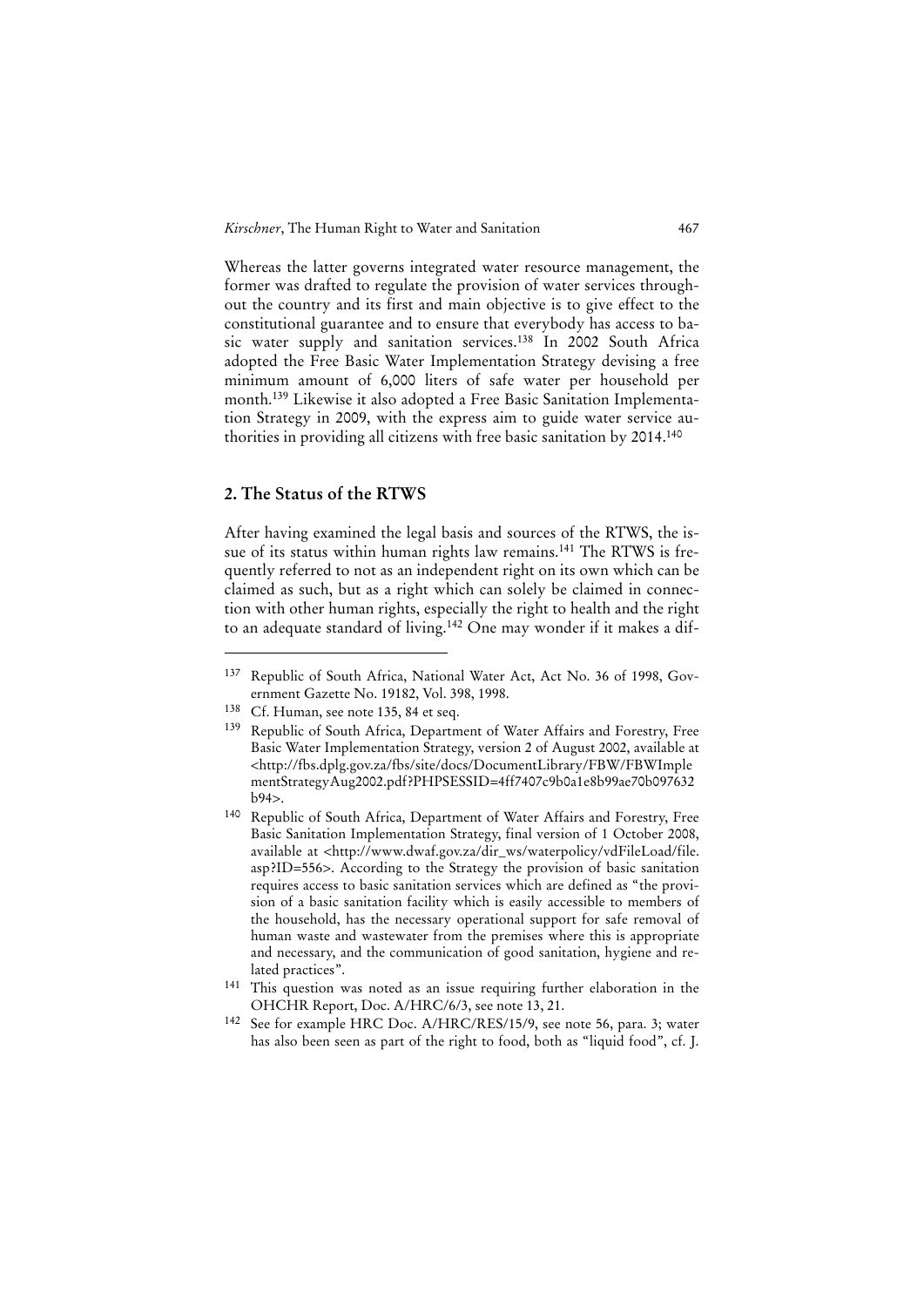ference whether one considers it as an independent right or not. But the problem with treating the RTWS as a right derived from other rights is that this can, in certain circumstances, limit the scope of afforded protection. With a derivative right, protection would only be granted for certain aspects of the RTWS, in particular those which are related to the right it is derived from (e.g. the right to an adequate standard of living). A comprehensive protection covering all issues related to the RTWS could thus not be provided. Access to water may, for example, be discriminatory without in any way affecting the individual's health.143 It is, however, not only the scope of protection that is limited but also the difference regarding state obligations related to this right, and hence, the different methods used to enforce it.144

Unfortunately recent developments concerning the RTWS, such as the recognition of the RTWS by the UN General Assembly and the HRC, have not made things clearer. Whereas the General Assembly resolution explicitly recognizes the RTWS as "a human right that is essential for the full enjoyment of life and all human rights", the HRC has taken up the wording of General Comment No. 15, stating that the RTWS "is derived from the right to an adequate standard of living and inextricably related to the right to the highest attainable standard of … health, as well as the right to life and human dignity."<sup>145</sup> Although it cannot be denied that the issuance of these documents provides in itself strong support for the recognition of an independent right, they are still not explicit.

Apart from providing greater legal certainty there are several other reasons that warrant a treatment of the RTWS as a distinct right. First of all, water and sanitation are undoubtedly primary vital needs. They should not be subordinated under the rights to health, housing or an adequate standard of living, but be given the "prominence and visibility

Ziegler, *UN Special Rapporteur on the Right to Food, Day of General Discussion on Draft General Comment on the Right to Water,* CESCR 29th Sess. of 22 November 2002 and as a necessity for food. On the right to food in general see S. Skogly, "Right to Adequate Food: National Implementation and Extraterritorial Obligations", *Max Planck UNYB* 11 (2007), 339 et seq.

<sup>143</sup> Cahill, see note 14, 395.

<sup>144</sup> I.J. Alvarez, "The Right to Water as a Human Right", in: R. Picolotti/ J.D. Taillant (eds), *Linking Human Rights and the Environment*, 2003, 71 et seq. (72).

<sup>145</sup> Doc. A/HRC/RES/15/9, see note 56, para. 3.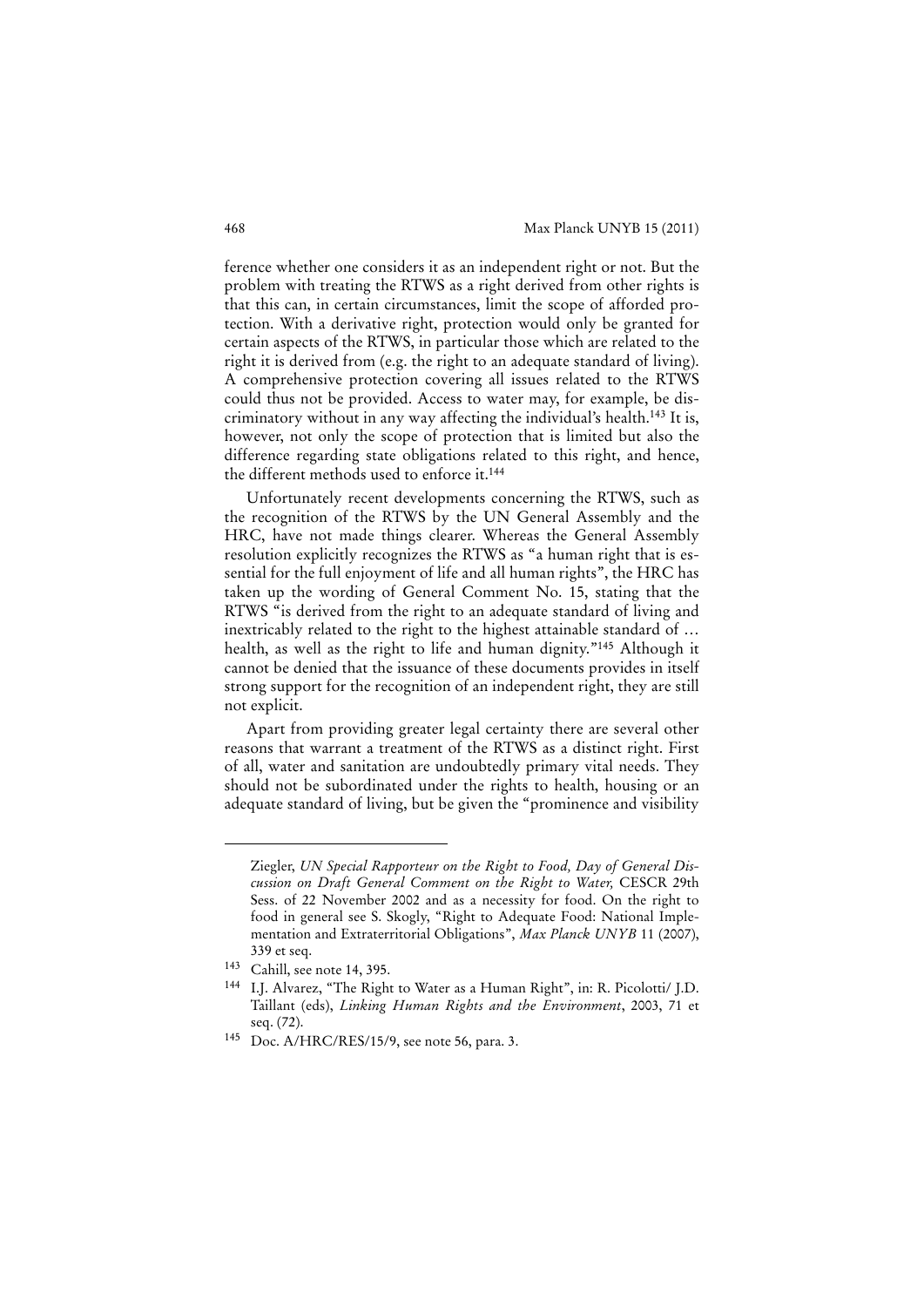*Kirschner*, The Human Right to Water and Sanitation 469

of a distinct right."146 Secondly, as explained in the previous section, effective implementation of the RTWS on a national level is extremely important. If the RTWS is, however, connected to other rights protecting, for example, adequate housing and health, this can cause problems that might again impede implementation. In practice, authorities being responsible for the implementation of rights related to health and housing will generally be different from those being responsible for water and sanitation. This could lead to an overlap of responsibilities or, even worse, incapacity on the part of the authorities to handle the issue.<sup>147</sup>

In sum, although it is warranted to lift the RTWS "from the shadow of other related human rights", the obligations it imposes on states still raise some questions. For the time being one can only concur with *Cahill* that the RTWS holds a "unique status" in a situation somewhere between a derivative and independent right.<sup>148</sup>

#### **3. Content and Corresponding State Duties**

The RTWS is an entitlement held by all people,<sup>149</sup> but what does it entail? How much water are individuals entitled to? What quality does water need to have? What responsibilities does the RTWS entail for states? These and other questions shall be explored in the following section while taking a closer look at the content and obligations imposed by the RTWS.

General Comment No. 15 and the Guidelines of the Sub-Commission both closely define and develop the content and scope of the RTWS. Taken together they are the primary basis for the RTWS establishing criteria that states need to meet in order to properly fulfill the right. Whereas the Sub-Commission Guidelines are consistent with General Comment No. 15 with regard to the RTW, they include more details on the RTS when it comes to the normative content and scope, so that they complement each other in a way.

<sup>146</sup> Khalfan/ Kiefer, see note 8, 6.

<sup>147</sup> Ibid.

<sup>148</sup> Cahill, see note 14, 395.

<sup>149</sup> COHRE/AAAS/SDC/UN-HABITAT, *Manual on the Right to Water and Sanitation*, 2007, 11.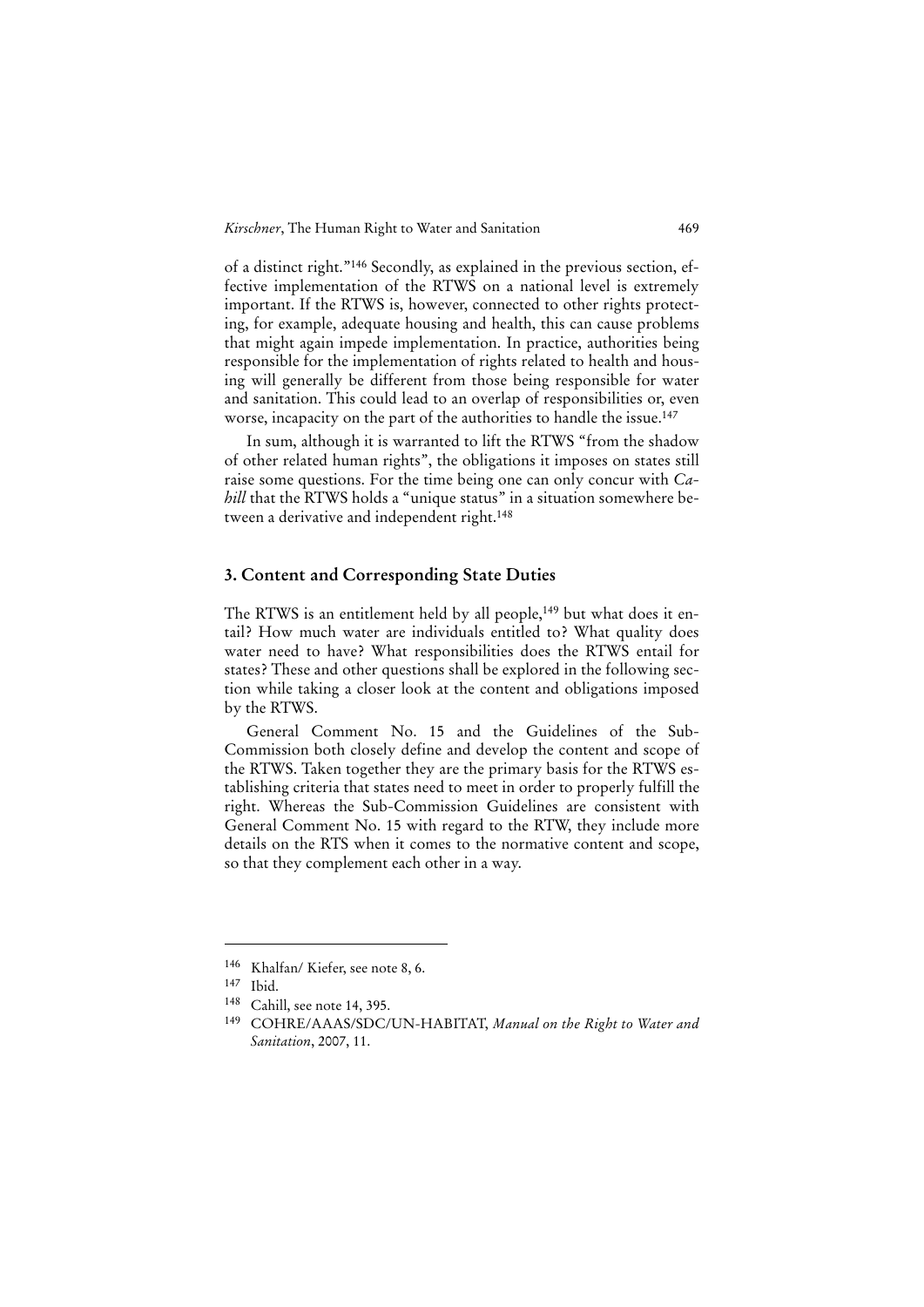#### **a. Content**

Since the components of the RTWS are unequally developed, it is hard to distinguish the content at large. For this reason the content of RTW and the RTS shall be, in each case, examined separately.

#### *aa. The Right to Water*

The core message which General Comment No. 15 provides is that, "the human right to water entitles everyone to sufficient, safe, acceptable, physically accessible and affordable water for personal and domestic uses."150 As mentioned earlier, the CESCR derives the right to water from the right to an adequate standard of living, article 11 (1) of the Covenant, and the right to the highest attainable standard of health, article 12 (1). The right to water is clearly essential for securing an adequate standard of living "including adequate food, clothing and housing" and likewise without clean water none of these rights can be properly realized.151 The CESCR relies on three factors that need to be achieved in order to realize the right to water, namely availability, quality and access.152

Availability requires water supplies to be sufficient and continuous for personal and domestic uses.153 Regarding the quantity of water required, the CESCR refers to the WHO guidelines for drinking water quality that were designed to guide governments to develop national standards for safe water quality.154 According to the WHO basic (minimum) access requires at least 20 liters of water per person per day. Optimal access would, however, be at least 100 liters.155

Providing access to sufficient amounts of water is largely futile if the water is of poor quality. States are thus required to develop procedures and standards to ensure drinking-water safety.156 Good quality drinking

<sup>150</sup> Cf. General Comment No. 15, see note 37, para. 2.

<sup>151</sup> Ibid., para. 3.

<sup>152</sup> Ibid., para. 12.

<sup>153</sup> Ibid.

<sup>154</sup> Ibid.

<sup>155</sup> WHO Guidelines for Drinking-Water Quality, 3rd edition, Vol. I, 2008, 91. The average daily water consumption in Europe is more than 200 liters – in the United States more than 400 liters, UNDP, Human Development Report 2006, see note 4, 5, 34.

<sup>156</sup> WHO Guidelines, see note 155, xvi.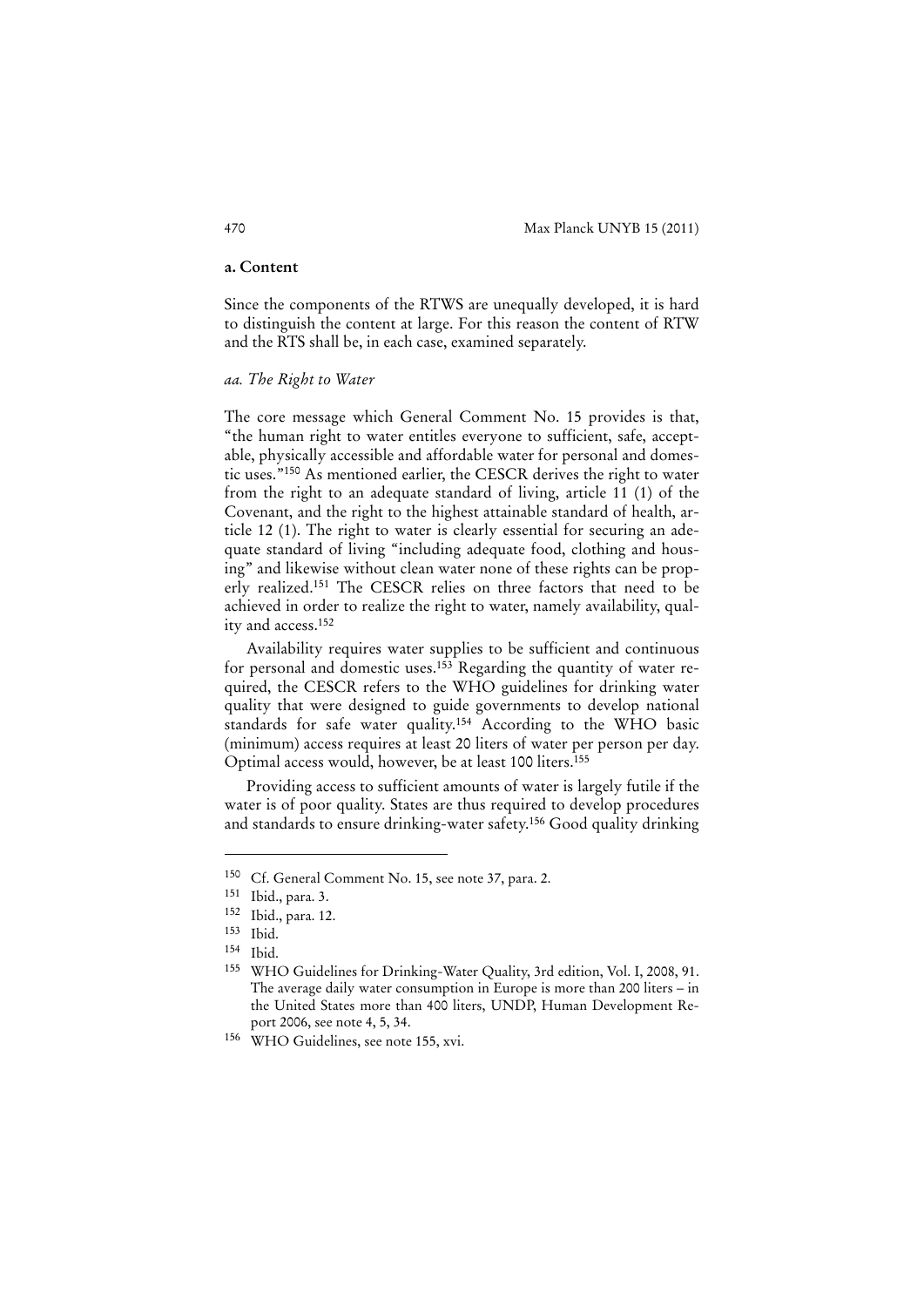water requires water to be safe i.e. "free from micro-organisms, chemical substances and radiological *hazards* that constitute a threat to a person's health."157 Water should be of an "acceptable colour, odour and taste"158 and water and water facilities need to be accessible to everyone.

According to the CESCR accessibility has several dimensions: water and water facilities must be physically and economically accessible and must be granted without discrimination.159 In particular, physical accessibility requires water and water facilities to be within safe physical reach i.e. "within, or in the immediate vicinity, of each household, educational institution and workplace."160 It should be noted that women and children are especially vulnerable in this regard. When, for example, a school lacks access to drinking water children may be prevented from attending classes. Also the burden of collecting water often rests upon women who run the risk of being attacked if required to travel long distances alone to reach a water source.<sup>161</sup> Water and water services must be affordable, in order to be economically accessible.<sup>162</sup> Accordingly states are under an obligation to ensure that individuals are not denied access to water because they cannot afford related costs and charges. Besides, as already stated, accessibility requires access without discrimination. This requires states to ensure that all people especially "the most vulnerable or marginalized sections of the population" are granted access to water "in law and in fact".163 No person may be denied access to water on grounds of *inter alia* "race, colour, sex, age, language, religion, political or other opinion, national or social origin."164

Finally the CESCR refers to "information accessibility", meaning that everyone shall be granted "the right to seek, receive and impart information concerning water issues."165

<sup>&</sup>lt;sup>157</sup> General Comment No. 15, see note 37, para. 12 (b). Emphasis in original.<br><sup>158</sup> Ibid. article 12 (b)

 $158$  Ibid., article 12 (b).

Ibid., para. 12 (c).

<sup>160</sup> Ibid., para. 12 (c)(i).

<sup>&</sup>lt;sup>161</sup> Riedel, see note 91, 19 et seq.  $(29)$ .<br><sup>162</sup> Ceneral Comment No. 15 see not

General Comment No. 15, see note 37, para. 12 (c)(ii).

<sup>163</sup> Ibid., para. 12 (c)(iii).

<sup>164</sup> Ibid., para. 13.

<sup>165</sup> Ibid., para. 12 (c)(iv).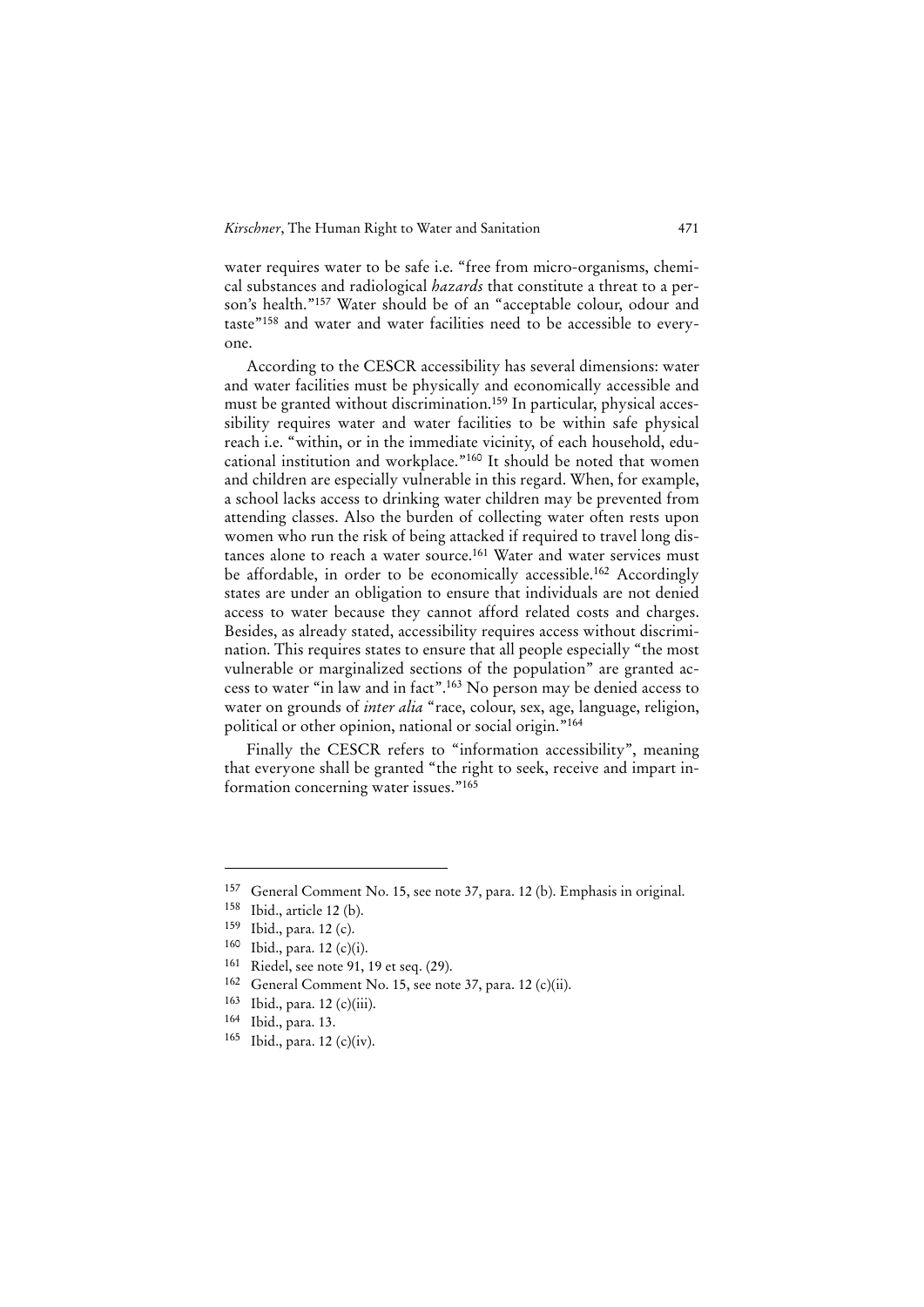# *bb. The Right to Sanitation*

The sanitation component of the RTWS has received considerably less attention than the water component. Despite the fact that the issue of sanitation was discussed by the CESCR in the course of its deliberations regarding General Comment No. 15, it lacks precise and detailed references in this respect.166 The CESCR's approach was explained by the fact that sanitation was too large an issue to be comprehensively included without overloading the General Comment and that it would be very difficult to keep the General Comment practical and as simple as possible.167 It is thus not surprising that a lot more uncertainties exist regarding its content.168 This imbalance was also highlighted by the High Commissioner in her report, when she stressed that the normative content of the RTS required further elaboration.169 In 2008 the HRC issued Resolution 7/22 and in 2009 Ms Catarina de Albuquerque submitted a report to the HRC offering a definition along with obligations that arise from the RTS.170 Next to the report of the Special Rapporteur,171 in which she draws on the rights and obligations contained in General Comment No. 15 with regard to RTW and argues that these provisions apply equally for the RTS, this is the most recent and comprehensive document addressing the RTS.

In accordance with the Sub-Commission Guidelines and the independent experts report, sanitation must be safe, physically accessible, affordable and culturally acceptable.172 Corresponding to General Comment No. 15 this comprises the aspects of availability, quality and

<sup>166</sup> Cahill, see note 14, 402. Both paras 29 and 37 (i) of General Comment No. 15, see note 37, refer to "access to adequate sanitation" as a prerequisite for protecting the quality of water resources (cf. para. 29) as well as a method to prevent and control water related diseases (cf. para. 37 (i)).

<sup>167</sup> E. Riedel/ J. Moss, *Day of General Discussion on the Draft General Comment on the Right to Water*, CESCR 29th Sess. of 22 November 2002, cited by Cahill, see note 14, 402 et seq.

<sup>168</sup> Payen/ Van Waeyenberge, see note 9, 67.

<sup>169</sup> Doc. A/HRC/6/3, see note 13, paras 19, 49.

<sup>170</sup> According to Ms. Albuquerque sanitation is frequently defined as "a system for the collection, transport, treatment and disposal or reuse of human excreta and associated hygiene", Doc. A/HRC/12/24 of 1 July 2009, para. 63.

<sup>171</sup> Doc. E/CN.4/Sub.2/2004/20, see note 40.

<sup>&</sup>lt;sup>172</sup> "In many cultures, to be acceptable, construction of toilets will need to ensure privacy", Doc. A/HRC/12/24, see note 170, para. 80.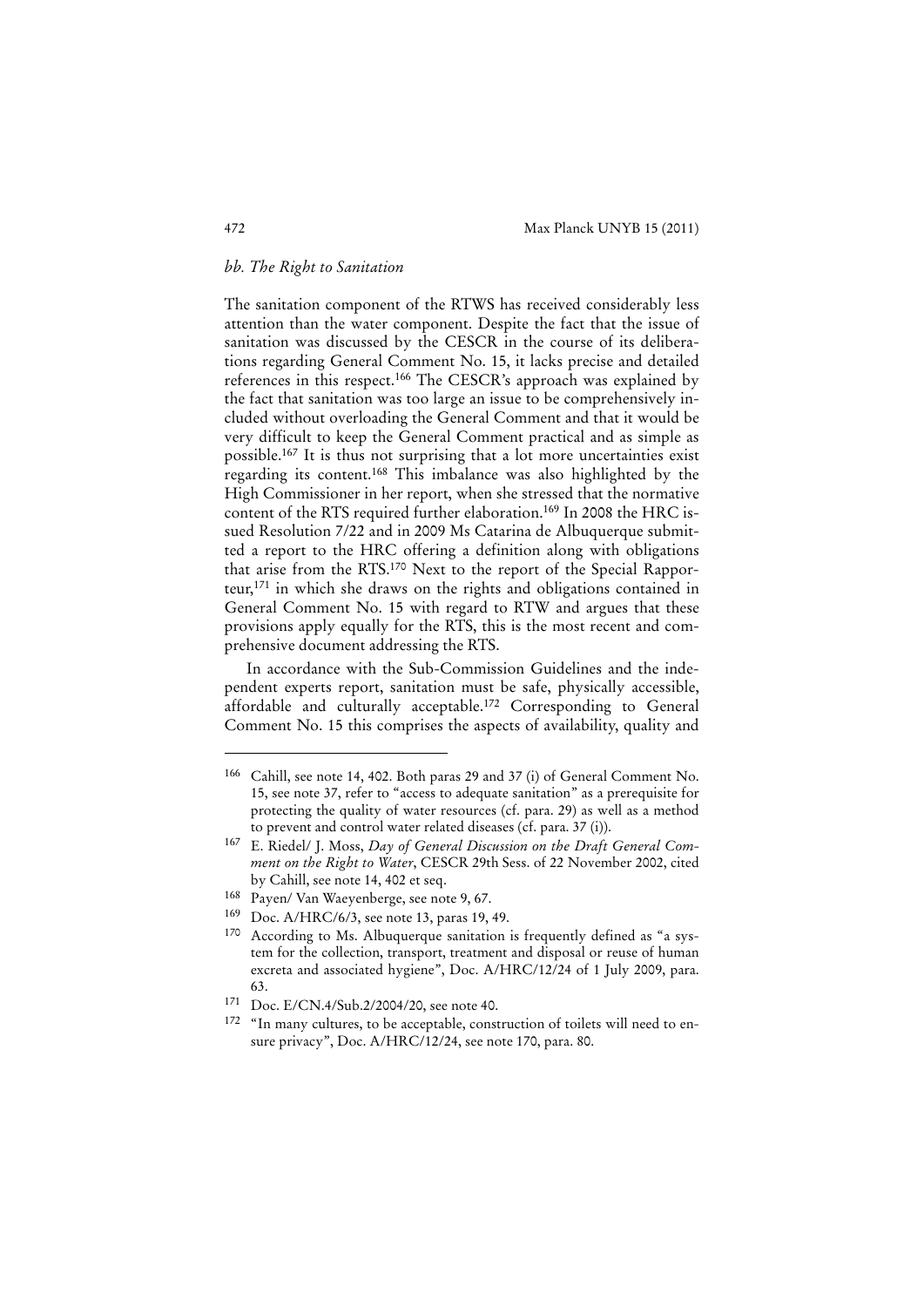accessibility. This means that sanitation facilities must not only be sufficiently available in terms of quantity,173 but also of a sufficient and culturally acceptable quality, i.e. hygienically and technically safe to use.<sup>174</sup> In this respect it is crucial for ensuring sustainability and continued access that sanitation facilities are cleaned and maintained regularly.175 Regarding the aspect of accessibility, it requires physical access to sanitation facilities in a location where physical security can be guaranteed.176 Again this is especially crucial for women since sanitation facilities in far away and unsafe locations are a major source of insecurity for women.177 Furthermore, accessibility must be reliable, meaning access night and day.178 As has been outlined in General Comment No. 15 and the Sub-Commission Guidelines with regard to access to water, sanitation facilities must also be "supplied at a price that everyone can afford"179 and services should be accessible without discrimination.180 Finally, reference is also made to participatory rights entailing the entitlement to "seek, receive and impart information" regarding sanitation issues.181

#### **b. Corresponding State Duties**

 $\overline{a}$ 

After having determined the content of the RTWS the question of corresponding duties arises: what steps are states obliged to take in order to fulfill their duties?

- 177 Cf. Doc. E/CN.4/Sub.2/2004/20, see note 40, para. 50.
- 178 Doc. A/HRC/12/24, see note 170, para. 75.

<sup>173</sup> The Independent Expert Ms. Albuquerque highlights that this also requires states to ensure that waiting times are not unreasonably long, ibid., para. 70.

<sup>174</sup> Cf. Doc. E/CN.4/Sub.2/2004/20, see note 40, para. 49 and Doc. A/HRC/12/24, see note 170, paras 72, 73.

<sup>175</sup> Doc. A/HRC/12/24, see note 170, para. 72.

<sup>176</sup> This means that sanitation facilities should be within the vicinity of the household, educational institution, work place or health institution, Doc. E/CN.4/Sub.2/2004/20, see note 40, para. 49.

<sup>179</sup> Doc. E/CN.4/Sub.2/2005/25, see note 39, para. 1.3 (d); cf. General Comment No. 15, see note 37, para. 12 (c)(ii). A price is considered affordable if it does not limit people's capacity to acquire other basic goods and services, Doc. A/HRC/12/24, see note 170, para. 77.

<sup>180</sup> Cf. Doc.E/CN.4/Sub.2/2004/20, see note 40, para. 46.

<sup>181</sup> Cf. ibid., para. 46. Doc. E/CN.4/Sub.2./2005/25, see note 39, paras 1.3 (d), 8.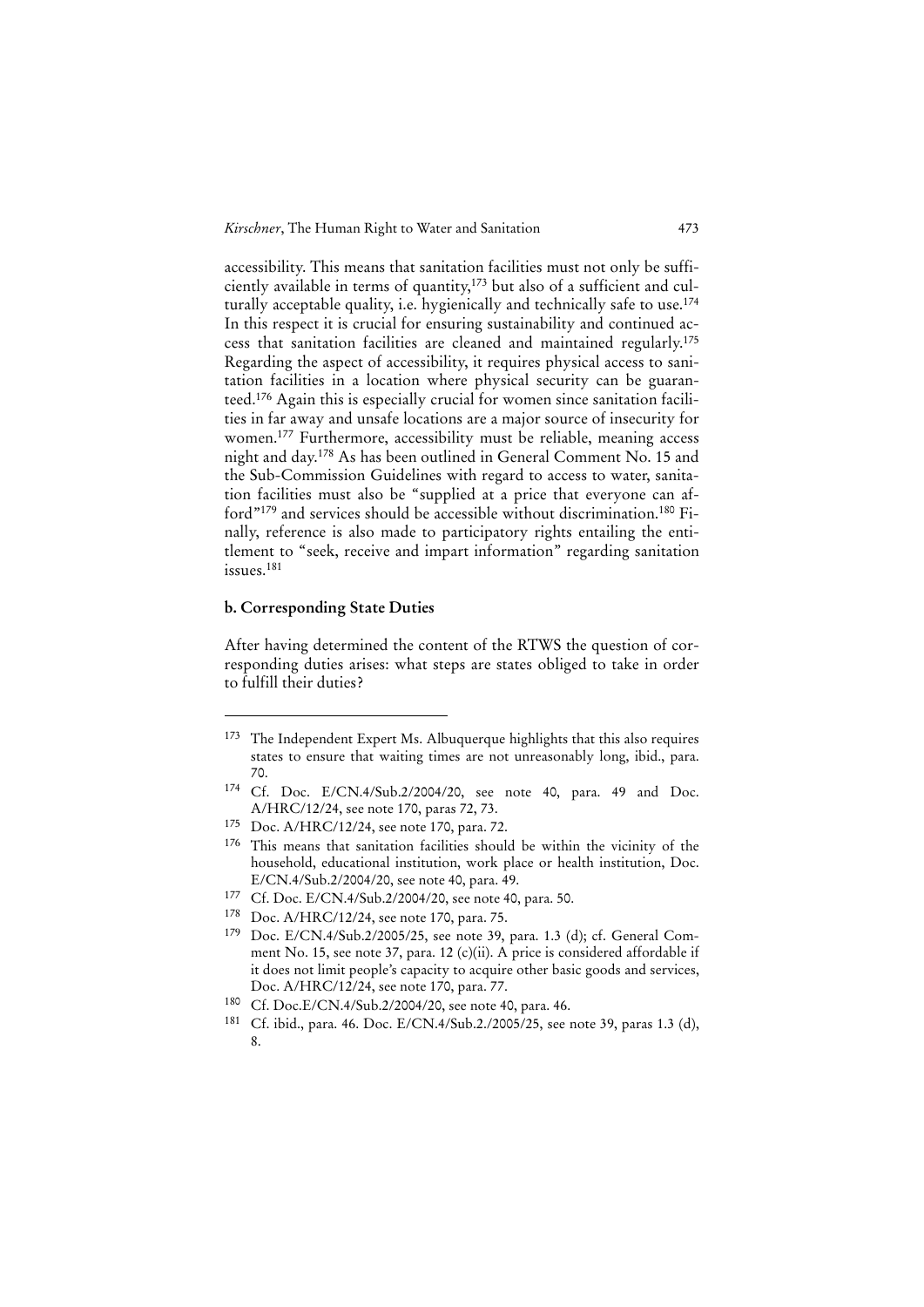The obligations related to the realization of a right largely depend on how a right is categorized.182 International human rights law has developed different categories of rights. Basically it differentiates between civil and political (or liberty rights) and economic, social and cultural rights (or welfare rights).183 The RTWS is generally categorized as a welfare right since its primary legal basis is (still) regarded to be ICESCR. States are required to fulfill economic, social and cultural rights (mostly)<sup>184</sup> in a progressive rather than an immediate manner.<sup>185</sup> This is laid down in article 2 ICESCR which stipulates that State Parties shall take steps to progressively achieve the full realization of the rights, using their maximum available resources.186 According to the CESCR this entails three types of obligations (on State Parties), namely the obligations to respect, protect and fulfill.187 Hence the CESCR also notes in General Comment No. 15 that the RTW imposes this type of obligation on States Parties.188 On the same line Ms Albuquerque stated in her report that "states are obliged to respect, protect and fulfil human rights as they relate to sanitation."189

- 183 Cf. S. Moller Okin, "Liberty and Welfare: Some Issues in Human Rights Theory", in: J.R. Pennock/ J.W. Chapman (eds), *Human Rights Nomos XXIII*, 1981, 230 et seq. (237).
- 184 It should be noted that according to the CESCR some economic, social and cultural rights contain certain elements which can and thus are to be fulfilled immediately, cf. E. Riedel, "International Covenant on Economic, Social and Cultural Rights (1966)", *Max Planck Encyclopedia of Public International Law*, see note 82, para. 7. See also: CESCR General Comment No. 3: The Nature of States Parties Obligations (Art. 2, Para. 1, of the Covenant), Docs E/1991/23, E/C.12/1990/8 of 14 December 1990 Annex III, paras 1, 5.
- 185 CESCR General Comment No. 3, see note 184, para. 9. With regard to the RTWS this would imply that a state is not necessarily violating the right if it cannot provide its entire population with sufficient access to water and sanitary facilities, as long as it is making every effort in order to realize the right (cf. Tanzi, see note 117, 278) "to the maximum of its available resources", article 2 (1) ICESCR.
- 186 Cf. article 2 ICESCR; General Comment No. 3, see note 184.
- 187 Riedel, see note 184, para. 15.
- 188 General Comment No. 15, see note 37, para. 20.
- 189 Doc. A/HRC/12/24, see note 170, para. 64.

<sup>182</sup> Cf. A. Hardberger, "Life, Liberty, and the Pursuit of Water: Evaluating Water as a Human Right and the Duties and Obligations it Creates", *Northwestern Journal of International Human Rights Law* 4 (2005), 331 et seq. (353).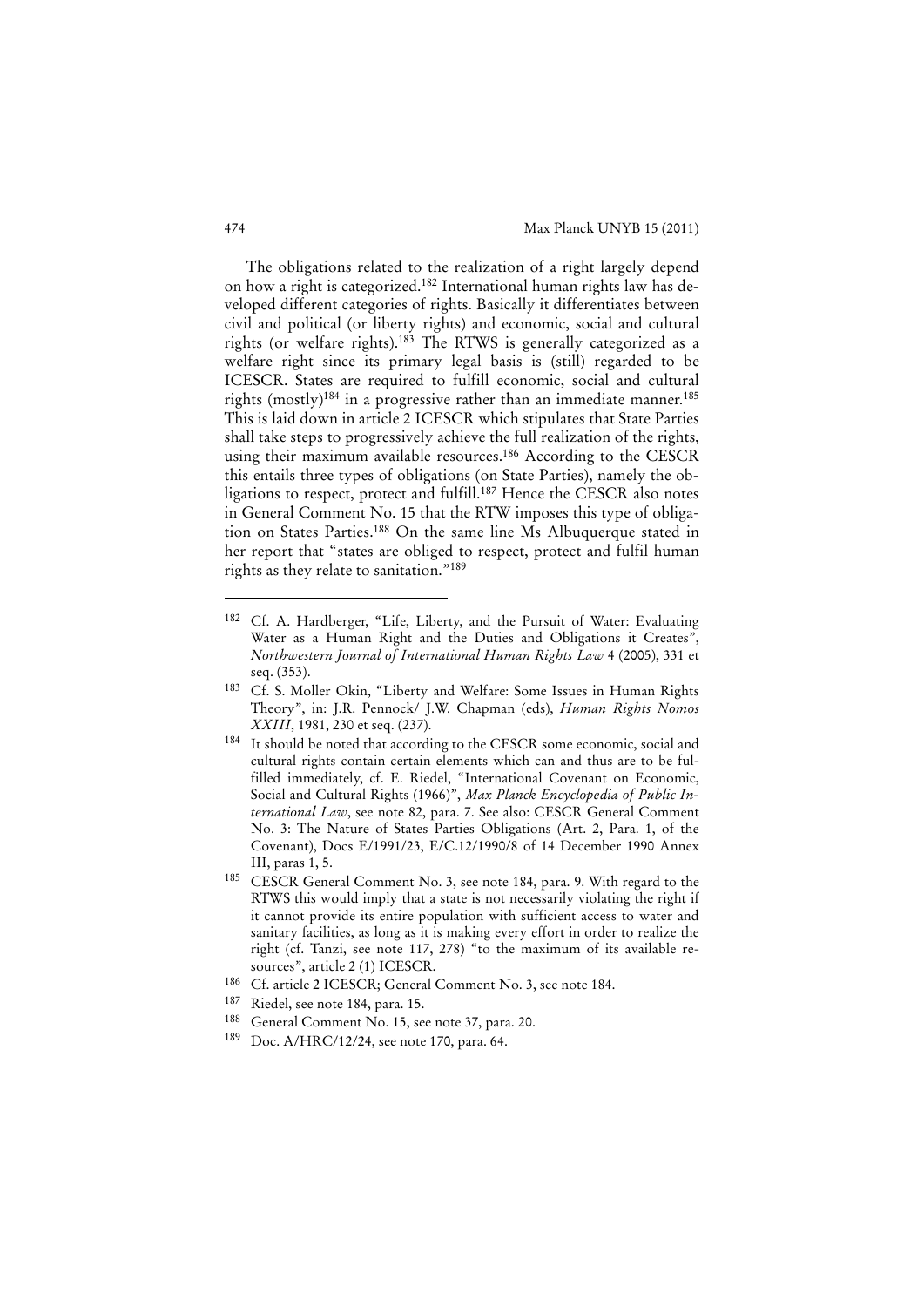# *Kirschner*, The Human Right to Water and Sanitation 475

#### *aa. Respect*

The obligation to respect requires states to refrain from any direct or indirect interference with the enjoyment of the RTWS.190 In particular this entails refraining *inter alia* from measures that limit or deny (equal) access to adequate water/sanitation or water/sanitation services and infrastructure.191

#### *bb. Protect*

Regarding the obligation to protect, states are required to ensure that corporations, groups or individuals do not in any way interfere with the right to water. This requires the development of effective legislative measures to particularly avert the danger that non-state actors, such as private enterprises, might deprive people of their access to water.<sup>192</sup> With regard to sanitation, governments must equally establish an effective regulatory framework to prevent any negative impacts on sanitation services through private service providers.193 Concomitantly states must also ensure compliance with this framework through, for example, the introduction of penalties for non-compliance.<sup>194</sup>

#### *cc. Fulfill*

j

The duty to fulfill requires states to take measures that provide individuals with the opportunity to obtain satisfaction of those needs which cannot be secured by their own personal efforts.195 More specifically the obligation to fulfill is made up of three constituent parts: the obligation to facilitate, the obligation to promote and the obligation to provide.196 With regard to the RTWS this means, that states are obliged to (1) "take positive measures to assist individuals and communities to en-

- 192 General Comment No. 15, see note 37, paras 23, 24.
- 193 Doc. A/HRC/12/24, see note 170, para. 64.
- 194 General Comment No. 15, see note 37, para. 24.
- 195 A. Eide, "Economic, Social and Cultural Rights as Human Rights", in: A. Eide/ C. Krause/ A. Rosas (eds), *Economic, Social and Cultural Rights*, 2nd edition, 2001, 24 et seq.
- 196 General Comment No. 15, see note 37, para. 25.

<sup>190</sup> Cf. respectively for the RTW General Comment No. 15, see note 37, para. 21.

<sup>191</sup> Cf. General Comment No. 15, see note 37, para. 21; Doc. A/HRC/12/24, see note 170, para. 64.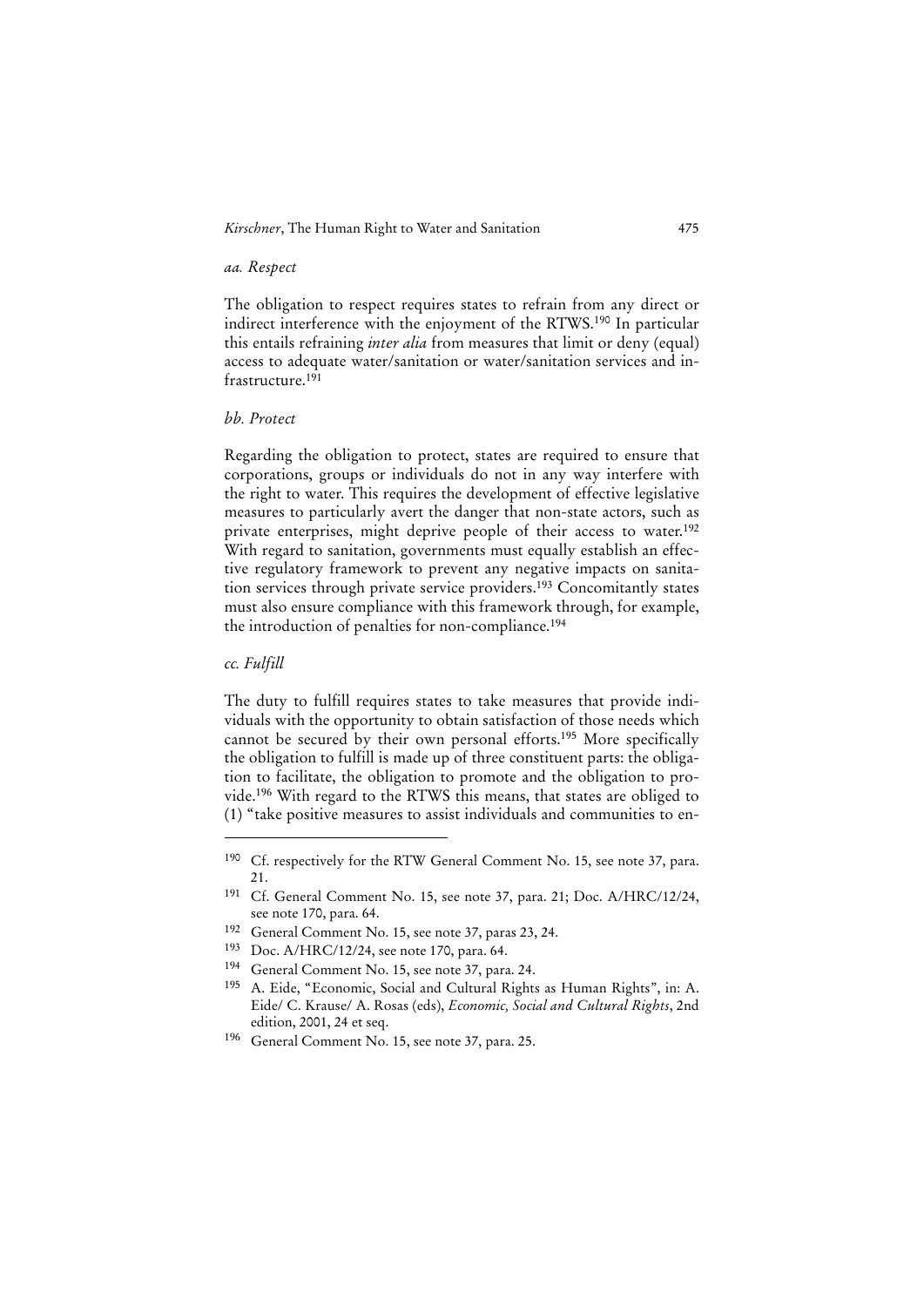joy the right"; (2) "to take steps to ensure that there is appropriate education concerning the hygienic use of water, protection of water sources and methods to minimize water wastage"; (3) to make sure that the RTWS is realized in cases where individuals or groups are unable to enjoy the RTWS by the means at their disposal and for reasons beyond their control.197 Accordingly, in cases where individuals/groups can for example not afford service provision, a state would be required to adopt measures to alleviate the problem. Such measures could include the installation of low cost service technologies, provision of income supplements or even free water.198

#### **4. Accountability and Implementation**

The true value of a human right lies in its effective implementation.<sup>199</sup> Apart from a comprehensive regulatory framework, this requires the establishment of accountability mechanisms especially including means of judicial or quasi-judicial implementation. Thus having had a look at the development, scope, content and the legal basis of the RTWS, the following section will turn to more practical questions: in particular, can individuals hold their states accountable for violations of the RTWS? Can the RTWS be subject to litigation and is there an effective complaints procedure? These are crucial questions for ensuring that states respect their obligations with regard to the RTWS and that recognition is not just plain rhetoric. More precisely, right-holders should be authorized to make special claims if the right is threatened or denied.200

Apart from individual complaints procedures available for victims of human rights violations, there are also other means to monitor state compliance with the RTWS. The following section shall give a short overview of the judicial and quasi-judicial methods as well as other oversight mechanisms existing on a national and international level that could help ensure the effective implementation of the RTWS.

<sup>197</sup> Ibid.

<sup>198</sup> Ibid., para. 27.

<sup>199</sup> Cf. P. Gleick, "Implementing the Human Right to Water", in: Riedel/ Rothen, see note 91, 143 et seq. (146).

<sup>200</sup> Cf. J. Donnelly, *Universal Human Rights in Theory and Practice*, 1989, 1.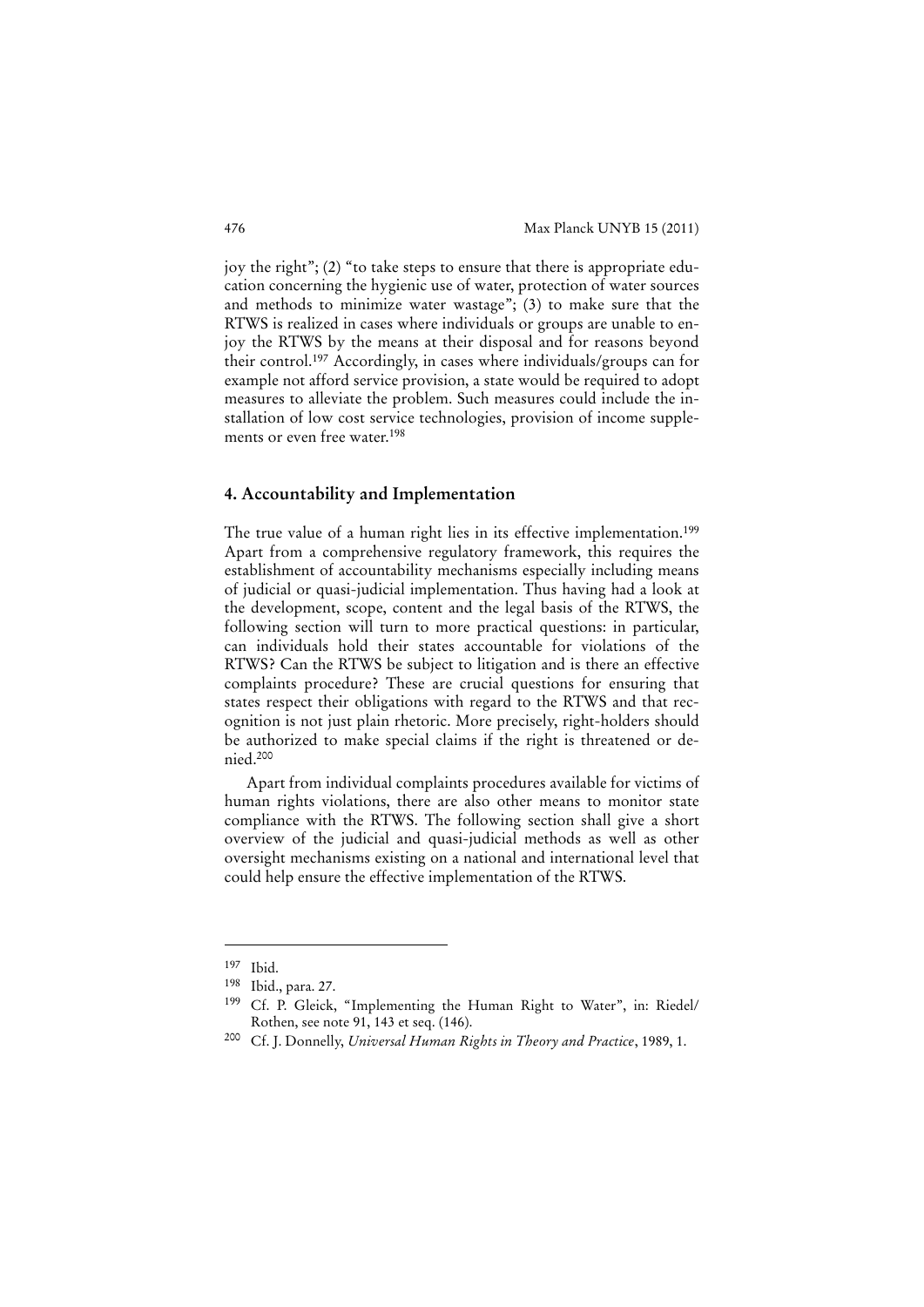*Kirschner*, The Human Right to Water and Sanitation 477

#### **a. Enforceability on an International Level**

The ICESCR draws upon a reporting system in order to monitor the implementation of the rights.<sup>201</sup> State Parties are obliged to submit periodic reports for consideration.202 The CESCR then drafts and adopts a set of Concluding Observations in which it lays out the principal subjects of concern and any recommendations it might have in this respect.203 The reporting system is often criticized for its non-binding nature and total reliance on cooperation of State Parties as well as its inability to respond to specific individual claims.204 So far the ICESCR lacks an individual or inter-state complaint mechanism.205 Apart from issuing Concluding Observations the CESCR can resort to General Comments,206 by offering an authoritative interpretation of the Covenant rights, thereby contributing to a better understanding of treaty obligations. These Comments not only render the reporting procedure more effective but also concomitantly add to a better implementation of the Covenant.207 In relation to compliance with the RTWS, it is General Comment No. 15 which marks the yardstick against which state actions must be measured. Since its adoption the CESCR has continually reminded State Parties of their treaty obligations pressing them to live up to these commitments.208 Again this does not directly help the individual suffering from a violation of the RTWS.209

<sup>201</sup> Article 16 (1) ICESCR.<br>
202 Article 16 (2) ICESCR

Article 16 (2) ICESCR.

<sup>203</sup> M. Craven, "The International Covenant on Economic, Social and Cultural Rights", in: R. Hanski/ M. Suksi (eds), *An Introduction to the International Protection of Human Rights*, 1997, 99 et seq. (112); CESCR, Report of the Eighth and Ninth Session, Doc. E/1994/23, para. 35.

<sup>204</sup> Cf. Craven, see note 203, 112 et seq.

<sup>&</sup>lt;sup>205</sup> It should, however, be noted that in December 2008 the General Assembly adopted an Optional Protocol to the Covenant establishing an individual and inter-state complaints mechanism, see A/RES/63/117 of 10 December 2008. The protocol was opened for signature in 2009. It is not yet in force since it still lacks the sufficient number of ten ratifications according to article 18 (1) of the Optional Protocol.

<sup>206</sup> Cf. CESCR, Rules of Procedure of the Committee on Economic Social and Cultural Rights, Doc. E/C.12/1990/4/Rev. 1 of 1 September 1993, Rule 65.

<sup>207</sup> Riedel, see note 91, 19 et seq. (35 et seq.).

<sup>208</sup> OHCHR, "The Right to Water", Human Rights Fact Sheet No. 35, 2010, 44, available at <http://www.ohchr.org/Documents/Publications/Fact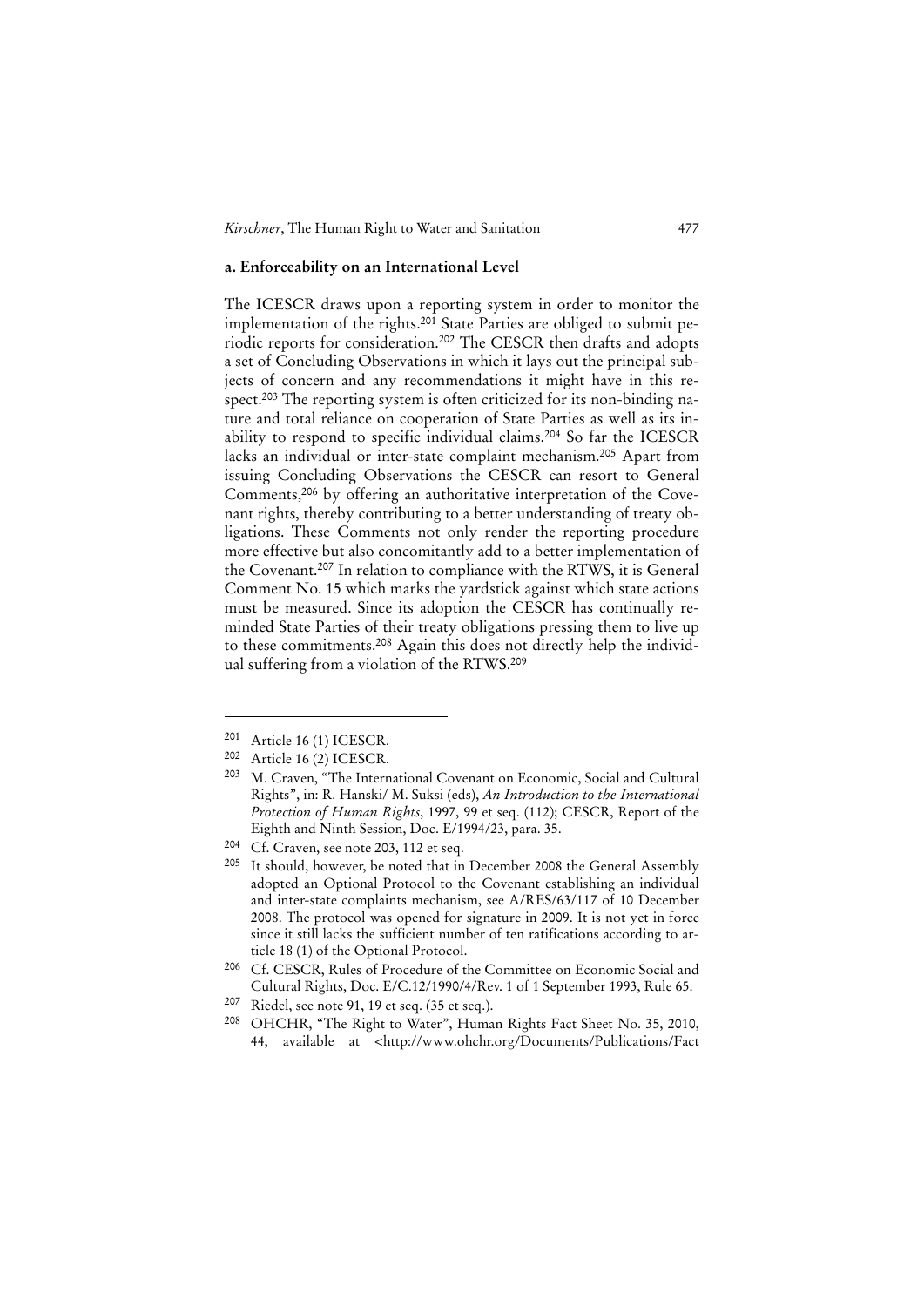#### **b. Enforceability on a National Level**

A precondition for bringing individual claims before national courts is that states have incorporated the RTWS into their national legislation. As noted above, the RTWS is enshrined in the laws of quite a few countries and even several constitutions. Different analysis of case law on the subject shows that the RTWS is in many instances quite effectively enforced.210 Court cases protecting the RTWS can be observed worldwide throughout different legal systems.211 These cases address a broad range of aspects relating to the RTWS ranging from service disconnection over tariff structures and questions of accountability to pollution activities.212 Nevertheless the amount of cases also demonstrates that the issue is complex and there are still a lot of practical problems opposed to effective national implementation. These are caused *inter alia* by uncertainty due to a lack of proper definition of the scope of the right or determination of the authority responsible to oversee implementation. Frequently the implementation is also impeded by insufficient alloca-

Sheet35en.pdf>; Annual Reports of the CESCR available at <http:// tb.ohchr.org/default.aspx?ConvType=18&docType=36>.

<sup>209</sup> It can, however, help to underscore their claim, as is demonstrated by the following example from Kathmandu (Nepal): according to WaterAid, a community of slum dwellers who had heard about General Comment No. 15 approached the Nepal Water Supply Cooperation with a copy of the General Comment lobbying for their right. Their campaign proved successful and resulted in the installation of six water standpipes for their informal settlement, D. Morley, "The Right to Water: a Step in the Right Direction", in: Riedel/ Rothen, see note 91, 181 et seq. (183); see also: Dubreuil, see note 129, 26.

<sup>210</sup> For an overview and analysis of South African, Argentine and Indian case law see, for example, I. Winkler, "Judicial Enforcement of the Human Right to Water – Case Law from South Africa, Argentina and India", *Law, Social Justice and Development Journal* 1 (2008), stating that the case in these three countries could be used as orientation for courts in other countries.

<sup>211</sup> Winkler, see note 210, 2.

<sup>212</sup> See e.g. on the issue of tariff structures: *Lindiwe Mazibuko and others v. City of Johannesburg and others*, Case CCT 39/09 [2009] *ZACC 28,* Constitutional Court of South Africa, 8 October 2009, reprinted in *Buffalo Criminal Law Review* 3 (2010), 239 et seq.; or on accountability with regard to pollution caused through open sewers: *Muncipal Council Ratlam v. Vardichand and others*, AIR 1980 DC 16222194 – discussed in Dubreuil, see note 129.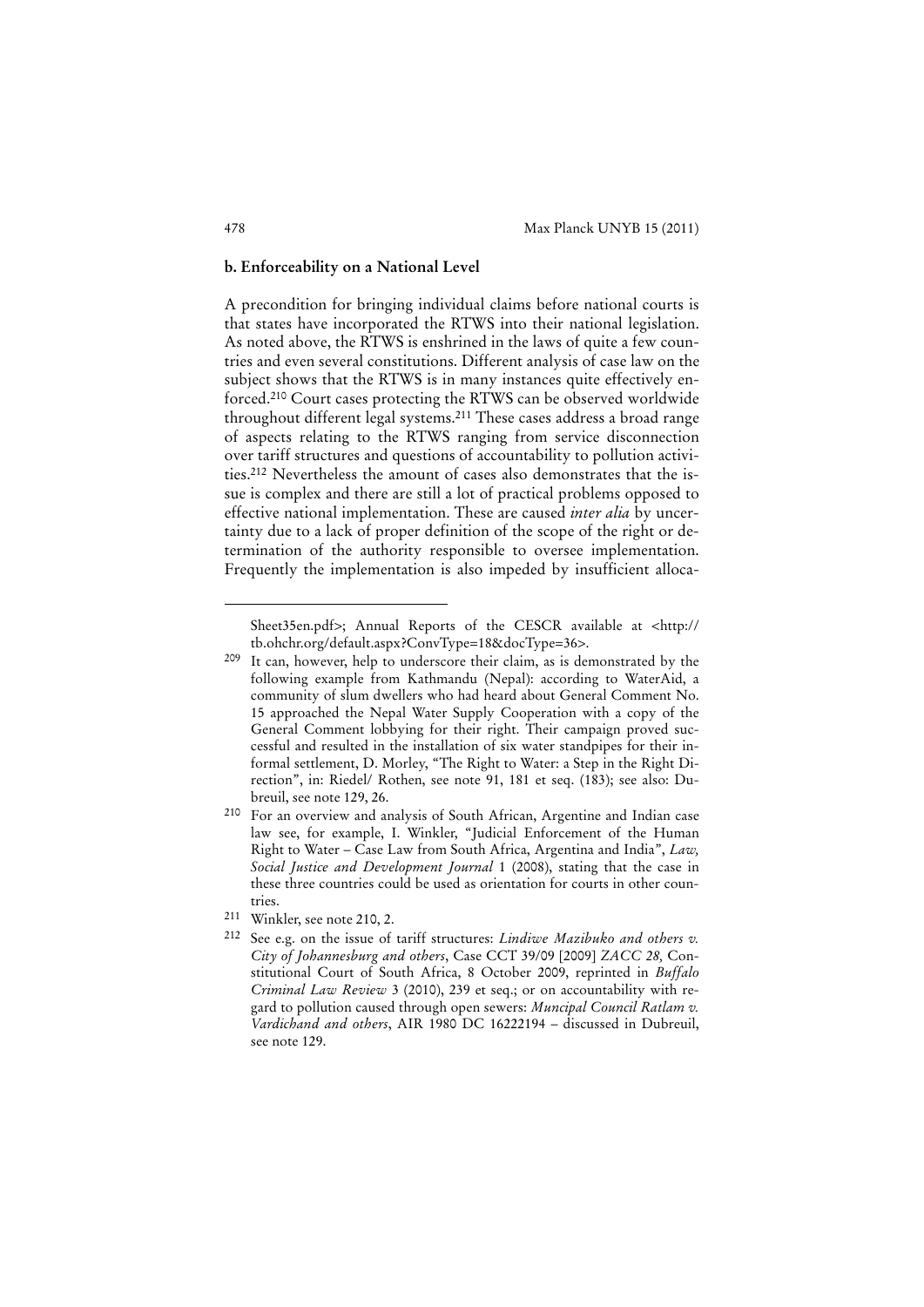*Kirschner*, The Human Right to Water and Sanitation 479

tion of adequate human and financial resources.213 Regarding the latter, the Supreme Court of India, for instance, ordered a municipal council to construct drainpipes to address a sanitation problem which was caused by open sewers, thereby overruling the municipal council's objection based on lack of finances.214 A prominent and frequently cited case which was lately decided by the Constitutional Court in South Africa, the so-called *Mazibuko et al. v. City of Johannesburg* case is also noteworthy.215 Unlike the High Court in first instance as well as the Supreme Court of Appeal, which both considered the amount of free basic water provided per household as insufficient and demanded that it be raised to a specified amount,<sup>216</sup> the Constitutional Court judges held that the policy was not in conflict with Section 27 of the Constitution and that it was moreover not for a court to "specify what quantity of water is *sufficient water* within the meaning of section 27 of the Constitution" and that this decision should rather be left to the executive.<sup>217</sup> In this regard the Court highlighted the fact that the RTW is to be real-

<sup>213</sup> Dubreuil, see note 129, 24.

<sup>214</sup> *Muncipal Council Ratlam v. Vardichand and others*, see note 212.

Lindiwe Mazibuko and others v. City of Johannesburg and others, see note 212. In 2006 the residents of Phiri, a community in Soweto, brought a claim before the South Gauteng High Court challenging Johannesburg's Free Basic Water policy. In particular, they challenged the allegedly insufficient amount of 6,000 liters of free water provided monthly for all households in Johannesburg, as well as the installation of pre-paid water meters, automatically cutting off the water supply when the limit was reached. The applicants based their claim on Section 27 of the Constitution and succeeded. The Court declared the city's Free Basic Water policy to be unreasonable and ruled that it should instead provide 50 liters of free basic water daily. It also declared the installation of pre-paid water meters to be unlawful, since it did, for example, not consider the number of persons living in each household (cf. Media Summary of the Constitutional Court of South Africa on the Case of *Lindiwe Mazibuko and others v. City of Johannesburg and others*, see note 212, available at <http://www.saflii.org>; *Mazibuko v. City of Johannesburg* High Court of South Africa Witwatersrand Local Division (30 April 2008) (2008) ZAGPHC 106, available at <http:// www.saflii.org>).

<sup>216</sup> See *Lindiwe Mazibuko and others v. City of Johannesburg and others* (South Gauteng High Court 06/13865), see note 212; *Lindiwe Mazibuko and others v. City of Johannesburg and others* (Supreme Court of Appeal 498/08) [2009] ZASCA 20 (25 March 2009), available at <http://www. saflii.org>.

<sup>217</sup> *Lindiwe Mazibuko*, see note 212, emphasis added, paras 159, 161.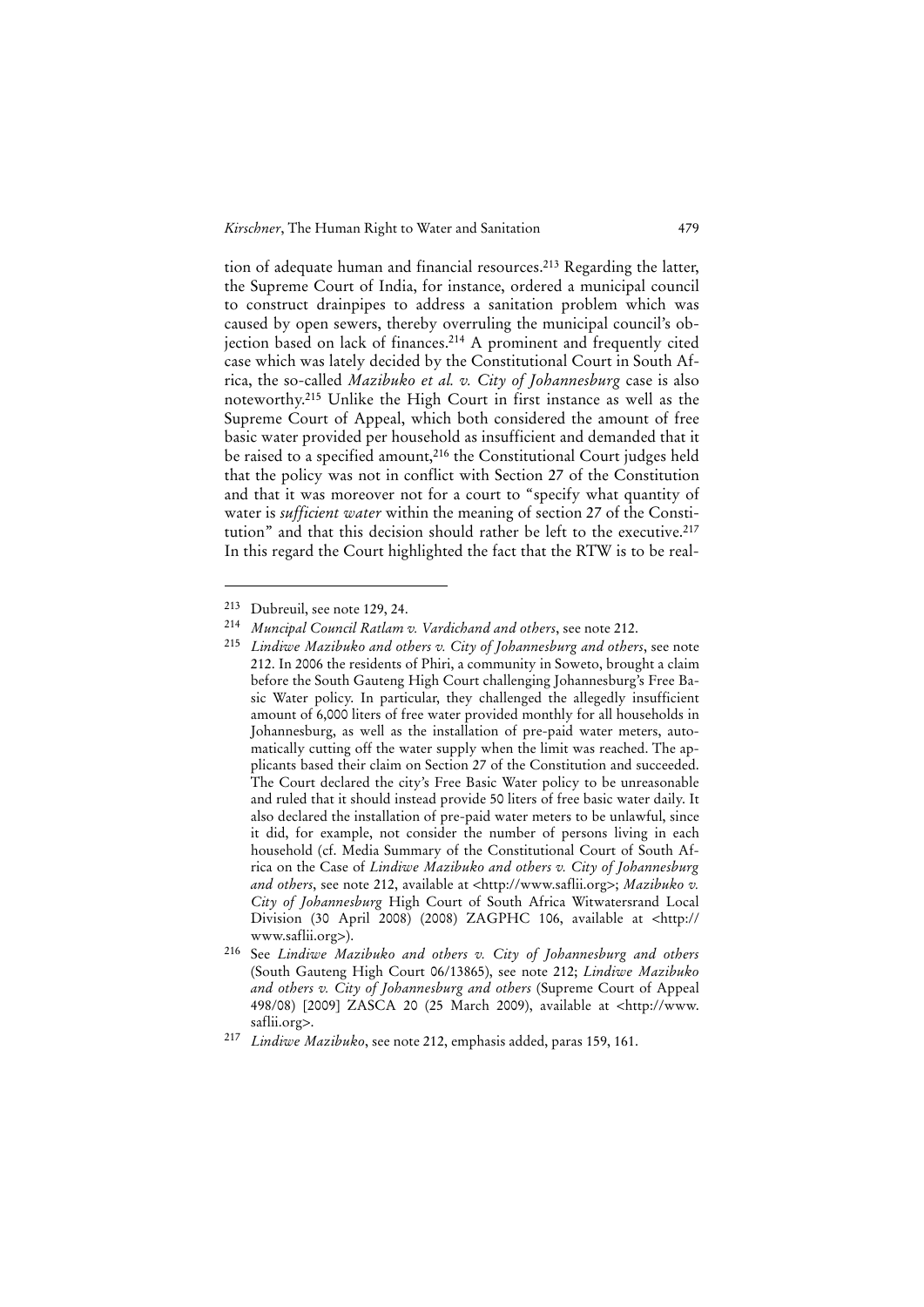ized progressively and this necessarily implies that it takes time to be fully realized and cannot be put into action immediately.<sup>218</sup> Despite this "negative" outcome for the applicants the judgment nevertheless mobilized a strong movement campaigning for effective realization of water rights in South Africa.219 Moreover, as the Court states itself, the entire litigation has led the city of Johannesburg to thoroughly review and revise its water policies with regard to ensuring progressive achievement of the right of access to sufficient water.220

Finally, it must be acknowledged that the success of judicial mechanisms is largely dependent on the level of governance, adherence to the rule of law and institutional capacity of each country.221 In a country used to corruption, inefficient judiciaries and poor governance, the incorporation of the RTWS into national legislation is often no more than lip-service. A functional judicial system is, however, not the only solution. Even where the RTWS is successfully protected it still requires strengthening at national level since many individuals are often unaware of their rights.222 As already stressed above, awareness raising, access to information and education are important tools that must not be forgotten on the road to the effective implementation of the RTWS.223

Apart from judicial or quasi judicial enforcement mechanisms there are also other ways to compel a state to explain its actions and how it is moving towards the realization of the RTWS.224 Such complementary mechanisms include *inter alia* political instruments such as monitoring and advocacy by independent actors or the development of national policies. In particular, monitoring through benchmark setting or impact assessments by civil society organizations is a promising alternative towards pressuring governments to live up to their obligations. Moreover, the development of national water and sanitation policies linked to ac-

<sup>218</sup> Ibid., para. 50.

<sup>219</sup> E.g. the Coalition Against Water Privatization (CAWP) which closely followed and reported on the *Mazibuko* proceedings, is still strongly campaigning for effective implementation of the RTWS in South Africa, see under <http://apf.org.za/spip.php?rubrique41>.

<sup>220</sup> *Lindiwe Mazibuko*, see note 212, paras 40, 95, 97, 168.

Björklund/ Sjödin, see note 129, 12.

<sup>222</sup> Dubreuil, see note 129, 40 et seq.

<sup>223</sup> Ibid.

<sup>224</sup> Cf. OHCHR, see note 208, 38.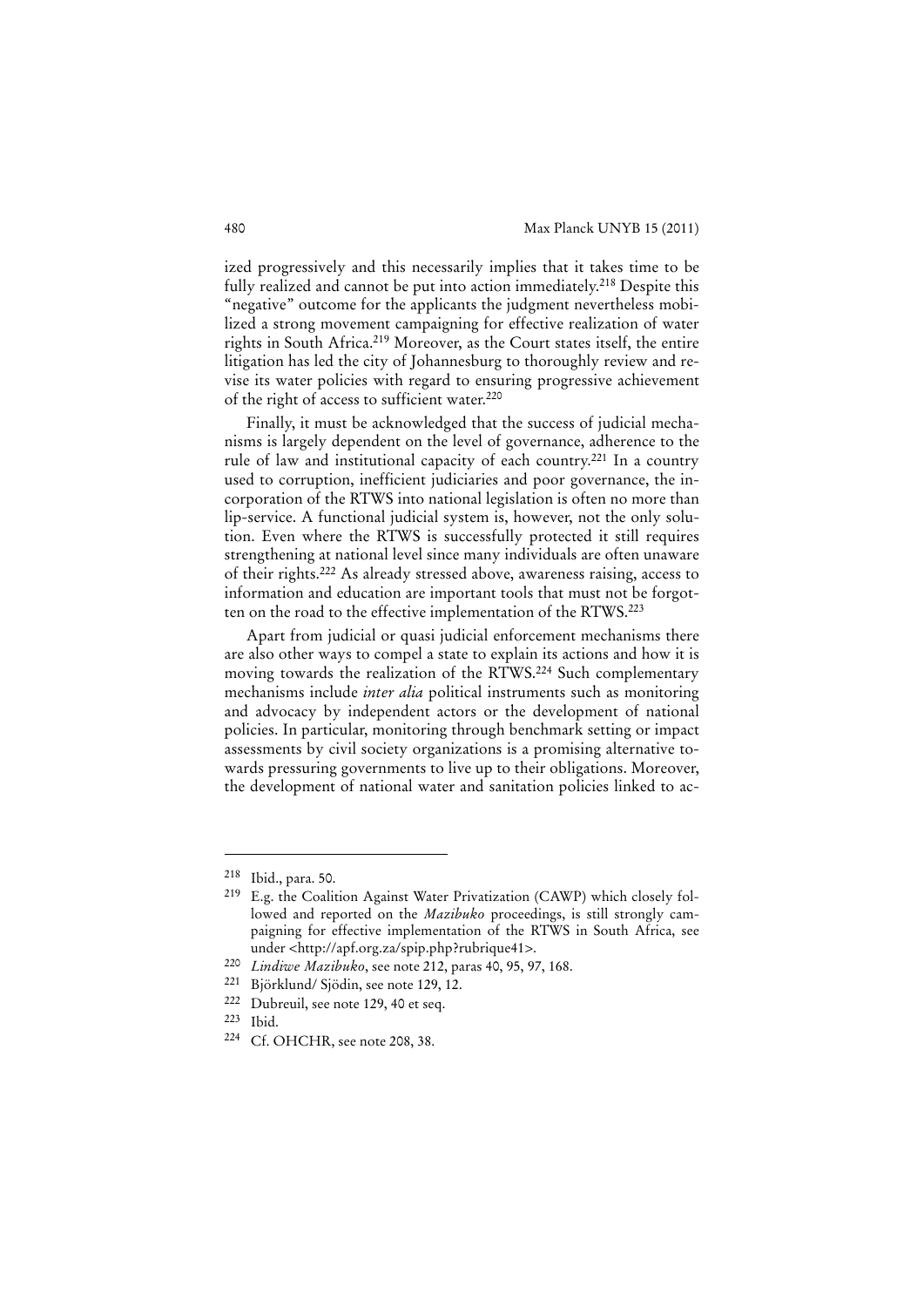tion plans helps to monitor the progress of implementation on a national as well as an international level.<sup>225</sup>

# **IV. Implications of the RTWS**

Before concluding, the following section will briefly explore the implications of a RTWS. This includes the RTWS's influence on the highly contentious issue of  $(1)$  privatizing<sup>226</sup> public utilities and  $(2)$  on interstate relations with regard to sharing freshwater resources.

#### **1. Privatization and the RTWS**

The primary responsibility pertaining to the provision of water and sewerage networks lies with the state. Nevertheless each country is generally free to choose its form of service provision.<sup>227</sup> The last two decades have witnessed an increase in private sector participation with regard to the operation of public utilities.<sup>228</sup> In particular, the privatization of water and sewerage services as well as networks is a very contentious issue that has caused and still causes quite some social unrest in many countries.229 Privatization is deemed to entail price rises due to

<sup>225</sup> Ibid., 39.

<sup>226</sup> Privatization entails the partial or total dissolution of state ownership, W. Vandenhole/ T. Wielders, "Water as a Human Right – Water as an Essential Service: Does it Matter?", *NQHR* 26 (2008), 391 et seq. (408 et seq.).

<sup>227</sup> On the different forms of service provision see, for example: Report of the Independent Expert on the Issue of Human Rights Obligations Related to Access to Safe Drinking Water and Sanitation, Doc. A/HRC/15/31 of 29 June 2010, para. 4.

<sup>228</sup> S. Alam/ P. Mukhopadhaya/ D. Randle, "The General Agreement on Trade in Services (GATS), Water, and Human Rights from the Perspective of Developing Countries", *NILR* 58 (2011), 43 et seq. (52).

<sup>229</sup> A prominent and frequently cited example is the so-called *Cochabamba-Case* from Bolivia, where the Bolivian government granted a forty-year concession for water and waste-water services to a private company. The company *inter alia* significantly raised the rates for water which large parts of the population were already struggling with. This was followed by strong and widespread protests from the civil society eventually forcing the Bolivian government to cancel the contract, see E.J. Woodhouse, "The 'Guerra del Agua' and the Cochabamba Concession: Social Risk and For-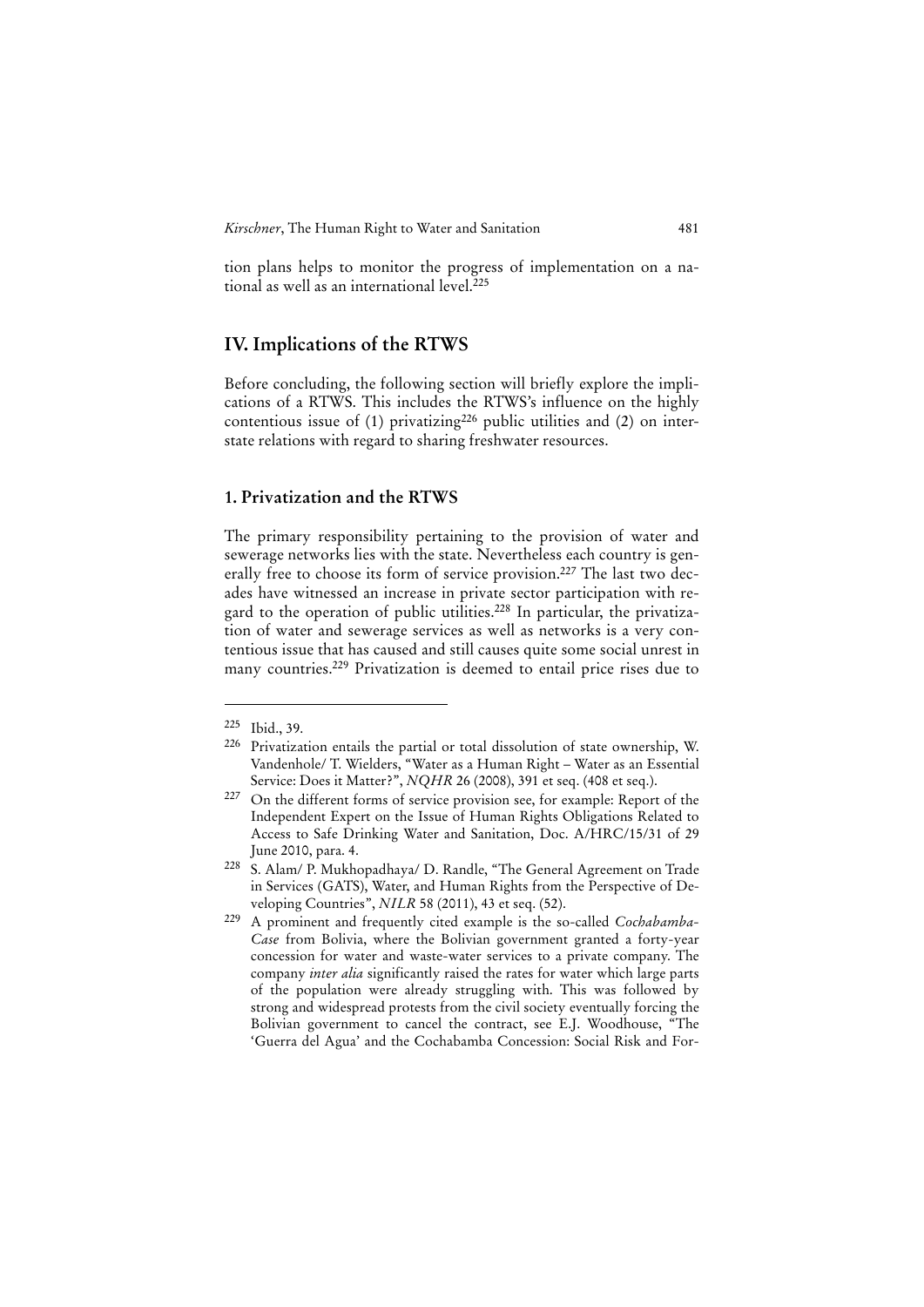the introduction of cost recovery measures (through user fees) and the removal of subsidies.230 Moreover, it is feared that in consequence large parts of the population will be faced with disconnections because they can no longer afford the market rate for service provision.231 Albeit this danger has several reasons,<sup>232</sup> it can be counteracted by introducing mechanisms such as *inter alia* public income supplements or sliding tariff scales, according to which users are charged with respect to their income.233 But what role does the RTWS now have to play in this regard, does it support or oppose privatization?

Human rights are generally neutral with regard to political and economic systems.234 Accordingly they do not predicate a particular form of service provision.235 This approach is also reflected by international declarations and legal material pertaining to the RTWS, all taking a quite neutral stance when it comes to the question of privatization. However, they emphasize the fact that governments cannot rid themselves of their human rights obligations,<sup>236</sup> in this case of the obligations related to the RTWS. Thus when governments decide to place water and sanitation services into the hands of private actors they must ensure

eign Direct Investment in Public Infrastructure", *Stanford J. Int'l L. 29*  (2003), 295 et seq.

<sup>230</sup> Vandenhole/ Wielders, see note 226, 409.

<sup>231</sup> See M. Kothari, "Obstacles to Making Water a Human Right", in: Riedel/ Rothen, see note 91, 150 et seq. Similar concerns have also been expressed by the CESCR in its considerations of state reports, cf. CESCR, Concluding Observations: Morocco, Doc. E/C.12/MAR/CO/3 of 4 September 2006, para. 26; CESCR, Concluding Observations: Benin, Doc. E/C.12/1/Add.78 of 5 June 2002, para. 22.

<sup>232</sup> Specifically, the connection of impoverished (remote) areas without sufficient existing infrastructure to the water and sewerage network is a costintensive measure that could quickly deter private investors from this undertaking, cf. E.B. Bluemel, "The Implications of Formulating a Human Right to Water", *Ecology Law Quarterly* 31 (2004), 957 et seq. (964).

<sup>233</sup> Cf. McCaffrey, see note 93, 106 et seq.; H. Smets, "Economics of Water Services and the Right to Water", in: Brown-Weiss et al., see note 93, 173 et seq. (179), who gives the example of Chile and Belgium where the prices are held low through subsidies (Chile) and cross-subsidies (Belgium).

<sup>234</sup> CESCR, General Comment No. 3, see note 186, para. 8.

<sup>235</sup> Doc. A/HRC/6/3, see note 13, para. 52.

<sup>236</sup> Cf. General Comment No. 15, see note 37, para. 23; Doc. A/HRC/6/3, see note 13, para. 52; Doc. A/HRC/15/31, see note 227, para. 18.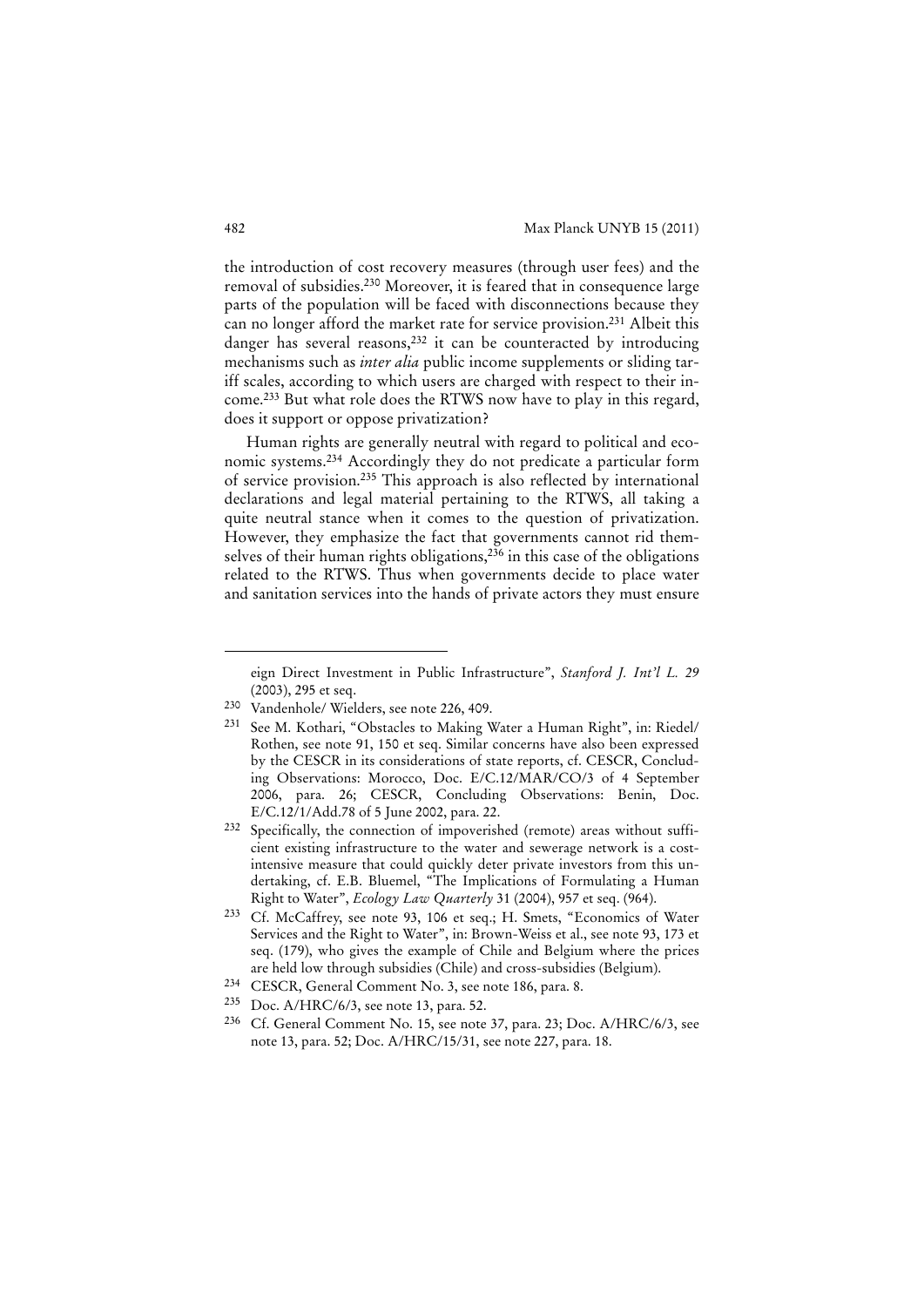that the RTWS is safeguarded.237 This has also been underscored by the CESCR in its General Comment No. 15 where it reads that the "failure to effectively regulate and control water services providers" is qualified as a violation of the RTW[S].238

Generally what happens with regard to state obligations is a shift in emphasis from the obligation to fulfill towards the obligation to protect.239 Where the provision of public utilities is operated or controlled by private actors, states are required to establish an effective regulatory system, "which includes independent monitoring, genuine public participation and imposition of penalties for non-compliance".240 In essence, privatization and the RTWS are reconcilable and there is at least no formal contradiction between them.241 On the contrary, General Comment No. 15 as well as the Guissé's and Albuquerque*'*s Reports openly address the issue of privatization.242 What seems to be clear is that service provision needs to be measured against the obligations set out by the RTWS and that it is because of the RTWS that a state must ensure that its population has access to basic water and sanitation facilities.

### **2. Transboundary Waters and the RTWS**

Generally speaking human rights have no extraterritorial impact and can only be invoked by individuals in respect of the conduct of their own government.243 Nevertheless, although it might seem odd at first glance, the developments regarding the RTWS have to a certain extent

<sup>237</sup> Cf. McCaffrey, see note 93, 104.

<sup>238</sup> CESCR, General Comment No. 15, see note 37, para. 44 (b)(ii). General Comment No. 15 only refers to violations of the RTW. The RTS can, however, be infringed on equal grounds.

<sup>239</sup> Vandenhole/ Wielders, see note 226, 410.

<sup>240</sup> General Comment No. 15, see note 37, para. 24.

<sup>&</sup>lt;sup>241</sup> I. Budds/ G. McGranahan, "Are the Debates on Water Privatization Missing the Point? Experiences from Africa, Asia and Latin America", *Environment & Urbanization* 15 (2003), 87 et seq. (95).

<sup>242</sup> General Comment No. 15, see note 37, para. 24; Final Report of the Special Rapporteur Guissé, Doc. E/CN.4/Sub.2/2004/20, see note 40, para. 57; Doc. A/HRC/15/31, see note 227, paras 6 et seq.

<sup>243</sup> McCaffrey, see note 99, 19. On this issue in general see: N. Wenzel, "Human Rights, Treaties, Extraterritorial Application and Effects", *Max Planck Encyclopedia of Public International Law*, see note 82.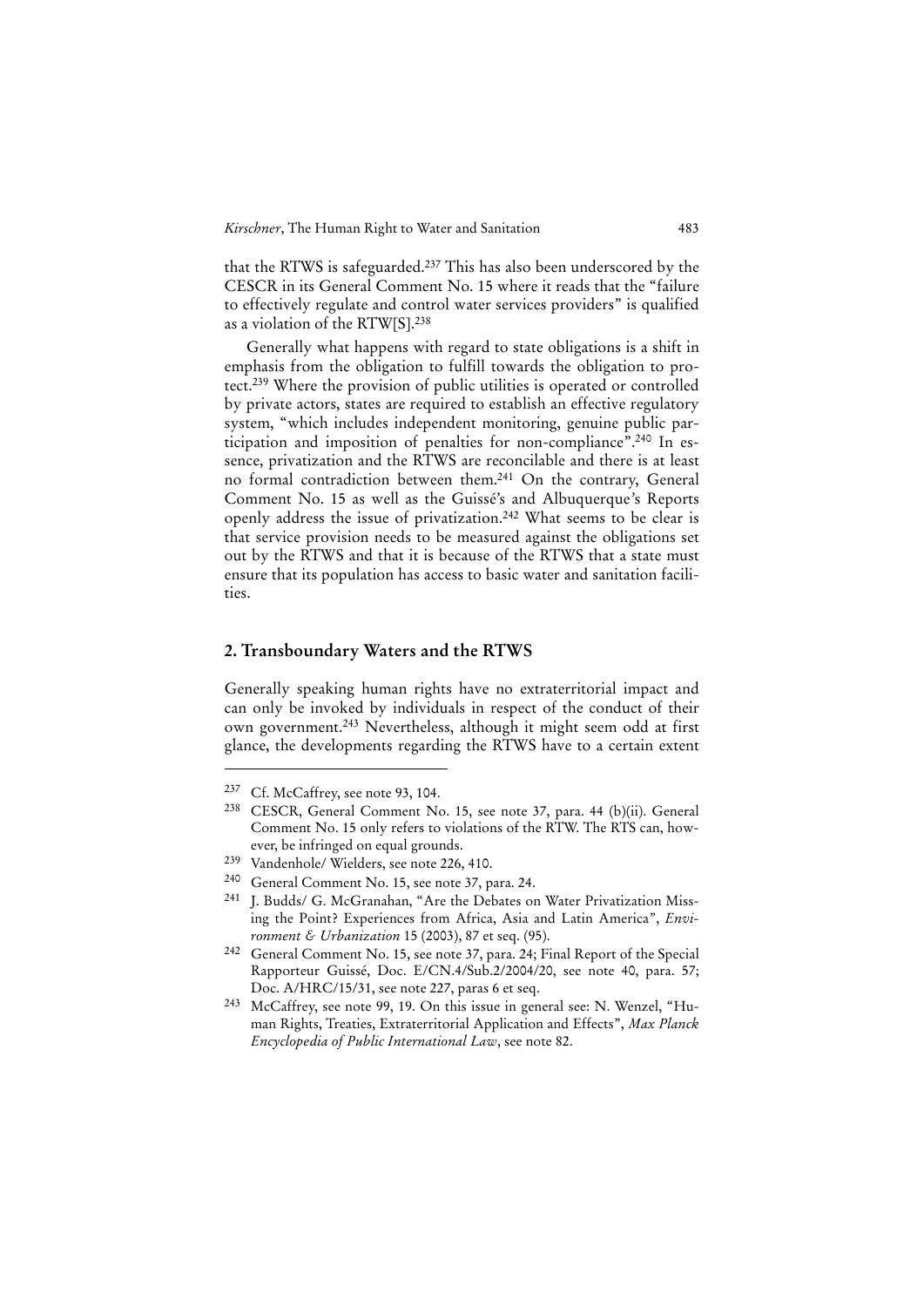influenced inter-state relations specifically with regard to the sharing of transboundary freshwater resources. International water law provides for a safeguard against neglecting the vital importance of water for humans when states negotiate a water sharing agreement.<sup>244</sup> For instance, the 1997 U.N. Convention on the Law of the Non-Navigational Uses of International Watercourses<sup>245</sup> calls upon states, when reconciling a conflict between different uses, to give "special regard … to the requirements of vital human needs."<sup>246</sup> Even though the rules governing this particular field of law have not been devised as individual rights, but relate to obligations of governments, they do express the basic idea behind the RTWS, that is, in making allocation decisions states should pay attention to vital human needs.<sup>247</sup> In fact one can perceive a new tendency in younger international (sharing) agreements to even explicitly refer to the RTWS. As mentioned earlier in this article,<sup>248</sup> the river charters of the Senegal and Niger rivers<sup>249</sup> are particularly noteworthy in this respect since they both incorporate the RTW into the respective sharing agreement. Similarly the UNECE Protocol on Water and Health to the 1992 Convention on the Protection and Use of Transboundary Watercourses and International Lakes has the declared aim of providing access to drinking water and sanitation for everyone.250

<sup>244</sup> McCaffrey, see note 93, 100 et seq. On the issue of international water law in general see id., *The Law of International Watercourses*, 2007.

<sup>245</sup> Convention on the Law of the Non-Navigational Uses of International Watercourses, not yet entered into force, reprinted in *ILM* 36 (1997), 700 et seq. The Convention was based on a draft prepared by the ILC (cf. ILC, Draft Articles on the Law of the Non-Navigational Uses of International Watercourses and Commentaries Thereto, 1994, GAOR 49th Sess., Suppl. 10, 195 et seq.) and is a framework agreement which was adopted by A/RES/51/229 of 21 May 1997. It has so far not entered into force but large parts of its provisions seem to reflect customary law in the field of the law of international watercourses, S.C. McCaffrey, "International Watercourses", *Max Planck Encyclopedia of Public International Law*, see note 82, para. 10.

<sup>246</sup> Watercourse Convention, see note 245, article 10 (2).

<sup>247</sup> McCaffrey, see note 93, 100 et seq.

<sup>248</sup> See III. 1. b. aa. above.

<sup>249</sup> Charte des Eaux du Fleuve Sénégal, Senegal River Charter, see note 109; La Charte de L'eau du Basin Niger, Niger River Charter, see note 111.

<sup>250</sup> UNECE Protocol on Water and Health to the 1992 Convention on the Protection and Use of Transboundary Watercourses and International Lakes, reprinted in: *ILM* 38 (1999), 1708, article 6 (1).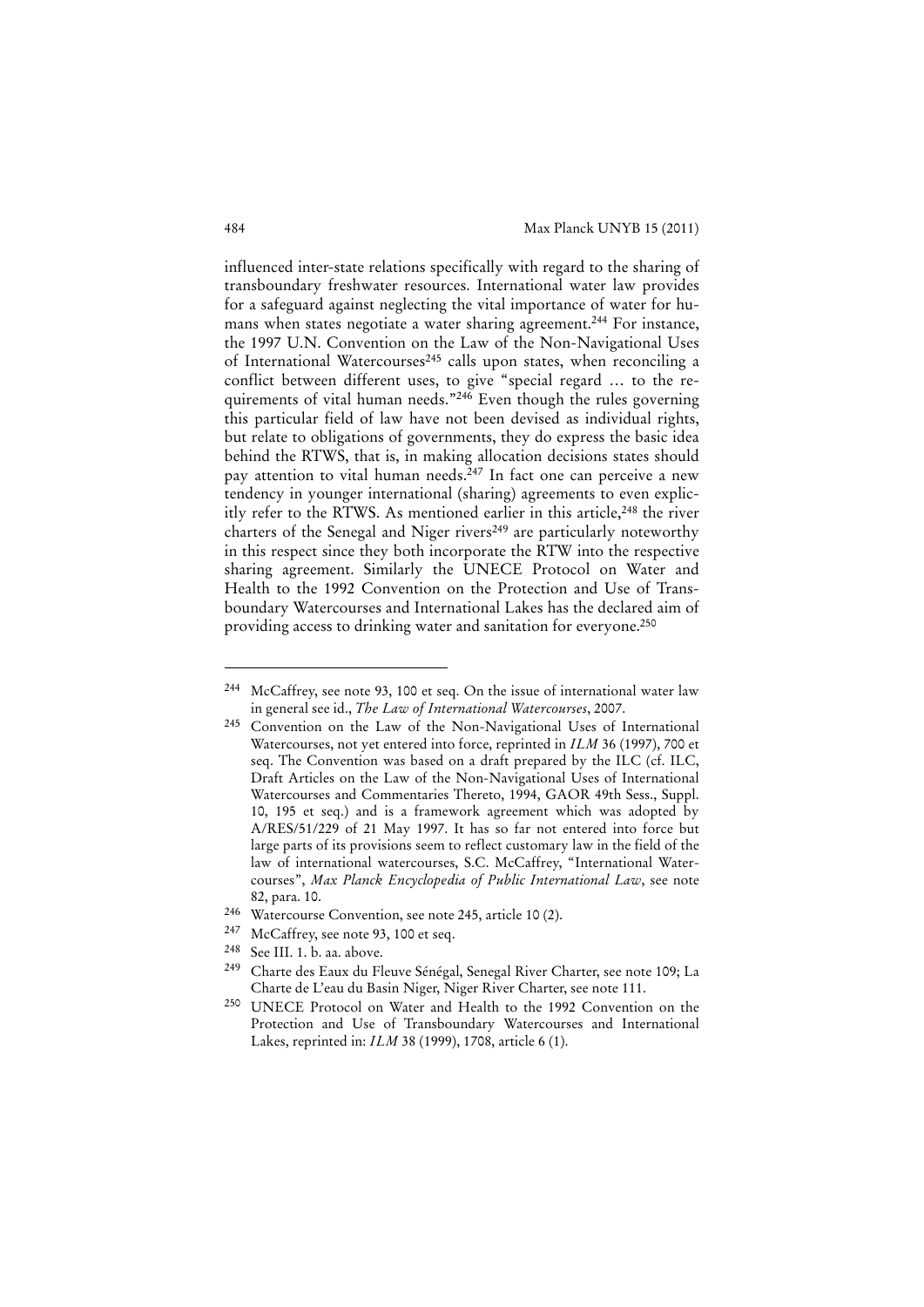Moreover, under the title "international obligations" the CESCR has also taken up this issue in its General Comment No. 15 in which it instructs states to "ensure that the right to water is given due attention in international agreements ...".251 Furthermore, it calls on states "to refrain from actions that interfere, directly or indirectly, with the enjoyment of the right to water in other countries …" and that "[a]ny activities taken within the State party's jurisdiction should not deprive another country of the ability to realize the right to water for persons in its jurisdiction."252

In sum, being a human right, the RTWS cannot be invoked between co-riparians. Thus it does not give one state (or respectively the individuals of that state) the right to claim a sufficient quality and quantity of water from another state. Nevertheless, the RTWS is making its way into modern international water law, thereby increasing its impact on inter-state relations.

# **V. Conclusion**

The RTWS is clearly guaranteed under international human rights law. It is primarily rooted in the ICESCR but also finds support in various other international (legal) documents, as shown above.253

A new development, however, is the increasing attention that has lately been accorded to this issue, alongside the new frequency with which it is being addressed.<sup>254</sup> While the RTWS was barely an issue until the breakthrough of General Comment No. 15 in 2002, it has managed to hold something of a place on national and international agendas ever since.

Yet a new impulse was recently provided by A/RES/64/929 which was closely followed by HRC Resolution 15/9 of 6 October 2010.255 For the time being one can only speculate about the impact of these

<sup>251</sup> CESCR, General Comment No. 15, see note 37, para. 35.

<sup>252</sup> Id., see note 37, para. 31.

<sup>253</sup> As already stated by Rudolf, see note 26, 42.

<sup>254</sup> See e.g. International Year of Sanitation, see note 50; Doc. A/HRC/15/31, see note 227; Doc. A/RES/64/292, see note 6; Doc. A/HRC/RES/15/9, see note 56; Doc. E/C.12/2010/1, see note 8; Doc. A/HRC/16/L.4, see note 52; Council of Europe, Parliamentary Assembly Resolution on Water, Resolution 1809 of 15 April 2011.

<sup>255</sup> Dubreil, see note 129.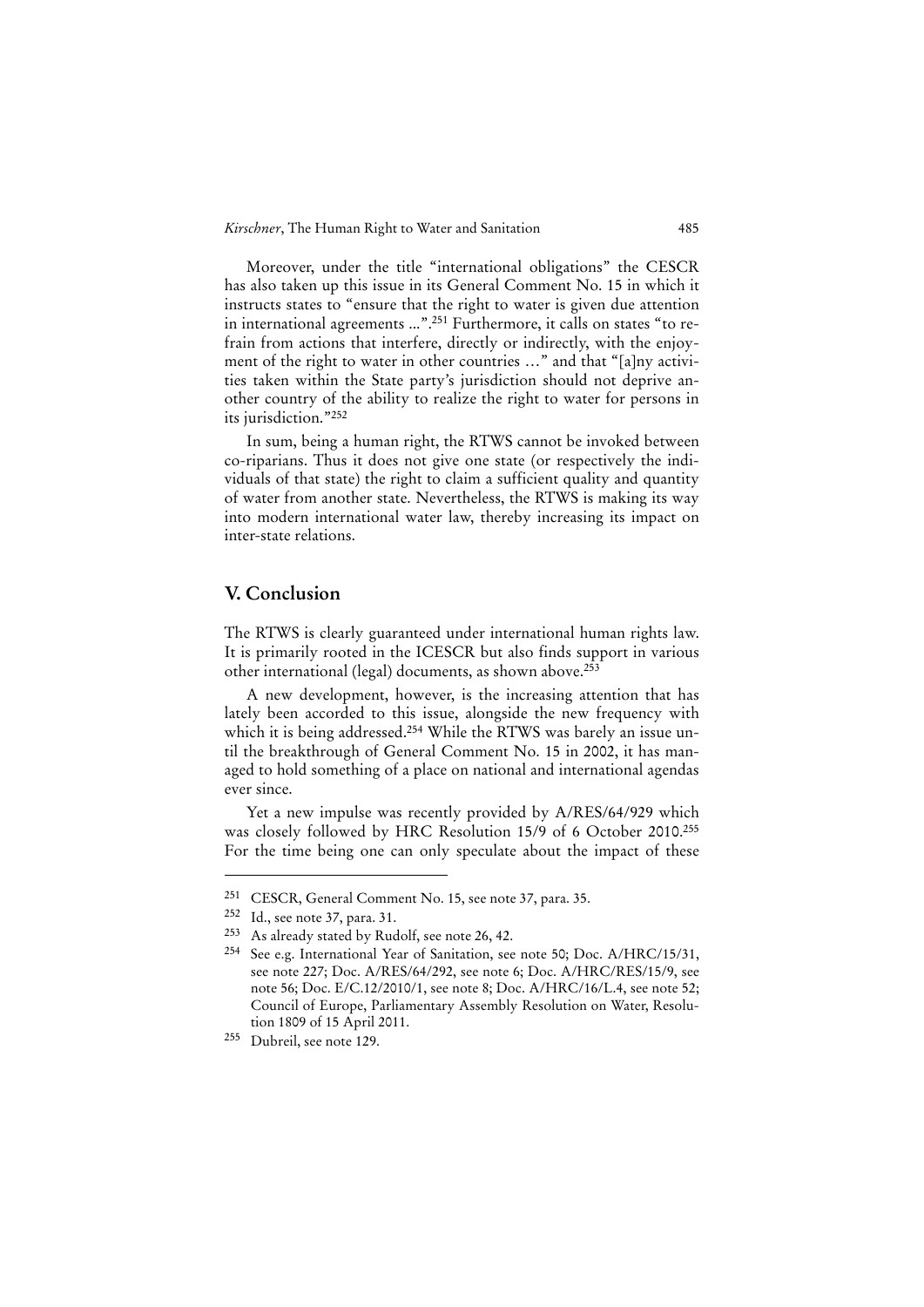resolutions. In the light of HRC Resolution 16/L.4 of 18 March 2011,256 which renewed Ms. Albuquerque's mandate as an independent expert,<sup>257</sup> it would certainly go too far to assume that these resolutions should have marked the end of a process regarding the RTWS on UN level.258 Whether they will conversely speed up implementation efforts can at present not be foreseen. With regard to the 884 million people lacking access to drinking water and 2,6 billion lacking access to sanitation this can, however, only be hoped. The renewal of Ms. Albuquerque's mandate is welcomed since there are still a lot of unanswered questions surrounding the RTWS which impede its effective implementation.

First and foremost, the imbalance between the two components of the RTWS (RTW and RTS) needs to be adjusted. Even if the parameters of a RTS can for a great part be determined in analogy to General Comment No. 15 and recourse to the Sub-Commission Guidelines, they have so far not been clearly enough defined. There is no document comparable to General Comment No. 15 which exists for the RTS. Although the CESCR issued a Statement on the Right to Sanitation in November 2010259 this is far from being comprehensive and certainly does not have the same authoritative weight as a General Comment. Also the question of the status of the RTWS remains unclear – can the RTWS be regarded as a right on its own? Closely related to this question is the debate spurred especially by NGOs some years ago about a human rights Convention codifying the RTWS.<sup>260</sup> Specifically, a binding treaty would provide the RTWS with a clear and firm legal basis.

Next to deciding the question of status, such a Convention would also underscore that states are genuinely committed towards implementing the RTWS. Nevertheless, this campaign needs to be treated

<sup>256</sup> Doc. A/HRC/16/L.4, see note 52.

<sup>257</sup> Ibid., para. 4.

<sup>258</sup> See, for instance, Furch, see note 49, 45.

<sup>259</sup> Doc. E/C.12/2010/1, see note 8.

<sup>260</sup> See for example: Blue Planet Project, "The Right to Water: The Campaign for a United Nations Treaty", available at <www.blueplanetproject.net>; Friends of the Right to Water, "Key Principles for an International Treaty on the Right to Water", 2005, available at <www.blueplanetproject.net>; Alliance Sud, "Why we need an International Water Convention", 2004, available at <http://www.alliancesud.ch>; Green Cross International, "Fundamental Principles for a Framework Convention on the Right to Water", 2005, available at the Peace Palace Library under <www.ppl.nl/ bibliographies/water/files/4648.pdf>.